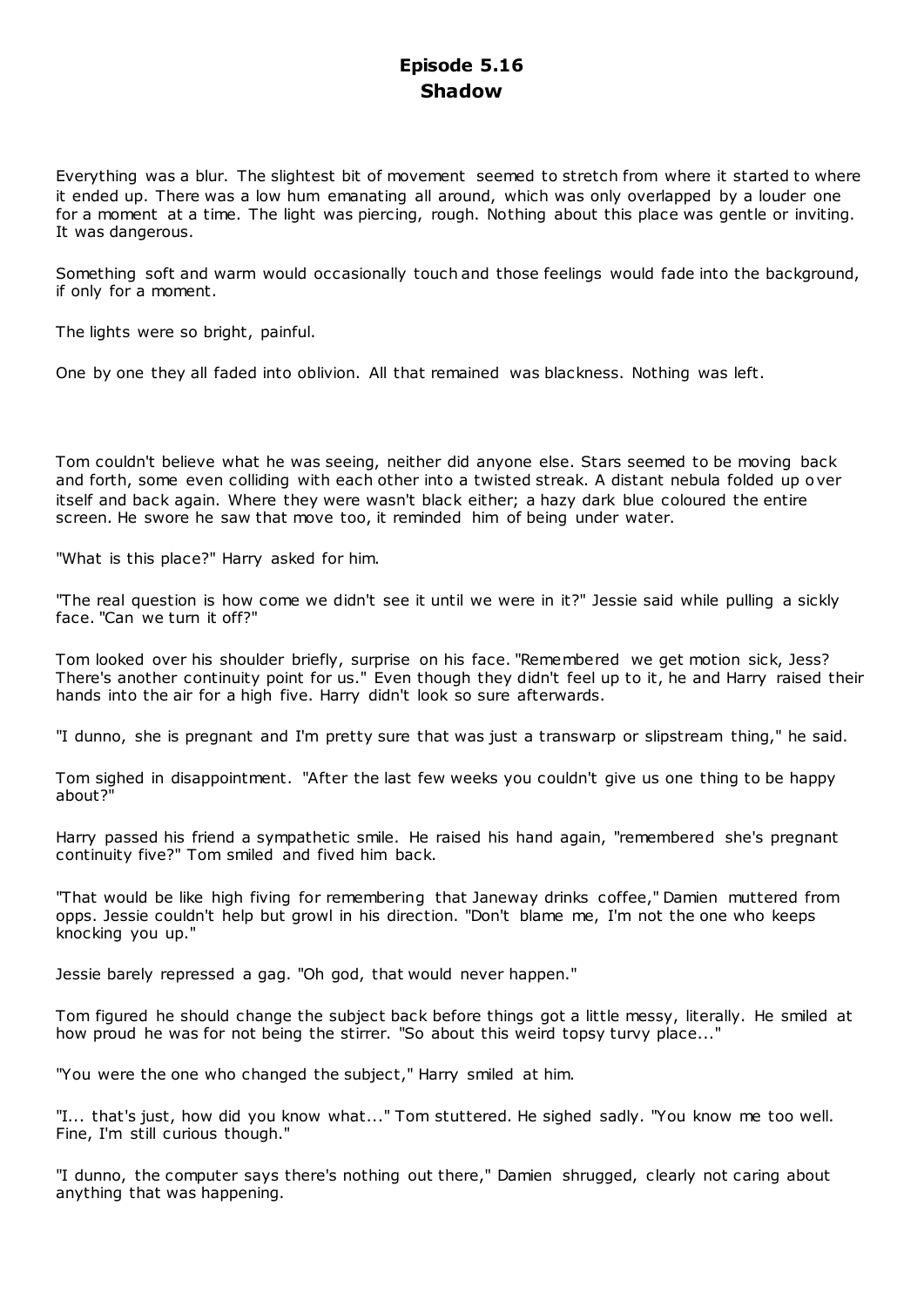Harry frowned in Tom's direction. "Surely we have many Starfleet officers who could take Opps. We don't want to be like original Voyager and just use anyone on the main cast list. I mean why was Neelix manning Opps during a cliffhanger?"

"I think you just answered your own question, Kim," Damien muttered. "If you really want a genius's opinion then it'll cost you."

"Again I ask, why is Damien here?" Harry asked.

Tom was too busy thinking to really answer him. "We've already done the Neelix was at opps in Unimatrix Zero joke. Repetitive joke shoulder slap." He patted Harry on the shoulder.

Jessie rolled her eyes. "God, am I the only one who's trying to stay on track? Since we're in a giant Game Sphere that copies parts of actual space, I'm going to say that this place isn't finished. Just my guess."

Damien stared at her like she had kidnapped his favourite rabbit. He shook it off but some of the anger was still there. "That's the stupidest thing I've ever heard. Leave the thinking to the people who know what birth control is."

Both Tom and Harry gulped the air, they quickly shuffled backwards to sit on their chairs, hoping they would hide them.

"Being stupid looking, not to mention so annoying that even Tom doesn't like you, and generally being so useless you can't even do villainy right does not count as birth control," Jessie hissed at him. She grumbled something with a few swear words under her breath, nobody really wanted to understand the rest.

Damien scowled in her direction. "Big talk for someone who can only attract the desperate blondes."

Jessie chose to smile at that comment. "So how is Mrs Damien of Nine doing?"

Damien's eyes narrowed, his face turned extremely pale. "Well played."

"Thank you," Jessie didn't mean it.

Tom leaned on the arm rest closest to Harry. "Any first officer-y advice?"

"We're doing it," Harry whispered.

Tom shook his head, "no not that..." He pointed at the viewscreen. "That."

"I should congratulate you. Not many girls make it to their hundredth accident. It's definitely an achievement," Damien sneered.

"It's not over," Harry winced. Tom did the same thing.

"For god's sake, has it ever occurred to you that this was on purpose?" Jessie grumbled.

Damien sniggered, "no. I am still waiting for a better story to top the love spell one though, humour me."

Harry decided to ignore them, well try to, he gave Tom a look to hint he should do the same. Tom smiled and winked. Harry grimaced in response. "Too much."

Tom looked a little ashamed of himself, "yeah. So, any ideas as to what this place is?"

Harry quickly peeped over the banister to check if Jessie's attention was still on Damien. He was shocked to see she wasn't at her station anymore. "Um, the Game we're in is corrupted?" Damien's laughter made him cringe. "I'm not taking her idea, no thanks."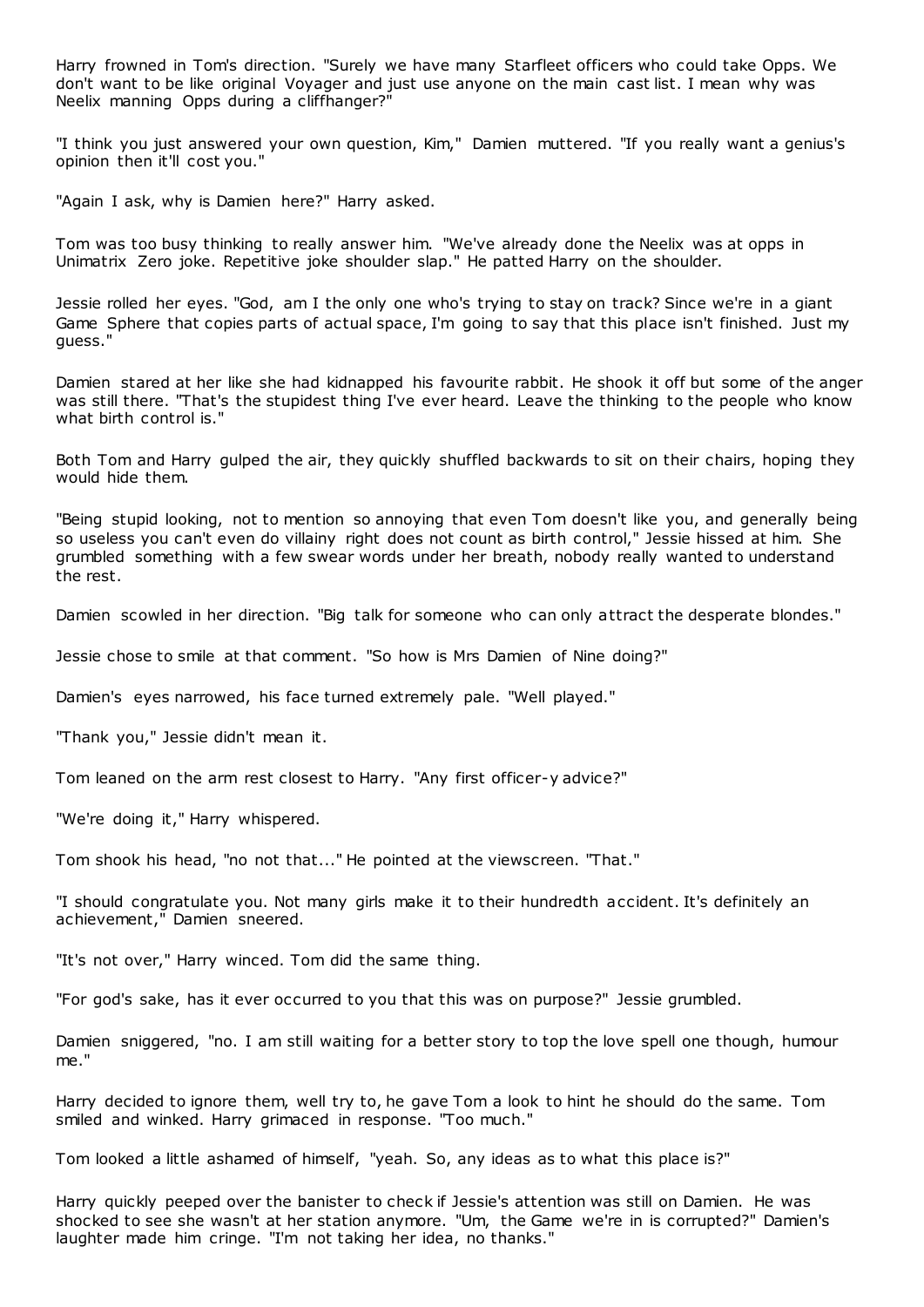"The blonde crybaby wasn't an accident? Classic! Next you'll be saying her idiot dad wasn't either," Damien continued laughing.

Tom dared to peep as well, he had a better view of Damien's side of the bridge anyway. He quickly ducked back down with his eyes wide. "Game Sphere corruption? I'll take it. I swore I wouldn't organise another meeting for at least another week."

Harry was curious, he turned his head back to have a look as well. Just in time Jessie turned her head his way, her fist only half way to its target. Damien was still laughing despite being held by the scruff of his shirt. Her eyes were a lot wider than Harry had seen on her before, he tried to turn back but his body had froze. "Can I help you?" she asked in a sweet voice. The smile on her face though didn't match at all.

"No," Harry squeaked. Suddenly he was pulled back down into his seat by two hands. He soon realised it was Tom that rescued him. "Thanks."

"No problem," Tom smiled. His body leaned further forward, the usual mischievous twinkle was in both of his eyes. "Who's she fooling? She and Jamesy don't try for kids, they just think about it and they appear. Right?" he whispered. Harry stared blankly at his friend, he backed away as far as he could so he wouldn't get caught up in the wrath of that comment. "Relax, she's too busy to hear me."

"Uh huh," Harry stuttered. He waited but nothing happened. He did hear the resulting face smack sound he knew all too well just behind him.

"I mean three kids is enough, but this is their sixth now isn't it? Though then again, they were secretive about the first one, and Duncan. Once Sasha made three it was time to stop. It w asn't time to say hey why don't we have another kid; bow chika wow..." Suddenly he was lifted off his seat by his hair. Harry nodded like that was completely normal.

"Eew," Jessie complained behind them both. Tom fell back into his seat, his hands quickly rushed up to tend to his sore scalp. "What the hell do you put in that stupid hair of yours? Snots?"

"No, apparently life saving hair mousse," Tom replied with a pained expression. He was about to make a run for it when a hand flew into his cheek. It was hard enough to make him stumble over the side of his chair. It also left him with some of his hair stuff on his cheek.

Harry slowly glanced up, daring to make eye contact with Jessie standing behind him. She was a little busy rubbing her hands clean on the banister. "You look pretty today," he said meekly.

Jessie didn't look as happy as he thought she would be, far from it. "Are you saying I'm not pretty usually?"

"I said prettier," Harry quickly lied.

For what seemed like an eternity Jessie narrowed her eyes at him, he didn't dare move in case that set her off. Luckily she smiled eventually. "Finally, someone other than the hubby noticed," she said as her hand went to her hair. With that all over she returned to her station.

"Phew, this is why I picked you to be my right hand man," Tom sighed in relief as he straightened back up. "Or in the literal sense, left hand."

Harry quickly leaned in close to him, "noticed what?"

Tom looked over to Tactical so quickly his neck twinged a little, the pain was excruciating. "Oh god. I don't know. The only difference I saw was she was a little bigger," he answered so quietly Harry barely heard him.

"Have you regressed a few years? With a pregnant Jessie, you'll get yourself killed," Harry whispered.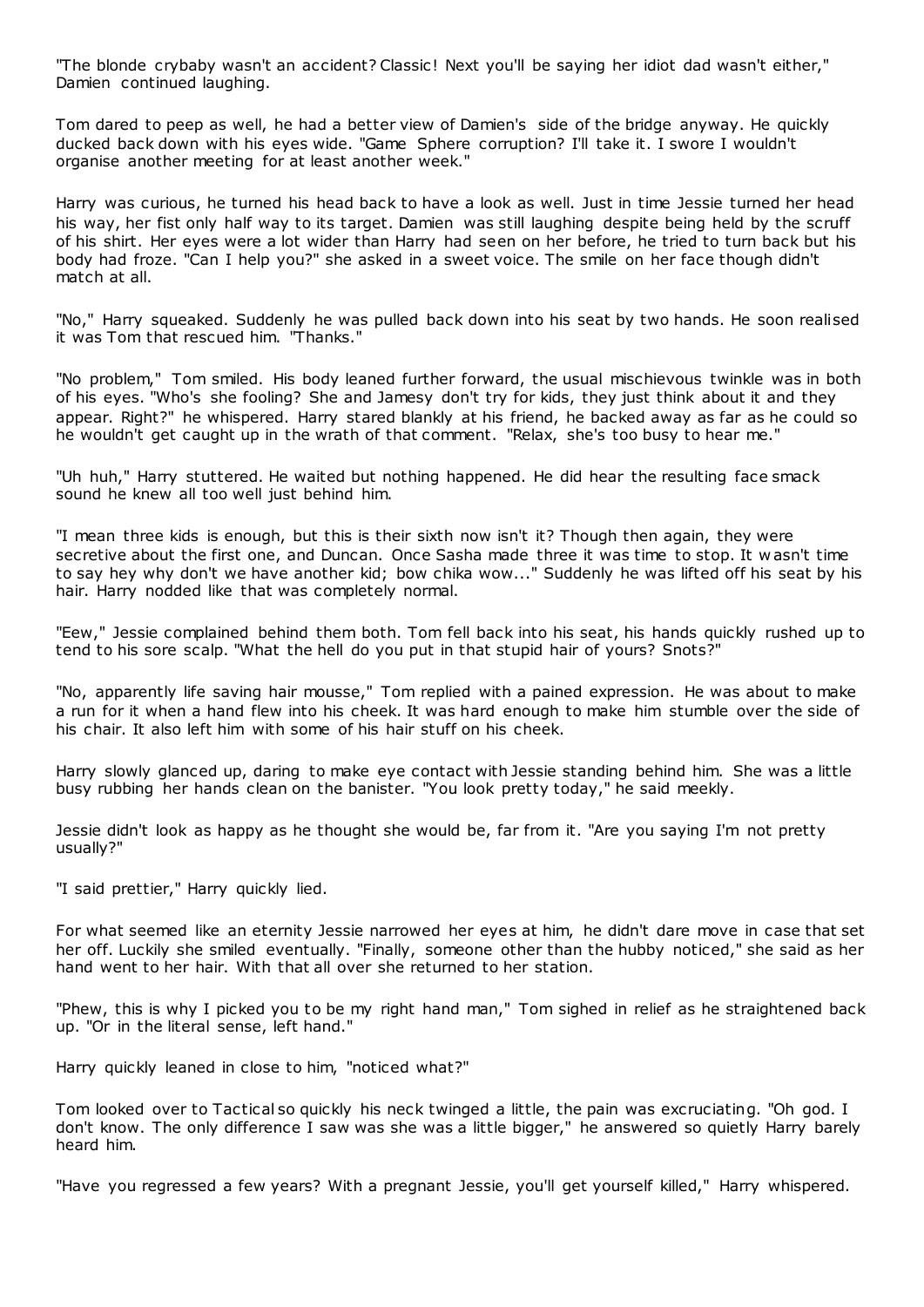Tom shrugged and sighed sadly. "A Captain does what he or she has to for the greater good, no matter what the cost."

"Tom, you only distracted her from killing Damien. How is that good?" Harry muttered.

"Not that," Tom said. "Notice I waited a bit before I said anything. I just figured we could do with a distraction from everything that's going on."

Harry didn't believe him, one of his eyes squinted more than the other. "Uh huh."

The turbolift doors opened allowing Nathan to enter the bridge. He stopped nearby Jessie's station, he looked a little shocked. "Woah Jess, did you touch a sparking station or something?"

Jessie didn't get it at first, she stared at her brother with a bemused expression. "What? What do..." She then got it, her hands both flew to her wavy hair. "No," she growled.

Nathan laughed nervously, "oh okay, oops." He quickly escaped towards the helm. Before he sat down he got distracted by the viewscreen. "Woah again, what is that?"

"A dead brother," Harry commented.

"Mmm hmm," Jessie agreed. The look on her face was vicious.

Nathan continued his nervous laughter as he sat down. "Jessie knows I'm just teasing, we're cool. It's what siblings do. Right sis?" He didn't dare look, just in case.

#### **Sickbay:**

The Doctor sat down in front of his desk, sighing heavily. Worry lines were all over his forehead. "I didn't know who else to call."

James looked across through the glass divider. Two of the biobeds were still occupied, but they weren't alone. Kiara was still standing next to one of them, watching the occupant intently. He saw her mouth open as if she was talking to someone.

"Is she awake?" he asked, turning his head back down towards the Doctor.

"Not right now. Ylara's been in and out of consciousness since her miraculous recovery," the Doctor looked a little concerned. "I still don't know how it happened. The damage just reversed itself like..."

"Magic ," James finished for him.

The Doctor sighed and shook his head. "I wasn't going to say that in a literal sense, but that thought did occur to me."

"Jessie didn't do anything, Annika definitely didn't. Daniel's in a coma..." James said, ending on a brief smile.

The Doctor scowled in his direction, "yes, I noticed."

The smile had long gone, "and Craig well, all he did was read in unison. No one else could have done it."

"Kiara," the Doctor said like it was the most obvious answer.

James glanced back towards Kiara and the biobeds. "Has she said anything?"

"Who, Kiara or Ylara?" the Doctor questioned.

James sighed as he again turned his head back. "Either I guess."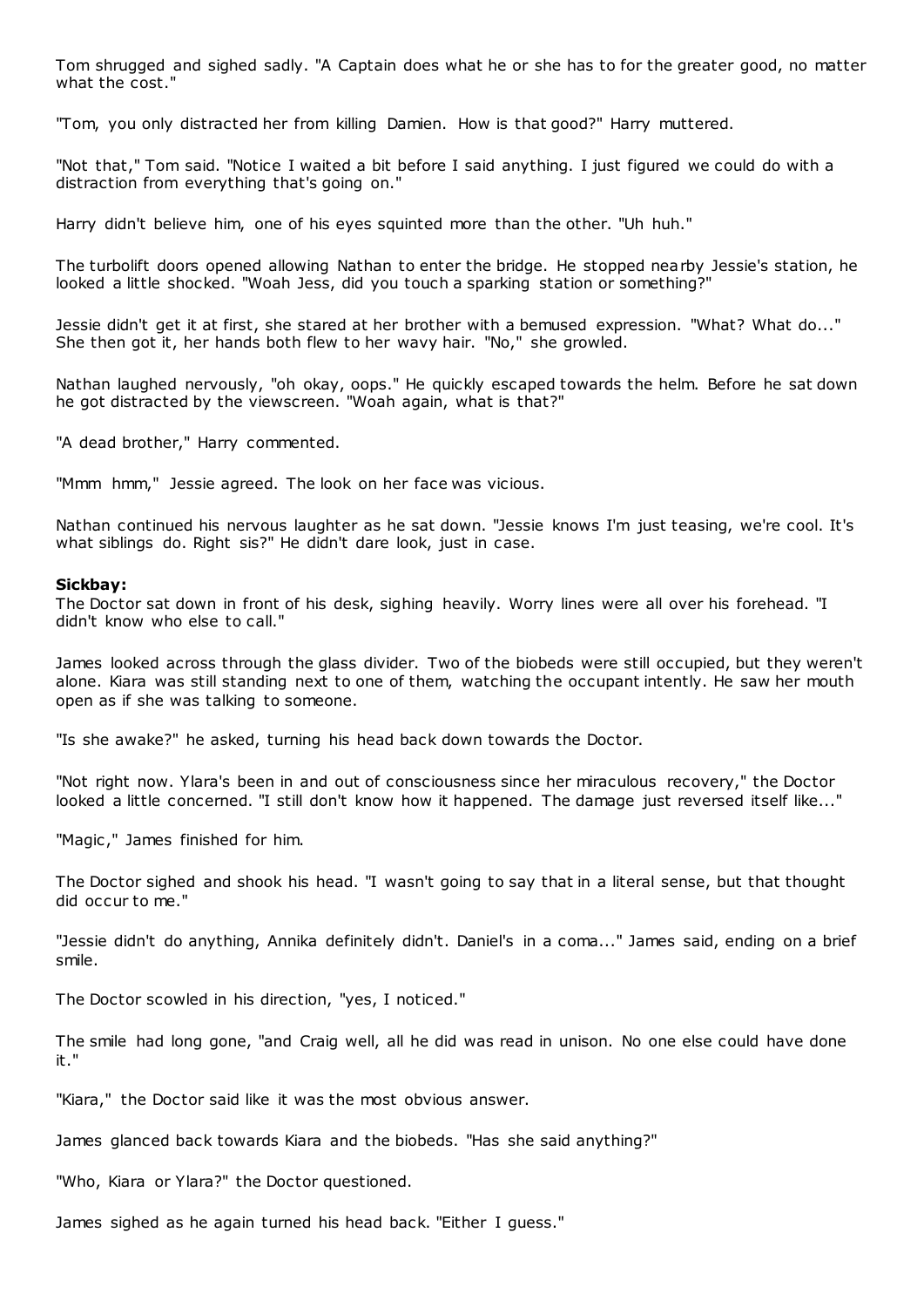"Kiara's talked, but only to her. I haven't intruded on her to listen in," the Doctor answered. "Ylara, no."

"No?" James said with a frown. "Not even a word, an attempt to ask what happened?" The Doctor shook his head. "You said the damage was reversed. She should be a little better."

"Yes," the Doctor's gaze went elsewhere. "Now that you mention it, she looked a little... distant. I doubt she even hears Kiara, and I find it a little odd that she of all people is here to help, or attempt anyway, to keep her grounded." His head shook, "that is mostly why I called you here. Kiara has been here since yesterday. Somebody needs to convince her to go home, even just for a few hours. I'd ask Chakotay but after what he did, I don't want him here."

"What, recently or the incident everyone knows about?" James said.

The Doctor sighed, "recently and I did report it to Security. You should know."

James shook his head. "I've been a little preoccupied lately, so I haven't been to the office or anything today... yet."

"It doesn't matter. Security was the reason Daniel was even here anyway," the Doctor scolded.

"I'm glad I could help," James smiled.

The Doctor groaned to show his frustration. "It would be nice if you grew up a little. Solving all your problems with violence..." He walked by James on his way to the main part of Sickbay. "... your non Slayer ones anyway, it's a little old."

"Hang on," James protested. He turned around on the spot as the Doctor walked towards the console in the centre of the room. "Daniel wanted Ylara to die painfully. He knew that the Leda was being sacrificed when he was doing the spell, but kept on doing it anyway, and *I'm* the bad guy?"

"You have no proof of that and no, that's not what I meant. Yes what he did was wrong but two wrong's don't make a right," the Doctor said.

"No, but in your perfect black and white world the bad guys don't get what's coming to them. They're forgiven and made to think they can do stuff like that again, cos no one will hold them accountable," James said. "People need to be punished and some people need to do it."

The Doctor glanced over his shoulder at him, a brief smile flashed on his face. "It wasn't something you needed to do, you did it to make you feel better. You're not the bad guy, but you're not the good guy either."

James shrugged, "and? I knew that already."

"Forget it." The Doctor sighed, he glanced towards Kiara. James saw that and did the same. "Kiara, I need to tend to my patient."

Kiara shook her head. "Plenty of room," she murmured.

The Doctor hinted at James before he looked back down at the console. James walked forward towards her. He was barely half way when he spoke up, "Kiara, can I talk to you?"

Kiara shook her head again. "She needs... I can't leave her alone."

"She needs rest and this is important too," James said, glancing briefly at the biobed she stood next to. He noticed the occupant's eyes were closed and her breathing was slow and steady. She was sleeping, he was sure. He lowered his voice, "please."

Kiara barely took her eyes off the biobed as she slowly walked towards him. "I'm coming back."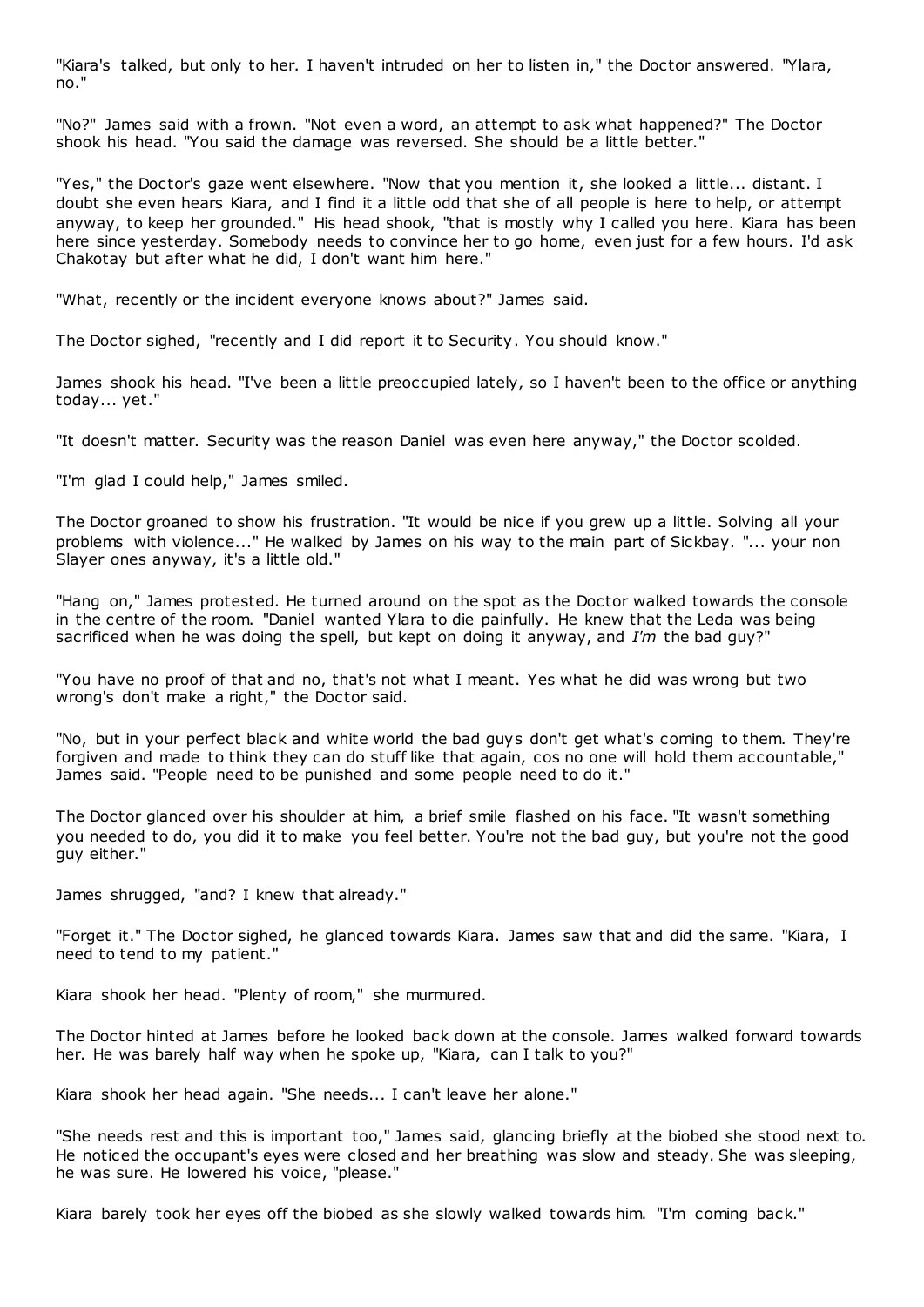James nodded, "I know, but maybe some lunch first, okay?"

The Doctor sighed a little in relief as she did follow her uncle out of Sickbay, if not reluctantly. Her head was still turned towards the biobed and she wasn't in a hurry to go. James gave him a small nod just before the door closed behind them. He didn't have much time but he was going to use it wisely.

No sooner than he stepped forward, the door opened again. He faked a smile as he turned to his latest patient.

Voyager continued its journey through the haze, slowly and carefully. As a shooting star zigzagged across a moving nebula, something large flashed into existence and was gone within the same second. The starship slowed to a stop.

"What the hell was that?" Chakotay asked.

Tom stood up to join him, his eyes were wide. Everyone were now staring at the viewscreen and the blue they were seeing on it.

Nathan glanced down as his station began to beep at him. "This is even odder."

Tom sighed, "of course it is. What?"

"Just in case I did a full stop, but we're moving again," Nathan replied. His frown managed to get worse. "We're being pulled by some sort of gravity source. I can't explain it." Tom walked over to see what he was seeing.

Chakotay kept his attention on the screen. As he did the screen started to lose its picture, like it was an old analogue TV losing reception. All he could see was the blue haze was subtly changing colour and getting brighter.

"What's wrong with the viewscreen?" Jessie questioned.

For now Harry was back manning Opps. He looked a little confused. "Oh it's not the viewscreen."

Outside the same exact thing was happening directly in front of Voyager. Whatever it was, it was sphere shaped. Voyager slowly was getting dragged towards to it.

Tom quickly leaned over to reach his old manual controls, he tried to turn one of the levers to the left. Nathan stared at him like he was mad, he had no clue why he was doing that. Everyone felt the ship lurch to the left, while the viewscreen started to clear up on its left side.

"Tom?" Chakotay voiced his concern.

"The gravity pull, it's just like a planet's," Tom stuttered.

Chakotay frowned at him but looked at the viewscreen anyway. The distorted part did look spherical to him, barely peeping out of the right corner of the screen. As sudden as it all started it faded away, back to normal.

"It's stopped," Nathan sighed in relief.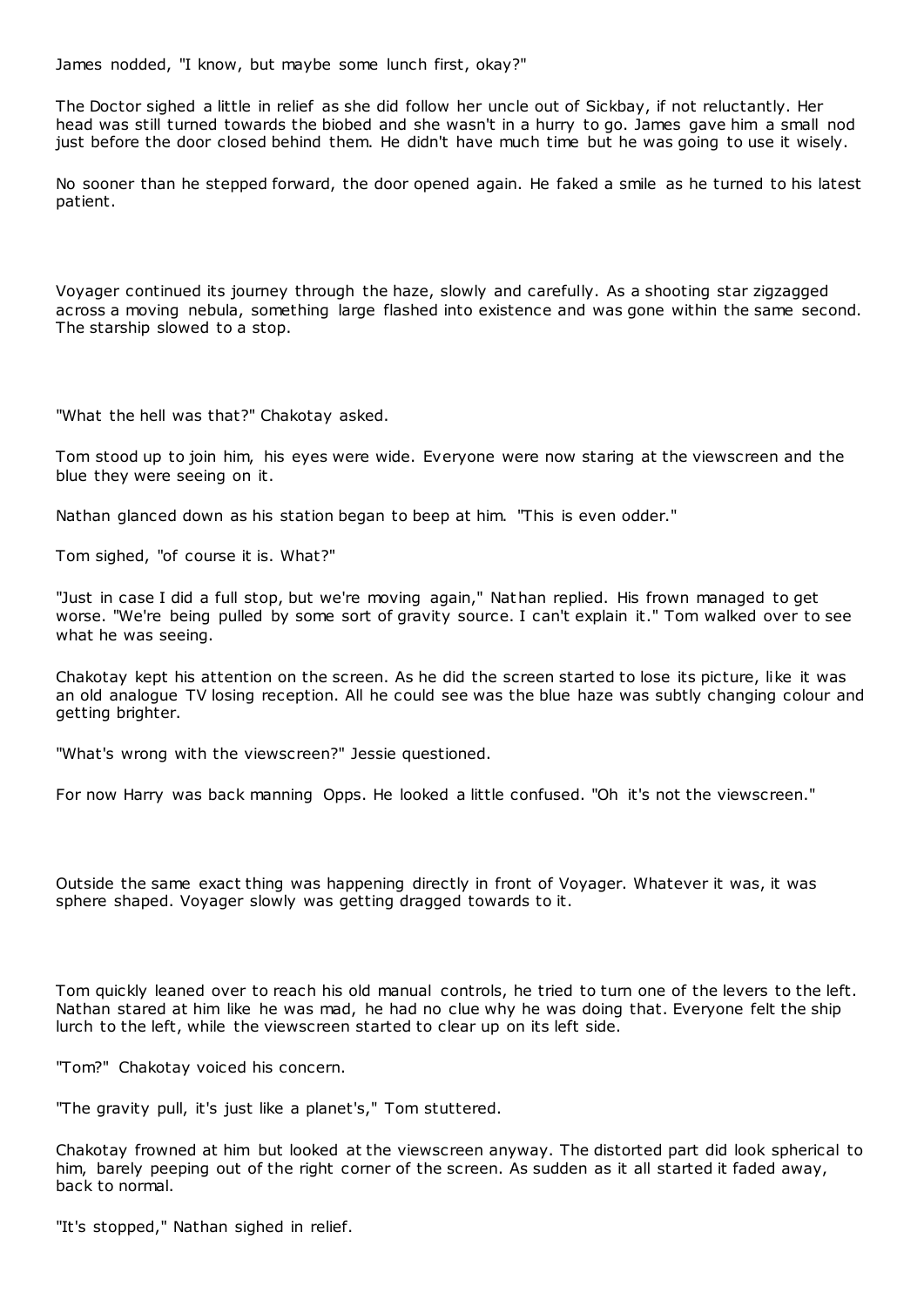Tom backed away from the station while wiping his sweaty brow with his arm. "Keep us going in this direction."

"One of us is right about this place," Harry said, glancing briefly in Jessie's direction. "It's broken or the Softmicron haven't figured out where to put everything yet."

"Or what they want to put in," Tom said ominously.

Chakotay shook his head, he went to go sit in the First Officer's seat but Harry coughed from afar. His eyes rolled. "Sorry, habit." He cleared his own throat and turned back to face the front of the Bridge. "If this is really a part of the sphere that's under construction, then the Softmicron will definitely notice we're here. Since we're alone, I think it's the former."

Jessie grumbled under her breath. Chakotay glanced her way with a slightly bemused look. "If it was a corrupted part of the sphere, they'll want to fix it. They'll know then too," she said.

"So what *is* it?" Tom asked. He sighed in annoyance. "I was so determined not to call another meeting."

"We don't know nearly enough right now. The Enterprise came in here too, so we really should keep following their trail," Harry said.

Chakotay didn't want to know the answer to this question, "who's in Astrometrics right now?"

Harry pulled a disgusted and worried face, it looked ridiculous. "I'll send someone else down. I assume you want to map this place."

"I do, if we can," Chakotay nodded. "Annika, or Seven knew what she was doing there better than anyone. Whoever you send needs to be almost as good or helped build the place."

Harry groaned. "You were okay with giving up the First Officer role, why would you do this to me?"

Chakotay pretended to look surprised, "oh, you Harry? I never would have guessed."

Harry smiled sneakily, Chakotay was genuinely surprised by that. "Fine. Then I'll call the previous Opps manner up here, once he's out of Sickbay of course." Everyone looked at him, each one with their own distinctive and silent way of telling him *don't you dare.* Chakotay seemed fine with it though.

"Now that you mention it, Damien is a know it all with strange stuff. Maybe he should be on the Bridge while you babysit Annika," Chakotay said. "Good thinking Harry."

Tom shook his head as he made his way towards the turbolift. "God, when I'm embarrassed for you, it's time to grow up. I'll get Damien and send him to Astrometrics. I'm afraid Annika will be doing the babysitting though."

Chakotay's eyes rolled as his body turned around to follow Tom. "We don't trust him, or her for that matter. As a matter of fact, why is he not in the brig and why is she not slayed?" The last part his attention went to Jessie.

"Hey, I'm James' wife. I'm not his boss," Jessie protested.

Tom glanced at her, he was very confused. "What's the difference?"

"Exactly what I was thinking," Chakotay muttered.

"We've tried killing Annika before, she always comes back. What's different?" Jessie huffed.

Tom shrugged and stepped into the turbolift, leaving Chakotay to answer that question. He smirked in her direction. "She's a vampire." He didn't notice Nathan behind him waving his hand face down, and pulling a *kinda* face. "A sparkling one made out of porcelain with a taste for stalking. It's so ridiculous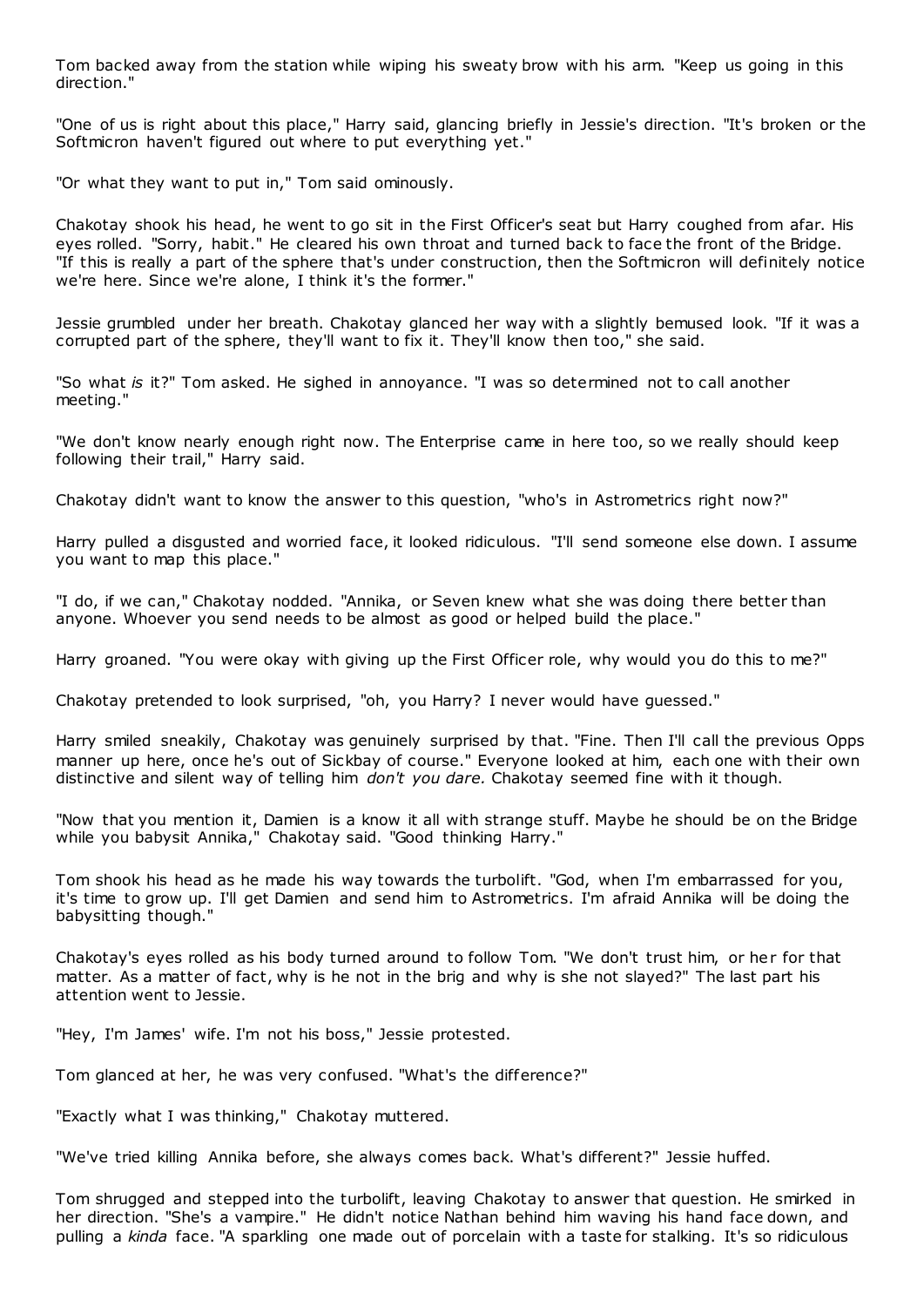I'm surprised Fifth Voyager didn't come up with the idea, though I'm not surprised we're making fun of it."

Jessie smirked, then tried not to burst out laughing. "That actually sounds too funny to slay, or take seriously. It also explains why she was licking Damien's plate after he left." Everyone did the same thing; grimaced and turned pale. "Also the picking up empty yoghurt pots and stuffing them in her bra, if she even wears one."

"Jessie, please stop," Chakotay muttered.

Harry felt a little sick to the stomach. "Suddenly I'm not wanting to be here or in Astrometrics. Where do I go?"

Jessie shrugged. "Hey, I'm the one who should be easily sick, not you softies. Man up." Harry and Chakotay took offense to this and turned their attention away from her. Nathan just laughed quietly to himself.

## **Sickbay:**

The Doctor sighed in frustration as his patient wouldn't keep still. He was laughing way too much. Everytime he went to treat a different wound, he'd do something like double over and laugh harder or swap his laughing into his hand.

Tom also sighed but for different reasons. He knew what to say to stop this, but it made him feel a little sick to do so.

"I don't know why I bother," the Doctor huffed as he gave up. He stomped off to check on his two more critical patients.

"This is why I stay here. This place is so damn funny. I needed a good laugh," Damien snickered.

"Yeah swell, we'll try to fix that," Tom muttered quietly. He cleared his throat. "We um... need your um, expertise."

Damien smiled smugly. "Of course you do. What does that have to do with working in your Astrometrics lab?"

"You'll see when you get there. We've never been in a place like this before," Tom replied.

"As much as I like having people appreciate my greatness, I will not..." Damien said.

Tom groaned loudly, "I know, Annika stalks you and you don't want to work with her."

Damien managed to look even more amused. "That's true, but no. I'm not a member of your crew, I don't slave for you. I only went to Opps to annoy people, I was bored."

"Well, be bored," Tom grumbled.

"Hmm, no," Damien sneered. "What would be in it for me?"

Tom smiled. "A lifetime supply, or should I say an unlimited use of the replicator. Think, you can have all the Mississippi Mud Pie Muller Corner yoghurts you want."

Damien almost drooled at the thought, but his sneer grew instead. "They're not as good as they used to be, it's no longer got the chocolate crumble bits. That doesn't matter though, I hacked into the ration system anyway."

"I knew you'd say that, the hack part anyway," Tom wasn't fazed. "How about this? You work for us as a member of the crew, or you'll be chained to where the portal opened on Deck Thirteen. We need somebody to guard it 24/7, and heck since she's an immortal sparklepire, Annika can join you too."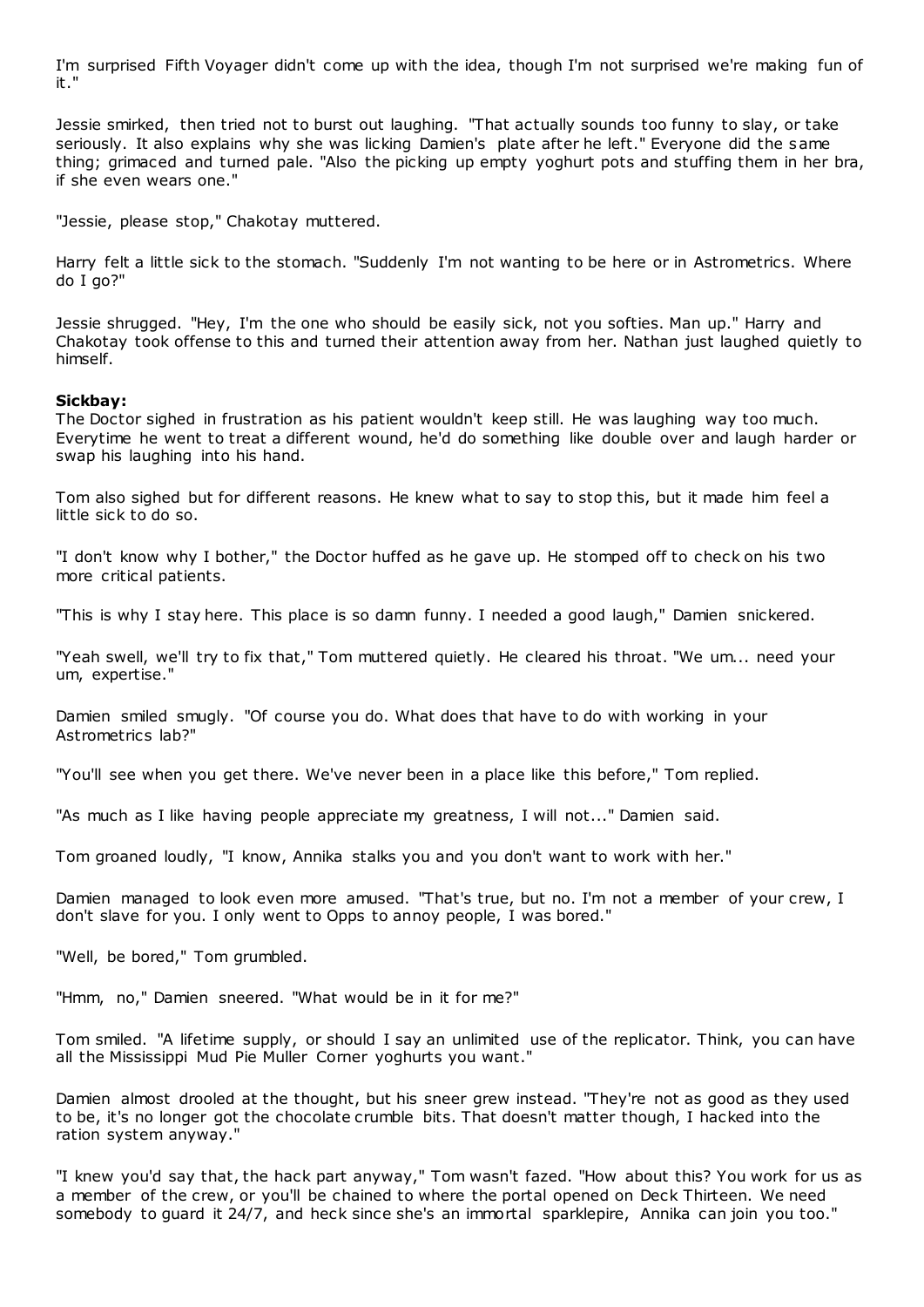Damien's sneering and laughter were a distant memory. He glared at the ex helmsman. "You don't have the stones."

"I not only have the stones, I have the delete code for the Mud Pies," Tom smirked. "Not that you'd find a working replicator in the two metre vicinity you'll be in."

Damien's eyes narrowed. Tom felt like he was staring him down, but he wasn't going to budge. It felt like hours before Damien finally let up and smiled at him. Tom tried not to look as worried as he felt. "I underestimated you." Tom relaxed and smiled a little. "Don't be so proud, I had very, very low expectations of you anyway."

"So..." Tom's smile faded. "What's your answer?"

## **The Mess Hall:**

Kiara stared out the window, not that there was much to look at. Before Neelix could scamper over and try to do his Morale Officer routine with her, James sat down beside her and placed a plate and a glass in front of her. She decided to stare at them instead.

"I know it's been a while, but you usually eat," James said.

"What did you want to talk about?" Kiara asked quietly, barely breaking eye contact with her plate.

James folded his arms across the table. "I wanted to see how you were after what happened. The last time I saw you, you were off to the Continuum."

"They didn't care," Kiara grumbled. She reached for the fork sitting on the plate, but all she did with it was tap the food and plate with it. "*As long as the timeline has not been altered, we do not care for such trivial matters*. Q tried too but they wouldn't listen."

"Trivial? Lena and Ylara's trivial?" James muttered.

Kiara nodded, "of course. If you're not Q, you're beneath them. Why bother? It doesn't matter anyway..."

"Maybe not. Something happened," James said.

Kiara's eyes lit up, "oh, you noticed?" James' resulting frown dimmed everything immediately. "Yeah, she's no longer dying. Of course you noticed."

"Someone or something stopped it. Ylara was dying and then suddenly she wasn't," James thought aloud. He noticed Kiara staring in his direction, her eyes gave away all the worry she was feeling. She meanwhile wasn't quite sure what to make of his, they seemed elsewhere.

"Yeah, weird," she barely mumbled.

James lightly nodded, "yeah."

Kiara's shoulders fell, her attention went down to her plate. Her eyes briefly flickered upwards, noticing then his attention seemed even further away. She felt a little relieved, the conversation felt like it had turned into a test, almost like he suspected she was behind the miraculous recovery. Her head tried to shake that thought away. The food he'd gotten her looked nice, her stomach growled, it was enough to get her mind off what happened to Ylara for a short time.

Neelix decided to wander over, his Morale Officer smile plastered over his face. "How is our favourite Q doing then, hmm?"

Kiara felt a little twinge at the Q part, she tried to hide it. "Fine."

"Perhaps my popular Cake ala Neelix will make you feel better," Neelix smiled.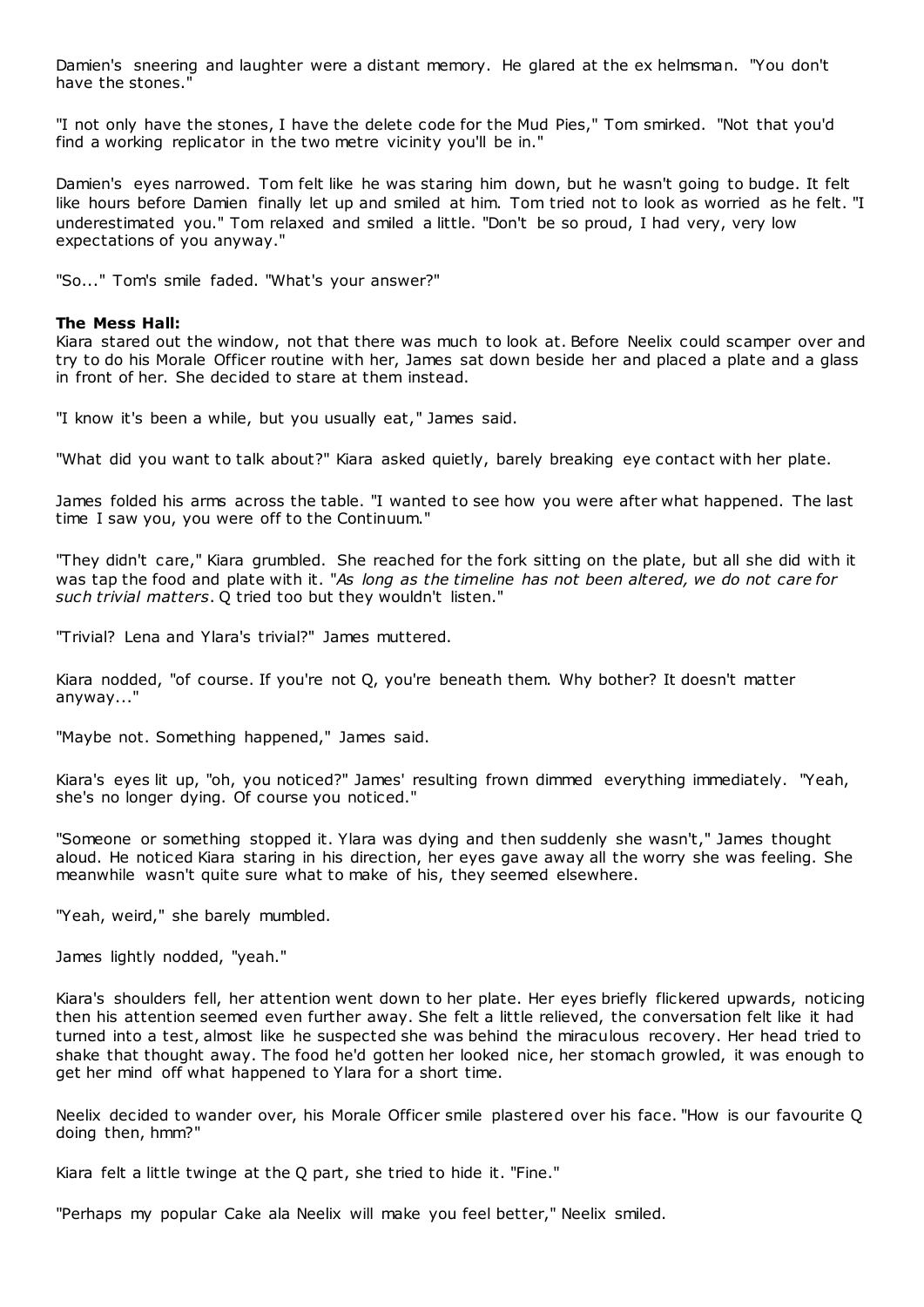"Um," Kiara stuttered. The thought of a cake made by him put her off her meal. "I'm not hung... I'm fine."

Neelix was oblivious to her nausea as usual, his smile grew. "Oh a young, growing girl like you can handle that and a slice of cake. It'll put a smile on your face."

Kiara worried he wouldn't give up until he was force-feeding her it, she shuddered at the thought. "No thank you!" she squeaked.

"Oh, no need to be modest," Neelix giggled.

"I'm not," Kiara stuttered. She looked to her uncle for help, but he didn't seem to be listening or even looking their way. His gaze was still very distant. She was on her own. "I don't like cake."

"Oh my, that's ridiculous. Everyone likes cake," Neelix's sides almost split. He started to wander over to the kitchen.

Kiara quickly glanced again at James, but he wasn't going to help her anytime soon. She had no choice but to run for it. Once she climbed out of her seat he jumped like he had just woken up. His eyes widened as they looked up at her.

"Um... Neelix was er..." Kiara tried to explain.

"That's different," James said as he quickly stood up too. Kiara was pretty sure Neelix would have tried baking a cake before, if he hadn't she was even more worried. James looked back at her, concern planted on his face. "Neelix what?"

Right on cue Neelix arrived carrying a sloppy, green looking thing on a large plate in one hand, and a knife in another. It looked sorry for itself and some of it was even bubbling. James took one look at it before smacking the plate from the Talaxian's hand. It landed on the floor, making the entire room erupt into cheers and applause. At least until it started to eat through the carpet.

"Let's go," James quickly said, his hand went protectively across her back. She didn't need to be told twice, she rushed for the nearest exit. In fact once anyone had spotted the carpet turning black and smoky, they were doing the same.

Neelix was soon the only one left, pouting angrily. "Aaw, can't let it go to waste." He knelt down to retrieve it, using the knife as a serving spoon. One taste of it made him smile, but then collapse seconds later.

One of the stations bleeped continuously behind him. He turned his head to one side in the direction it was coming from.

"Dare I ask?"

Harry sighed as an unknown walked around him to take his place at Opps. He reluctantly moved a little to one side, but still stood by it. "The trail's going cold."

"What?" Chakotay said.

"Whatever this place is must get even denser or just blocks our sensors further in, it's not clear. Nevertheless in about ten or so minutes we'll run out of trail to follow," Harry responded. The new Opps officer glanced nervously at him and back at the station. She soon got to work.

"Or it has stopped," Jessie said.

Harry shook his head. He looked back at a particular panel to double check before he made a fool out of himself. "I doubt it. We'd have detected it by now."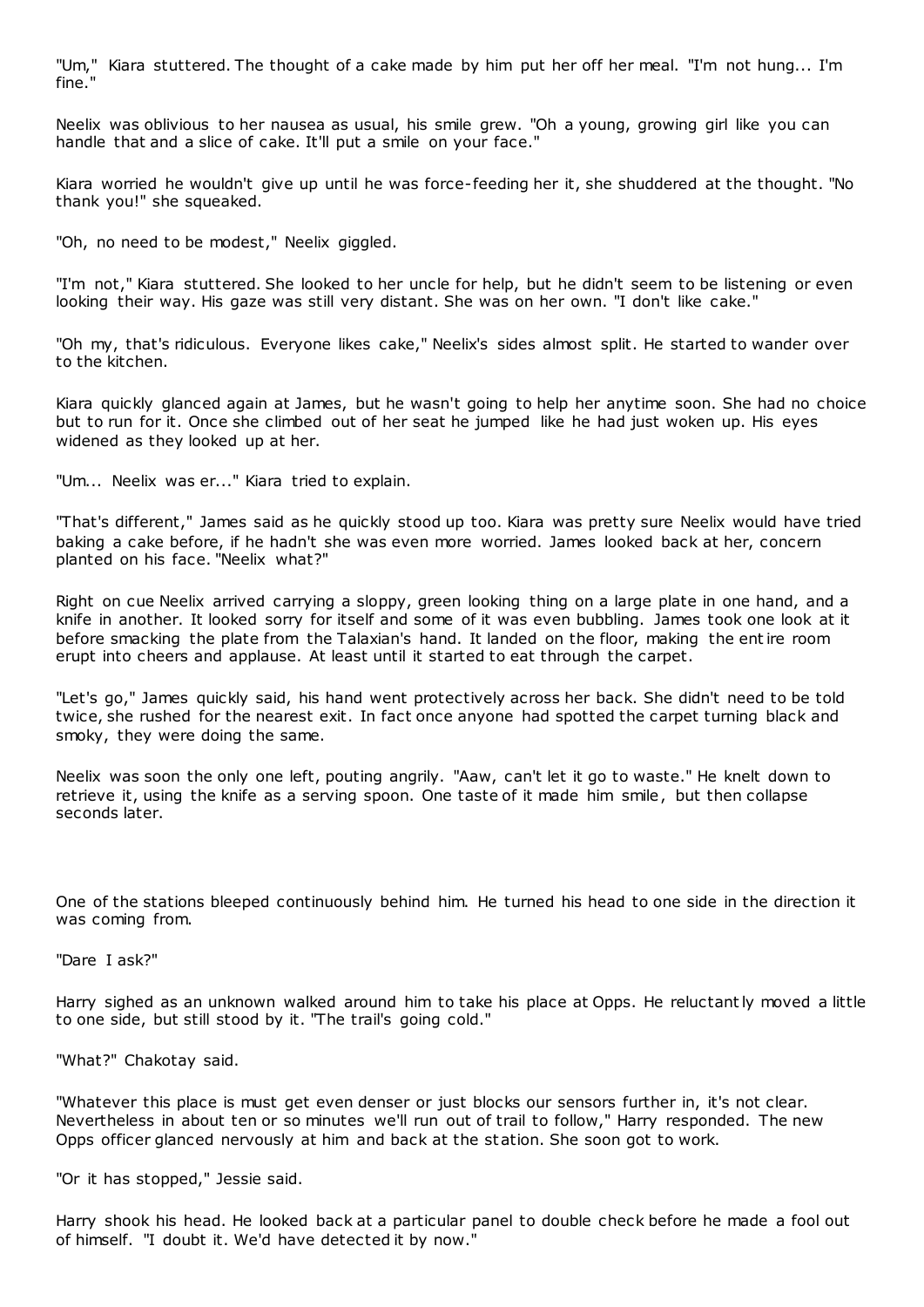Chakotay turned back towards the viewscreen, "or..." Harry sighed in frustration. "It's no longer here."

"We're very close, we would have detected debris at least," Harry said.

"We have no idea what this place even is so we can't rule anything out," Chakot ay pointed out.

Harry made a few more sighs and mutterings as he headed for his new First Officer's seat. Chakotay only heard the word *rusty.*

"There's nothing there, not yet anyway," Harry said impatiently. "I do remember how to use Opps, I know what I'm doing. The trail just stops."

"Fine. Our opinions and ideas do not matter cos Harry's always right. Should we keep the Leda on course or... oh too soon?" Chakotay said.

Nathan meanwhile was squinting his eyes towards the viewscreen. "What's that?"

Harry's bottom lip trembled, he could feel one of his eyes starting to water. He tried to clench his jaw and blink any tears away, all in an effort to look tougher. "There's nothing there. No trail, no ship, no debris!"

Nathan's head tilted to the right, "it's getting bigger."

Jessie growled in Harry's direction. "Oh good god, we're in a place where a ship, a planet or a star could just appear at any moment. Our sensors think there's nothing anywhere, so they can't find a way out. We lose the Enterprise trail and suddenly it's..."

"Exactly, we can't. It's probably still on course, trying to find a way out," Harry interrupted her. He regretted that immediately when he saw her face. "You two are the ones panicking, thinking it's destroyed or stopped when there's nothing to back it up."

"It looks black, like a black blob," Nathan muttered. He tapped in the commands to slow them down.

The Opps officer looked a little nervous, but she didn't dare interrupt the argument.

"We're only telling you to cool your jets and keep an open mind. No, as soon as you hear a conflicting opinion, you start stamping your feet like a little brat," Jessie said. "Prick," she muttered under her breath.

Chakotay nodded. "Anything can happen in this place. We need to be alert as anything could fall into our path."

"Uh speaking of which..." Nathan tried to interrupt.

The Opps officer barely made a squeak, but as it was silent for a moment everyone heard it and turned her way. "Um... short range sensors are detecting a large mass... um, in front of us."

Chakotay raised an eyebrow as he watched Harry rush back to his old station. "Isn't that interesting. All stop." Harry cleared his throat again.

Nathan glanced back over his shoulder. "Already done." His finger pointed at the viewscreen. Everyone else decided to look towards it, most of them had to squint to see anything. All there seemed to be was a darker and blurrier patch in the middle of the blue mist. Nobody could make out if the large whatever it was, was a small object almost in their faces or an extremely large object in the distance. The area they were in seemed so hollow it was hard to really tell.

"How did I miss that?" Harry said as quietly as he could.

"It barely registers. It's just a mass," the opps person almost whispered to him.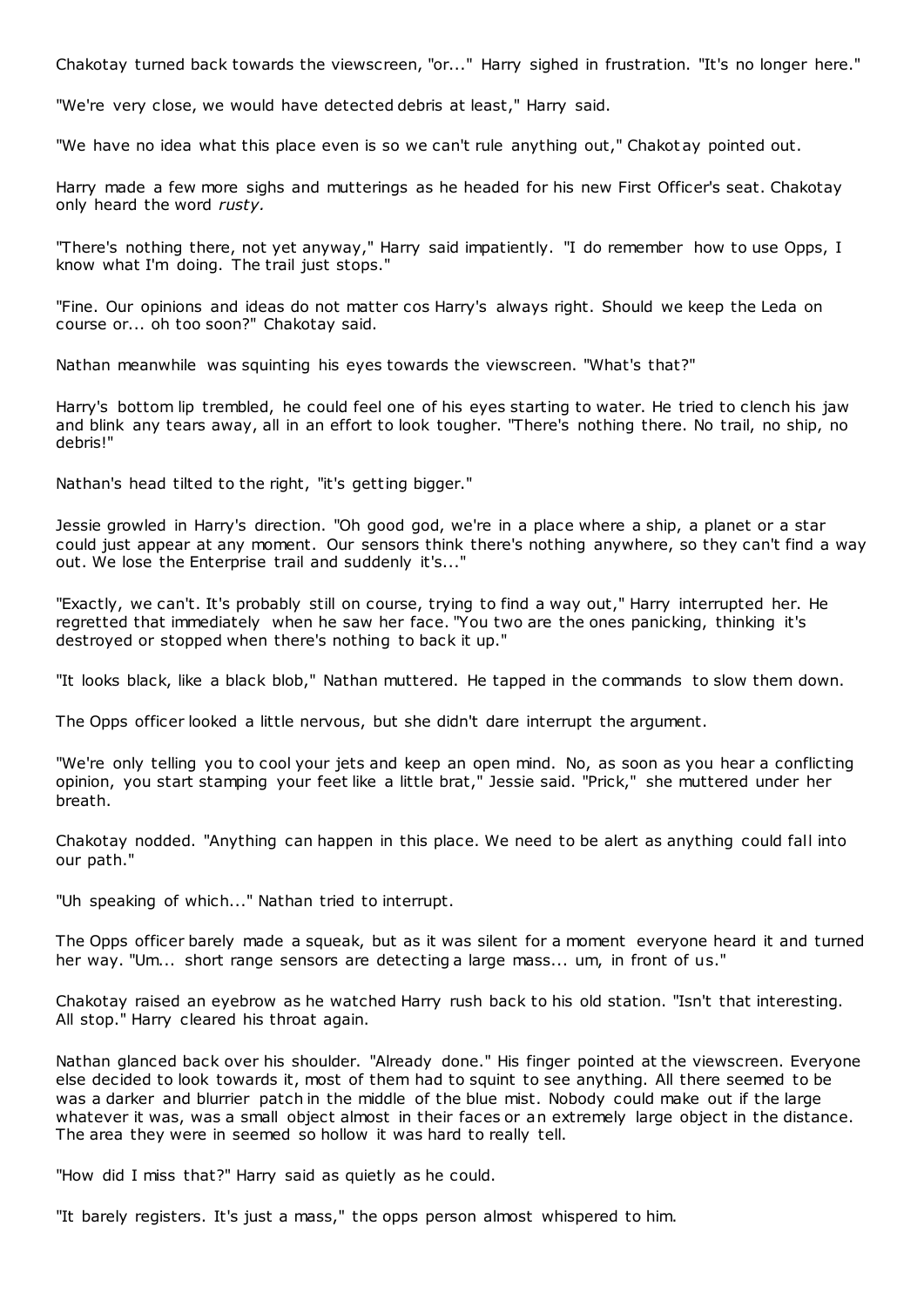Chakotay briefly glanced back, "what? A mass still reads as something. Since it's this close, Harry the Wonder Kid should have saw that."

Jessie did the same thing as Nathan and tilted her head to the side. "Is it close? It looks like a huge... thing in our path, far away."

"No, it's definitely close," Harry said begrudgingly. "Kaitlin's right, there's very little to pick up. It's probably a rock or a..."

The object seemed to be moving, rolling to one side. Everyone who were watching caught a brief glimpse of red from it. It was very dim but in the dark it was blinding. It appeared to come from a thinner part of the object, which was quickly blocked by a larger piece of it as it rolled.

"Or a starship," Harry whimpered. As everyone tried to figure out the object's shape thanks to his remark, he quickly worked at his station again. "I'll see if I can extend our forward lights to get a better look at it."

The turbolift doors flew open. James rushed out of it, Kiara was behind him but a little slower. "We need to turn around, now!" he warned.

"Why?" Chakotay asked. Nathan was already keying in the commands, Chakotay rushed forward to stop him. "Wait a bloody second, he's not first officer anymore."

"Neither are you," Nathan scowled up at him.

"If we don't leave, we never will," James said. He rushed over to the nearby back station.

Harry didn't look so sure, his finger was hovering over the last command. "Maybe some context would be nice."

"I'll explain it later," James said as he worked as quickly as he could.

Harry sighed, he decided to press the command anyway. The black blur on the viewscreen was then attacked by two bright lights shining from below. Everyone looking could clearly see what the blur really was. Decked in a silver hull, the object drifted slowly onto its back. The belly of it was large and distinctive. They could make out the faint outline of a round deflector. The lights barely shone on the red they'd seen before, they cast an eerie eye shaped shadow into the void behind them. The lights moved to the right, briefly shining on text written on the object's saucer.

"It's her all right. USS Enterprise," Chakotay muttered. "What the hell happened?"

James tried not to roll his eyes, "we'll find out pretty soon." He was still firing c ommands on the back station. Only then people noticed that the lights themselves weren't moving, Voyager was.

Harry started to panic, he began to leave his station. "Wait, we've finally found what we came into the Sphere for and you want to leave?" Jessie started to look around for something, grumbling something under her breath. "They're in trouble, we've got to..." Something hard flew into his head, he had to stop to squeak, "ow!" Jessie sighed in relief and smiled.

Chakotay shook his head. "They're not going anywhere. We should leave until we can figure this place out."

"But..." Harry whimpered.

Jessie started looking around for something else to throw. Harry then realised what she was doing, he ducked way too early in advance. Then he noticed a shoe of all things lying there. "What the..." just then a second thing bopped him on the head.

"Shouldn't take too long to get out," James muttered to himself. He turned away from the controls. "Okay so..." he stopped when he noticed the pair of shoes lying next to Harry and the man himself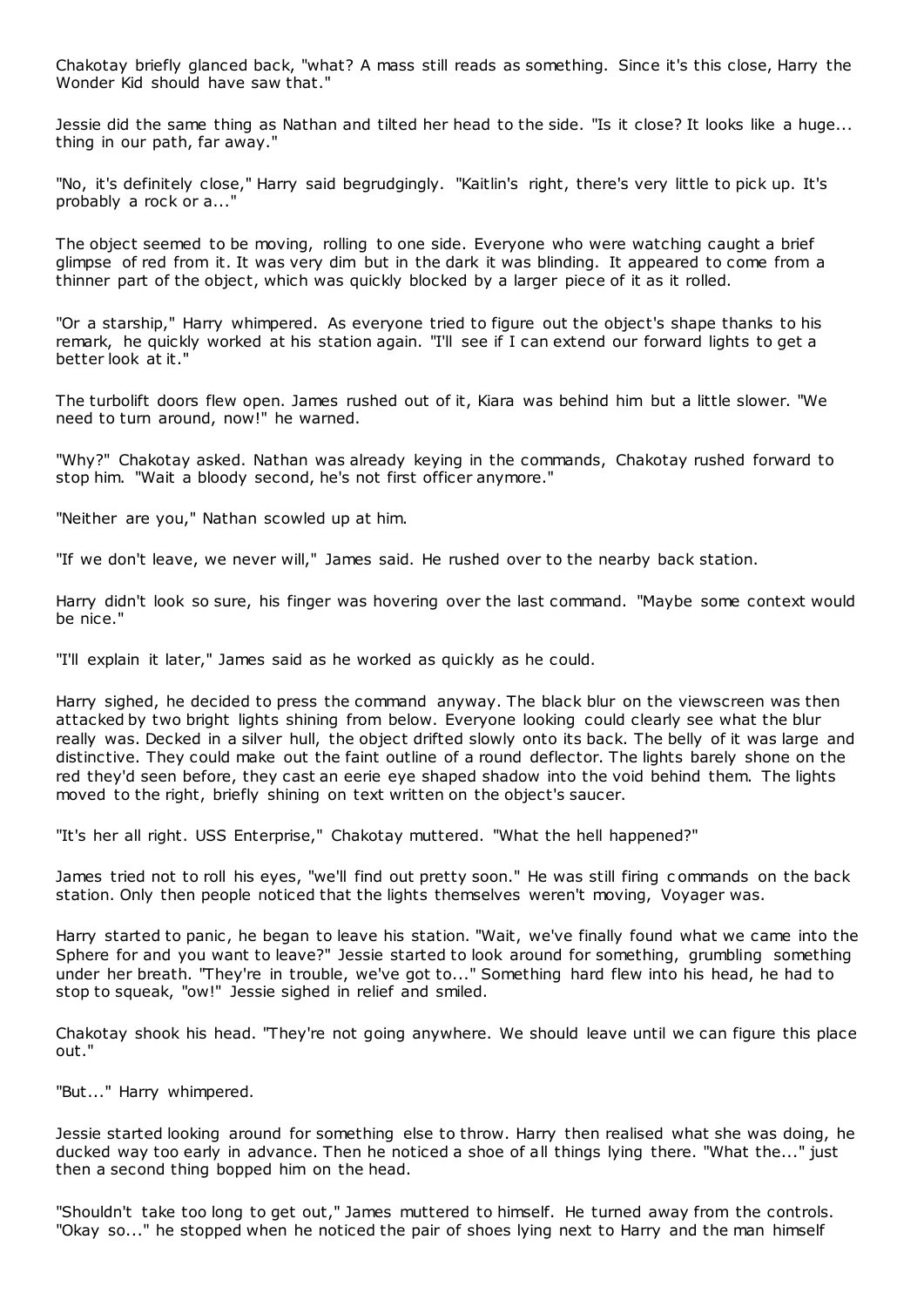rubbing his head. His eyes widened in shock, "what the...?" He looked over to Jessie who just gave him a smile, he still couldn't believe it. "Wow, way to have my back Jess."

"Hmm why not, I love you more than shoes," she giggled, giving him a wink.

Chakotay felt a little sick, he looked around at everyone expecting the same. Harry just looked sorry for himself, Nathan was laughing, two ensigns seemed to be doing an *aaaw* routine, Kiara looked distracted, while the nervous opps girl was still being nervous. He ended up looking at James. At least he was how he expected; a little embarrassed.

"They must be a crappy pair of shoes," Chakotay said to himself. "How long till we're out?"

"An hour. We should erm... keep an eye on every little thing," James answered, getting a little distracted by Jessie's constant flirty glances. Chakotay cleared his throat loudly to help him out. "Yeah, I thought we'd skipped that phase in the pregnancy." He got another wink. "Obviously not."

"Eew," Nathan still laughed.

Chakotay sighed, "all right. Maybe when we're out of here we can analyse any data we got in Astrometrics. For now, we..."

"Panic?" Tom's voice said from behind everyone. He stepped off the turbolift, earning a groan from Jessie as he blocked her view. He didn't realise that yet.

"Damn it, I ran out of shoes," she grumbled.

Tom nodded, "that's a vote for panic, anyone else?" He frowned at everyone as he glanced around, "what did I miss?" He stopped looking around when he reached Jessie, he cowered at the glare she was giving him. "What?" was the resulting squeak.

"Budge over, you're not stare worthy," she snapped.

"Oookay," Tom stuttered. He did as he was told anyway, despite not understanding her. "I sent Damien down to Astrometrics and assigned Security outside. I tried to get Craig as we're running out of named people, but he wasn't answering. And you're here," he said in James' direction. "Never mind, I managed. He said something about it being useful, so I doubled Security."

Harry straightened back up using the station to steady himself. "We found what we came here for." Tom quickly stared in his direction. "Maybe that's what Damien found useful."

"Hardly. It's adrift," Chakotay said.

Tom shrugged, "I don't care. I told Annika that if Damien tries to leave, he's actually giving her a signal to kiss him. I don't even need Security." He smirked, a few others did too. "You never know though."

"That'll do it, but that's not it," Chakotay smirked.

James nodded. "I have a good idea what happened to the Enterprise." Tom turned his attention to him instead. He didn't think he wanted to know when he saw his face. "We'll have to come back for it."

"Come back," Tom looked confused. To him the viewscreen hadn't changed since he left. The black blur and the silver object was long gone. "Oh don't tell me, another vision? Maybe you can get these before we enter the strange blue-ey things next time, ey?"

"I'll try," James shrugged. Tom sighed in relief as he thought he'd get at least snapped at. "We've got an hour, so it could still happen."

"Check. What's the first thing we should look out for?" Tom asked.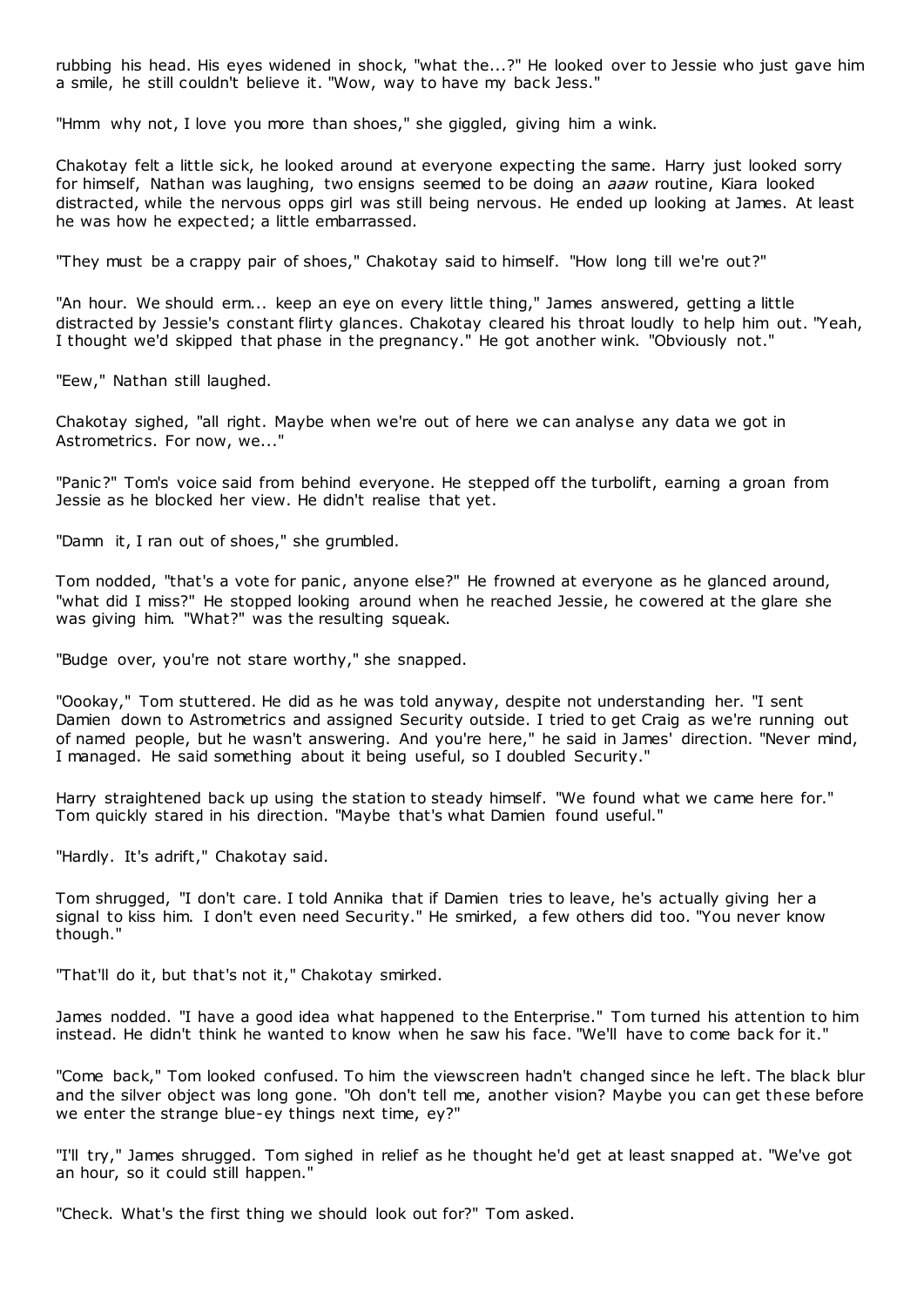James sighed as he tried to figure out the best way to tell everyone. "It wasn't in order, but I got the general idea. Lets just say when the unexpected starts happening."

Harry rubbed his head, his eyes widened soon after. "Like shoes and clothes addict Jessie throwing her shoes at people. Oh god, we're doomed!"

James looked worried for a second as well until he saw the looks Jessie was still giving him. "No, that's something else."

"Are we in the right range? Or should we only start worrying when Voyager stops to drink a cup of coffee or Neelix makes something edible?" Chakotay asked.

"Actually, yeah," James replied.

Most of the bridge crew looked a little relieved at that answer. Harry though got a little worried a few seconds later. "Wait, is that going to happen or is it possible for stuff as weird as that to happen? Can we go any faster?"

Nathan pressed a few commands and smiled. "Oh helm control's back." He glanced behind him, "we're already going at maximum impulse. I wouldn't recommend warp."

"No, you don't want two core breaches on your record," Tom commented, which he regretted immediately. His friend looked a little hurt and betrayed. "Sorry."

"No it's fine," Harry huffed. He made his way back over to his chair. "It's not like my core breach is the reason we're here in the first place. I wonder who's is."

This time Tom looked a little hurt, his bottom lip stuck out. "The Enterprise was *lost* in a blaze of glory. The Leda was lost to a stupid watcher playing Hocus Pocus," he blurted out defensively. Harry's eyes widened as his head swung in his direction.

Chakotay shook his head. "Oh dear, they haven't had a lovers spat in ages. It was long overdue," he smirked in James' direction.

"If anyone starts talking about something that sounds weird, and not usual Voyager weird, can you let me know?" he asked with a worried look on his face.

"Um, sure if we see something weird or if anyone reports seeing..." Chakotay's smirk disappeared.

"No," James interrupted. "If something weird happens to someone, they're not going to know it is and or care enough to report it. I can't explain it. Only witnesses or eavesdroppers will be able to make that distinction."

"I don't understand," Chakotay muttered.

James frowned as he turned towards the turbolift. "I don't either. It's just how I saw it."

"I thought you were going to explain it, is now not *later* enough for you?" Chakotay said. "I got that the last vision needed to be a secret, but it's a little too coincidental for the second one to be too. We need to be in on it."

Harry and Tom had stopped bickering and were staring at James, just like Chakotay was. The only one that wasn't was Nathan. He sighed and turned back around. "You're right, sorry. It's just a little difficult to explain it all. I'll try though."

Each step seemed to be lower than the last. The path ahead looked straight though, it didn't look like it was getting lower with each step either. Red lights flashed down the hall, each one looked darker than the last. The next step felt deeper than all the others, it made her lose her footing. Her hands reached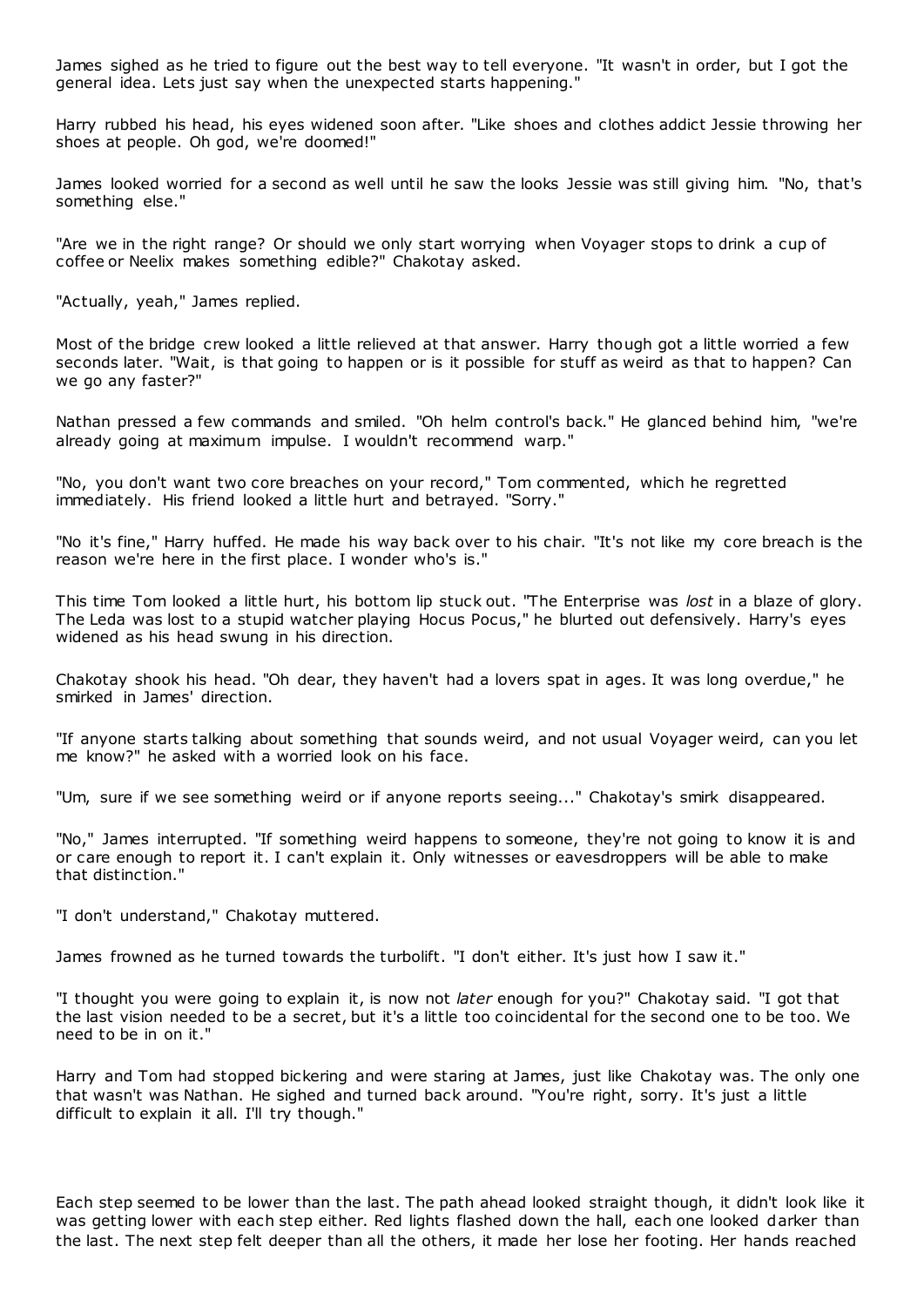out to stop the ground from rushing at her. They slammed into cold, hard stone. The ground still looked like a grey carpet, she didn't understand.

She ignored it for now and pushed herself to her feet again. The corridor was not how it was when she fell. The corridors were no longer made of metal or flashing red. They were made of rock. The only light she could make out were from dimly lit torches that had been abandoned on the ground.

Something hit her from behind. She swung around to see a person overtaking her, talking to herself excitedly. The woman didn't seem to see her or care that she had bumped into her. The strange corridor didn't seem to bother her either.

Somebody else approached her, this time from in front of her. A child she hadn't seen before with red hair in pigtails. She was laughing and reaching out to nothing in front of her. This one seemed to spot her though, when she did she gave her such a scowl it was unnerving. Before she could ask or do anything the child swung her leg out at her own. The pain made her tumble to the floor again, the corridor seemed to spin around her.

The next thing she saw was a man kneeling on the floor, cradling his leg. He looked huge to her, she figured she was barely knee high to him. Behind him an animal ran around the normal metal corridors. She had a strange urge to run after it and give it a cuddle, so she ran. While she did so she heard a child's laughter ring out from her own body. A voice soon followed, "Baxxie, wait!"

Two more people walked by, each one giving her a strange look as they did. She had managed to tell the man to *shove it* without even thinking about it. She was no longer in control. Then it occurred to her that she wasn't before.

The corridor span again, it twisted and merged into another room. This one looked familiar. There were people, a large crowd in front of her clapping and smiling. She was sitting but she didn't remember doing so. Behind the people she could make out a large screen. On it was a dark blue which felt like it was moving. The chair and computer in front of it told her it was the Bridge, Voyager's Bridge.

The people in front started chanting one word. "Tom, Tom, Tom."

It looked ridiculous. Everyone were happy, some of the women were giggling or swooning in her direction. This time a man's voice emanated from her. "I know, I know," it was Tom's. "I've saved the day again, but there's no need. I'm just doing my job. I live for this."

The clapping and chanting got louder. She felt her cheeks get red, pride swelling in her chest. It wasn't hers, that was obvious. It was like she was trapped, forced to watch whatever this was.

One person appeared from the left and somehow walked straight through the crowd, like they didn't exist. "Tom," they said, but barely. It was almost like the voice was coming from far in the distance, but they were right in front of her. Her attention was focused more on the crowd, chanting and applauding her.

The person tried to shake her by the shoulders. She felt it, but at the same time she didn't. Tom's voice spoke from her again, "oh I couldn't. I'm married, but I'm flattered." The female members of t he crowd looked disappointed.

In an instant it was dark again. Only this time she could still see this crowd in front of her, like they were still bathed in light. Something seemed to pull her backwards; she saw the Captain's chair, the tip of a blonde head, the banister behind it. They disappeared into the black as she stopped. All that she could see was the blue haze on the screen.

That disappeared as well, leaving her to stand in complete darkness. It was quiet for a moment. Something roared behind her, it started quiet but got louder in a matter of seconds. She turned around just in time to see a wave of flames flying towards her. It was too late but she flung her arms in front of her face anyway.

Suddenly there were bright lights shining directly in her eyes. They faded a little so she could see the ceiling. Her entire body ached, her head more so. Everything felt heavy. The lights were too strong and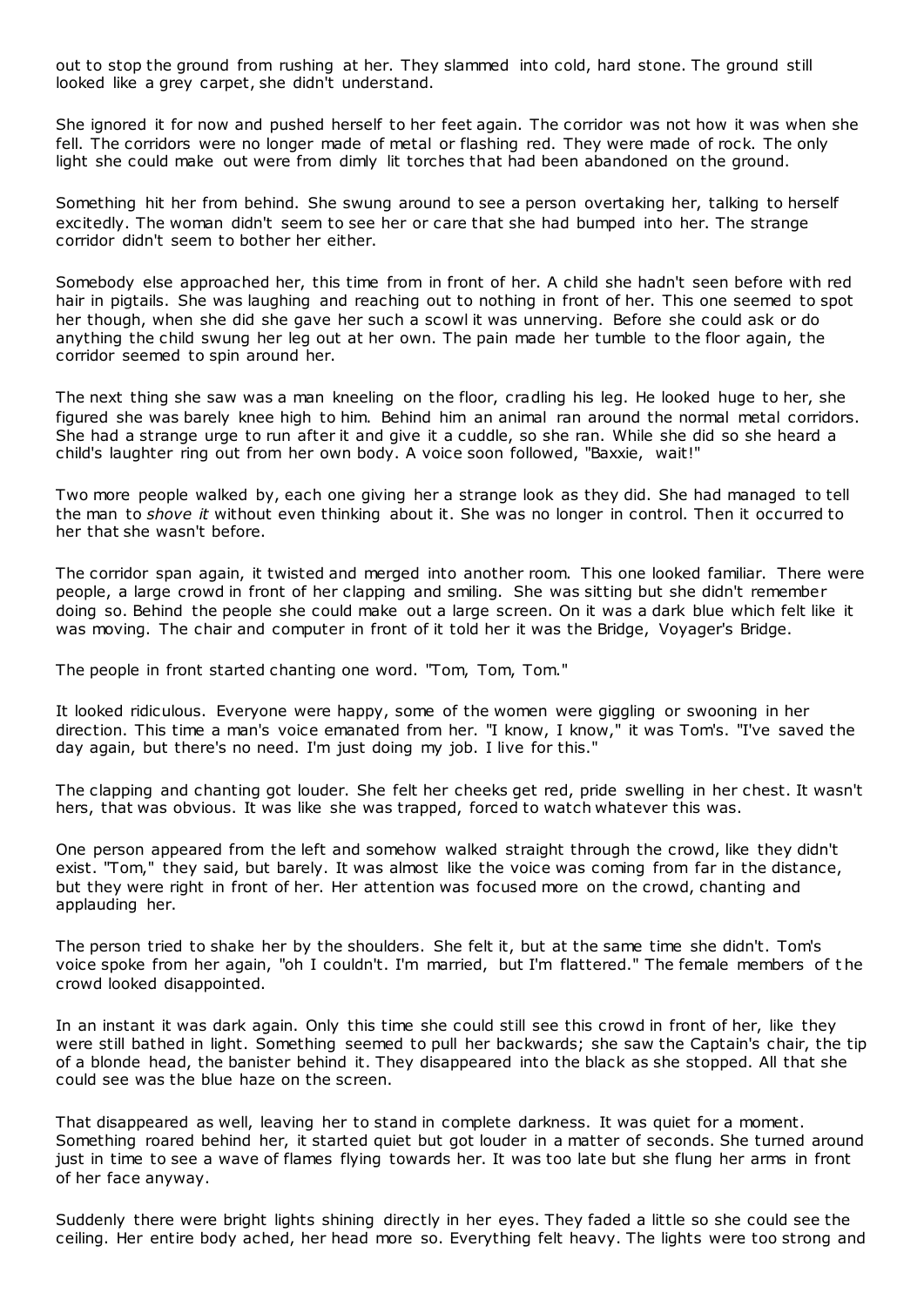she tried to look away from it. As she did she saw another body lying next to her, a familiar one, only a couple of metres away.

Even though she was looking away from it, the lights still pierced into her right eye. She had to leave. Unlike before, moving was painful and heavy. It took the very little strength she had to push forward slightly.

The Doctor was pleased with the results he had got. He had to try it out as soon as possible. He rushed out of the lab, through his office and into the main Sickbay. A look of horror appeared on his face. His hand flew to the commbadge on his chest.

"Sickbay to Bridge."

*"Paris here."*

Harry's voice chimed in afterwards in a childish manner, *"Paris here."*

*"Very mature Harry. I said I was sorry."*

Chakotay's sigh was loud enough to hear, *"what is it Doctor?"*

"Ylara, she's gone," the Doctor stuttered. He rushed over to the two biobeds. Daniel still lay comatose on one but the other was empty. "I didn't want to call Security as I didn't know what her state of mind was, I..."

James looked over to Kiara, both of them had the same look of concern on their faces. Kiara was the first to move, she rushed into the turbolift. He quickly followed her.

"I assume she doesn't have a commbadge on her. Is that too easy?" Nathan commented.

Chakotay nodded while rolling his eyes. "Don't worry Doctor, we'll find her. Is she in any danger, physically?"

*"No. I figured she was too weak to do anything though. I wonder what could have set her off. Sickbay out."*

Jessie's *hmm* got everyone's attention. She looked surprised as she didn't think it was loud enough. "The vision. James got one, usually Ylara gets a similar one hinting at the same thing. Perhaps..."

"Maybe," Chakotay almost agreed. "You think she'll come here though? She's not exactly clued in on space and ships."

"No, it's just I know what happens after them. He usually gets up and runs off, Ylara might do the same," Jessie said.

Tom tried to resist saying the thoughts rushing through his head. It was tough and he was very close to blurting it out when Harry kicked him in the shin. "Ow, thanks."

"For what?" Harry shrugged. Tom scowled at him. "You're reaching Jess. Ylara almost died from something that destroyed her brain and then healed it again. She's not going to be thinking rationally. She saw she was in Sickbay, heard the Doc singing and bolted. Or she wasn't thinking at all and just mindlessly walked out. *Or* she's possessed or something, and whoever's in there will wreak havoc and..."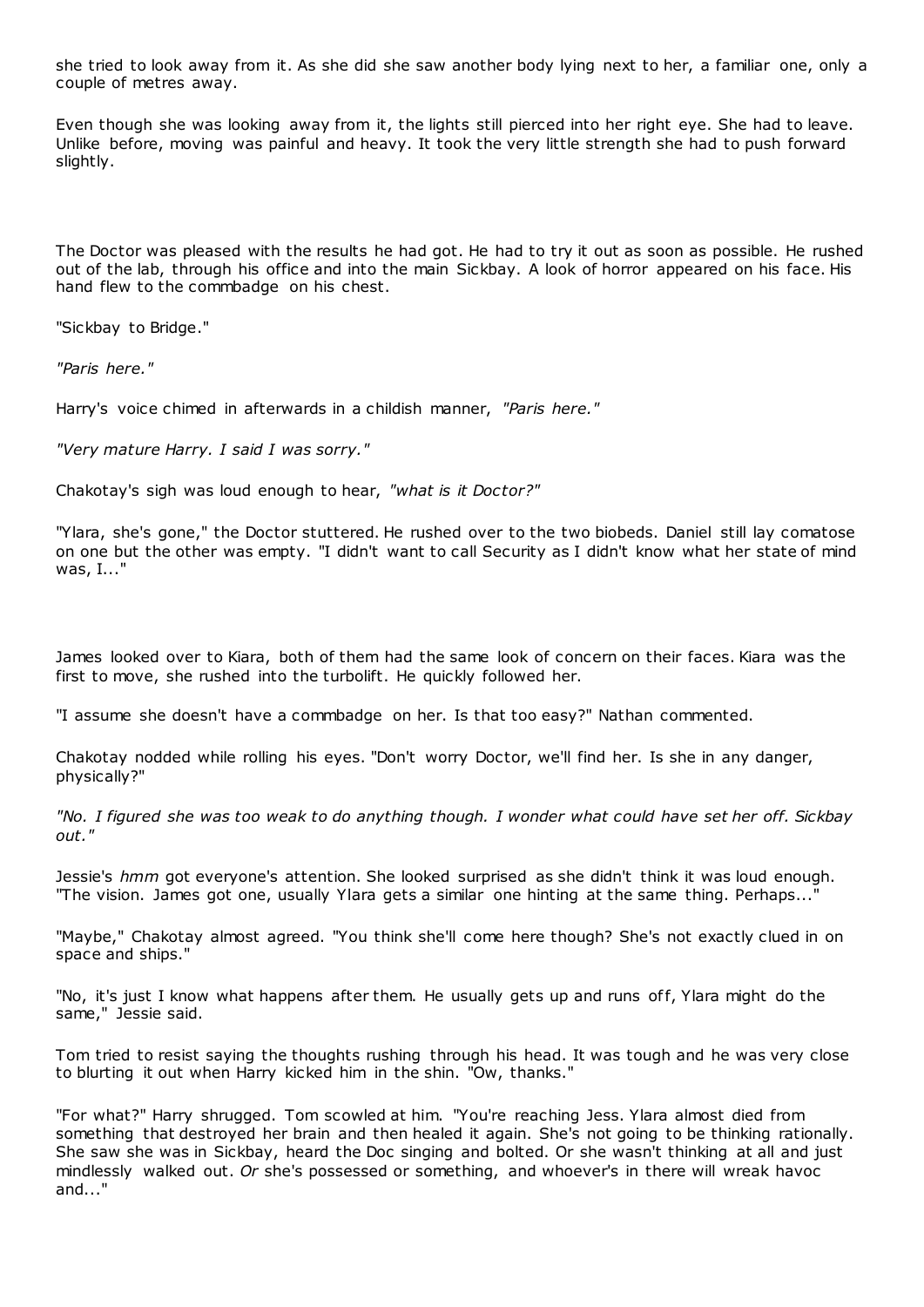Chakotay rolled his eyes, "nope, you're wrong. Here's my theory, which is correct. You're a fool for even bothering trying to suggest something so, so wrong." Harry stared at him blankly. "That's what you sound like today. Shut it."

"Oh, so Jessie's automatically right cos she sleeps with one Slayer, she knows them all," Harry complained.

Tom paid him back with his own kick in the shin. "No, she just came up with a reasonable theory and you shot it down without giving a reason. People come up with ideas, we discuss, we do. That's how teams are supposed to work, remember? What's happened to you?" Harry sighed in frustration and in pain, he turned his head away.

"Harry gets a ship, Harry loses a ship, Harry has a tantrum, the end. That's what happened. Now, back to important things," Chakotay said. He turned towards Nathan. "We're still on course?"

"Yup, another fifty minutes and we should be out of here. Not that I can see normal space on the sensors," Nathan answered.

"If anything changes, let us know immediately," Chakotay ordered. He looked to Tom who he expected to make a fuss, he only nodded. "James and Kiara are obviously going to look for her. A team or two should do the same, but shouldn't engage, just report her location. We meanwhile should deal with this hallucinating, power sucking type place, agreed?" He looked at Harry, "I bet you don't and have a better idea, huh?"

Harry didn't look very happy, he kept his head turned away from everyone.

"Okay, agreed. Everyone should stick to pairs. If anyone sees their partner or anybody doing something nutty, its time to call for red alert," Tom said.

"Who's going to babysit Damien and Annika?" Jessie dared to ask.

Tom smiled in a sneaky way. "I had the perfect idea about that, but now I have a reason to." His hand reached for the side computer in between the chairs, he pressed one command in. The viewscreen immediately changed to show an overhead view of Astrometrics. Everything looked normal to Tom's disappointment.

*"Of course, I'm such a genius," Damien muttered. He laughed. "Naturally." He seemed to be oblivious to Annika standing behind him, watching his every move. "If they think they're getting this information for nothing then they're as mad as Barbie."*

Chakotay's eyes rolled for what felt like the hundredth time that day. "What about the part where we actually need to see where we're going, and the sensors don't work here?"

Tom's shoulders fell, "fine, I'll keep an eye on them." He was just about to turn the viewscreen off when Annika reached out to smack Damien on the butt. He jumped a mile and turned around. She blew him a kiss. "Man, look what you did. Almost missed it!" He turned the viewscreen back and transferred the video to his computer.

"One of us should find out what he's discovered," Chakotay pointed out.

Tom smiled up at him briefly. "Say no more."

The Bridge was silent for once, with the exception of Tom's computer playing Astrometrics footage. It went on for a couple of minutes. It was almost rude to keep it that way.

Harry's almost timid voice was the one to break it. "It's not a hallucination, it's real."

Tom was too absorbed in his video to pay any attention. Chakotay heard him though thanks to the silence. He slowly walked up to him. "What?"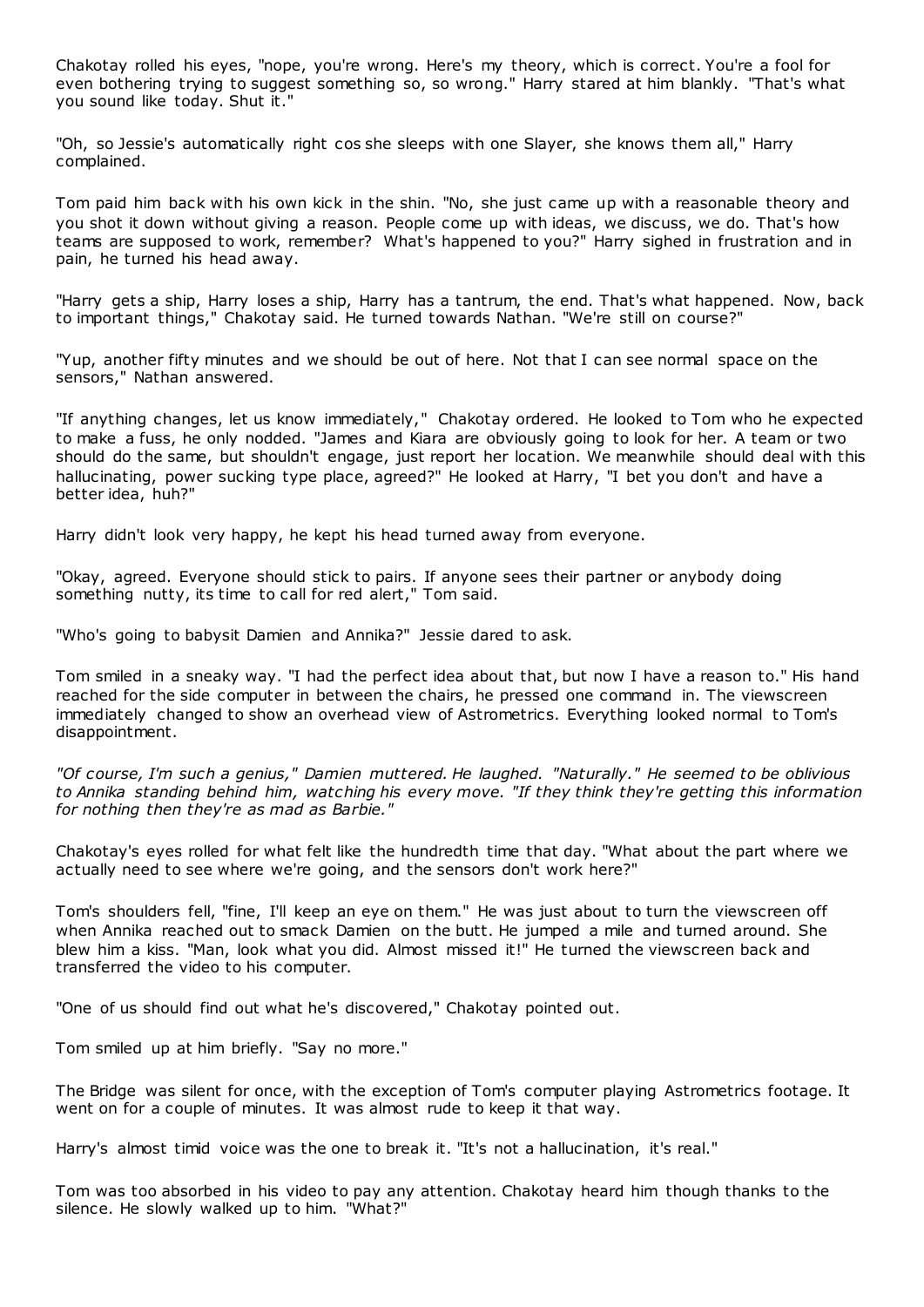Harry didn't look back, his head remained where it was. "The way James described the vision. It's not hallucinations."

"How do you figure, or are you just disagreeing for the hell of it again?" Chakotay muttered.

Harry's eyes squeezed shut as if that would contain his anger. "Forget it."

"No, I won't fall into the *character gets told off for insisting he's right, nobody listens to him when it counts, and ends up being right in the end* trope. Unlike you I want to hear other opinions," Chakotay said.

"Just because strange things happen in the vision, doesn't mean they're having hallucinations. It could be, but it isn't the only explanation. People wouldn't see or react to them if they were," Harry mumbled. "That's all."

Nathan frowned slightly. "That's a good point."

Chakotay wasn't that sure, "he said the person it happens to doesn't know or care that it's *weird,* so we have to rely on witnesses or people they talk to, to report it. That sounds like hallucinations to me. Though the witnesses part could go either way."

"Who has hallucinations and doesn't think *hey, a pink elephant roaming the halls. That's strange.* I think he's right," Jessie said.

"We'll probably find out soon enough anyway. Even if we escape unscathed this time, we still need to get the Enterprise out," Chakotay said.

Tom glanced up briefly. "I think I may have to rewind this slightly."

## **Astrometrics:**

Damien worked at a station with one hand, the other was cradling a yoghurt pot. "I've seen this before. That narrows it down." His working hand picked up the spoon so he could dig in. His eyes meanwhile scanned the readings he was getting.

"So this Ylara girl. Is she prettier than me?" Annika huffed.

"Yes," Damien replied without hesitation. Two spoonfuls later and he frowned. He turned around reluctantly to see Annika standing there with her arms folded. "Is what, whater than what? I really shouldn't say yes to anything you say."

"Ylara. Is she prett..." Annika then scoffed and smiled. "Of course she isn't, no one's sexier than me."

Damien looked at her in disgust, it almost put him off his yoghurt. "Neelix is sexier than you." He rolled his eyes and turned back to the station.

"How could you? I thought we had something special," Annika started to sob. "We... we've known each other for so long."

"Don't remind me," Damien groaned.

"We worked together, we're friends. Obviously that means we're meant to be," Annika cried.

Damien barely glanced over his shoulder. "Have we ran out of bad vampire book jokes? What's this one about?"

"That's the problem, you don't think I'm serious," Annika stuttered. "Don't you love me?"

"No," Damien laughed. He finished his yoghurt and for extra emphasis he threw the pot backwards into her face. Unknown to him she liked that and promptly starting licking the inside of it.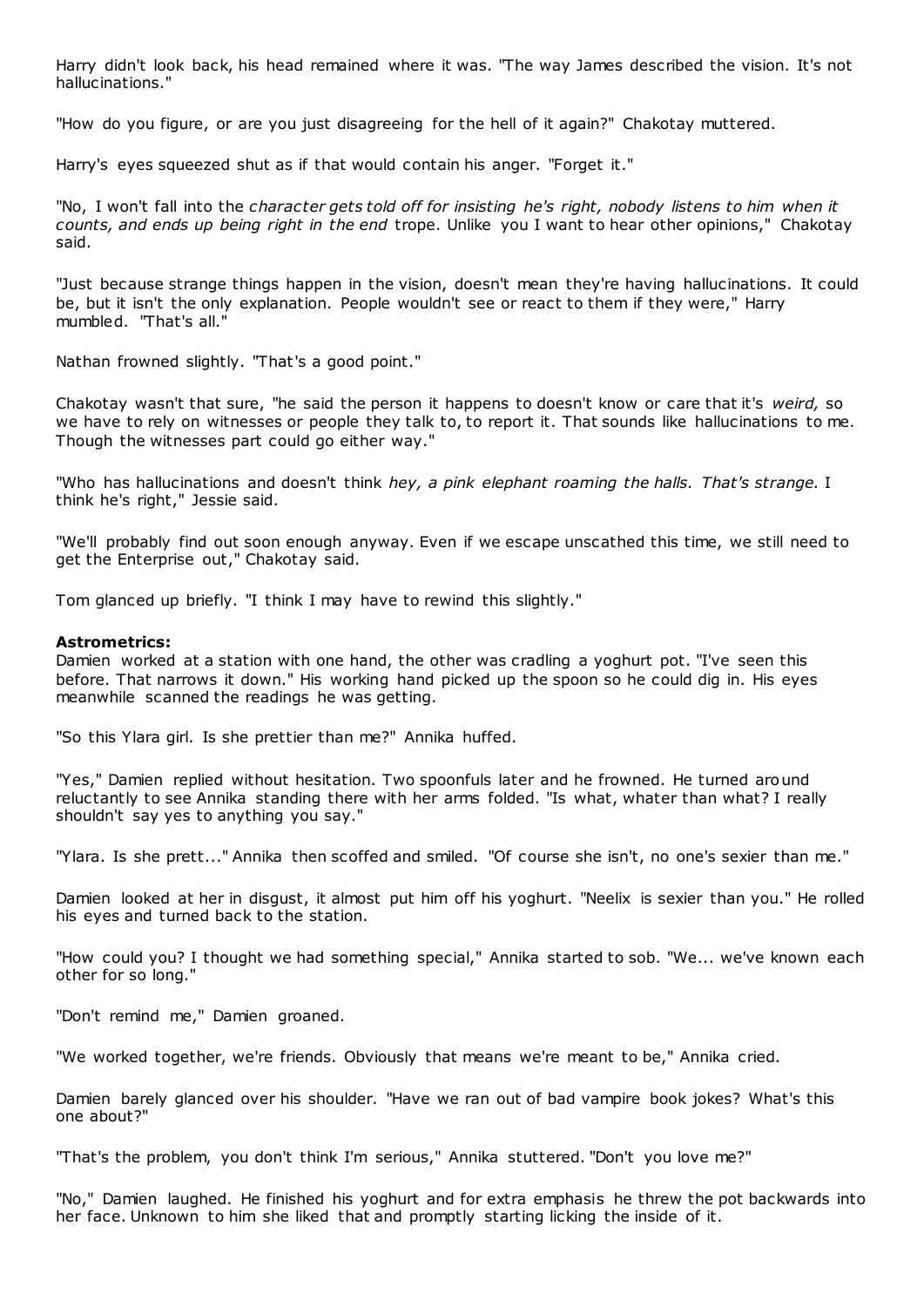Once she was done she got back to being sad. "What did Ylara have that I don't? She's dead, that means your feelings for her instantly disappear and you get with the hot one with giant boobs. Especially the hot girl with the giant boobs who you've known longer and not for five minutes."

Damien grimaced slightly, but because he was more confused than disgusted. "What stalkerish rubbish are we skitting now?" He reached out to start a different scan. Luckily he had one last yoghurt left to eat, his hand grabbed that afterwards. "She's not dead anyway. Apparently she recovered."

"Oh," Annika sighed in disappointment. "That doesn't matter. She obviously just gravitated towards you cos you reminded her of someone she loved."

Damien laughed again, "hardly, no one's like me."

Annika wasn't listening. "I bet you only liked her cos of some memories of another guy, probably a Tolg one, that were merged with yours. It would explain your behaviour change."

"Hmm, this has similar energy readings to Death Corridor," Damien said as he read the readings. His eyebrow twitched. "What behaviour change?"

"You're so selfless and brave but you act like this. I know the real you. I've been inside your head," Annika purred.

Damien's whole body shuddered in revulsion. "Eegads, stop it! You're starting to really creep me the hell out."

"If you're a villain, why are you helping?" Annika asked.

"God," Damien grunted. "If you're a vampire, why aren't you Slayer bothering. Go away!"

Annika pouted angrily. "I'm a good vampire. I'm a humatarian."

Damien stared ahead of him blankly, it was hard for him to do. He eventually shook it off. "This place, it shares some traits of that Corridor but the sensors still say there's nothing here. Wait, where have I seen something like this before?" he asked himself as he spotted something new.

Annika sighed as loud as she could. "Dilly dally, shilly shally."

"Wha..." Damien just mouthed. "Are you narrating your boobs again? Thanks for the warning." Just in case he was right he kept his eye on the station in front of him.

"No, that's *my milkshake*..." Annika pouted.

Damien didn't hear her thankfully, he was too engrossed in what he was reading. "Of course, I'm such a genius." He chuckled to himself. "Naturally. If they think they're getting this information for nothing then they're as mad as Barbie."

"Ylara's just some dead chick. I don't get it," Annika whined to herself. She took a step closer to him and armed the only serious face she had. Unfortunately it was her old bug eyed look she used when she was Seven. "So which is it? A memory or us?"

The look on his face made her hopeful. He seemed to be thinking about something deeply. His gaze was distant. A smile was about to form on her face when he just burst out laughing instead. "Oh, that's what stalker crap you're parodying. Subtle, I get it," he laughed as he glanced behind him. He got a glimpse of her huge eyes, it scared him into shutting up and turning back around. "Eew old bug eyed Seven, I dunno which is worse."

Annika reached out to smack Damien on the butt. He jumped a mile and turned around. She blew him a kiss. He shuddered once again and made a mental note to shower her touch off him later. His hand reached out to grab another yoghurt pot. Once he had opened it he remembered something. He slowly looked down at the yoghurt with a confused frown. "I... finished this."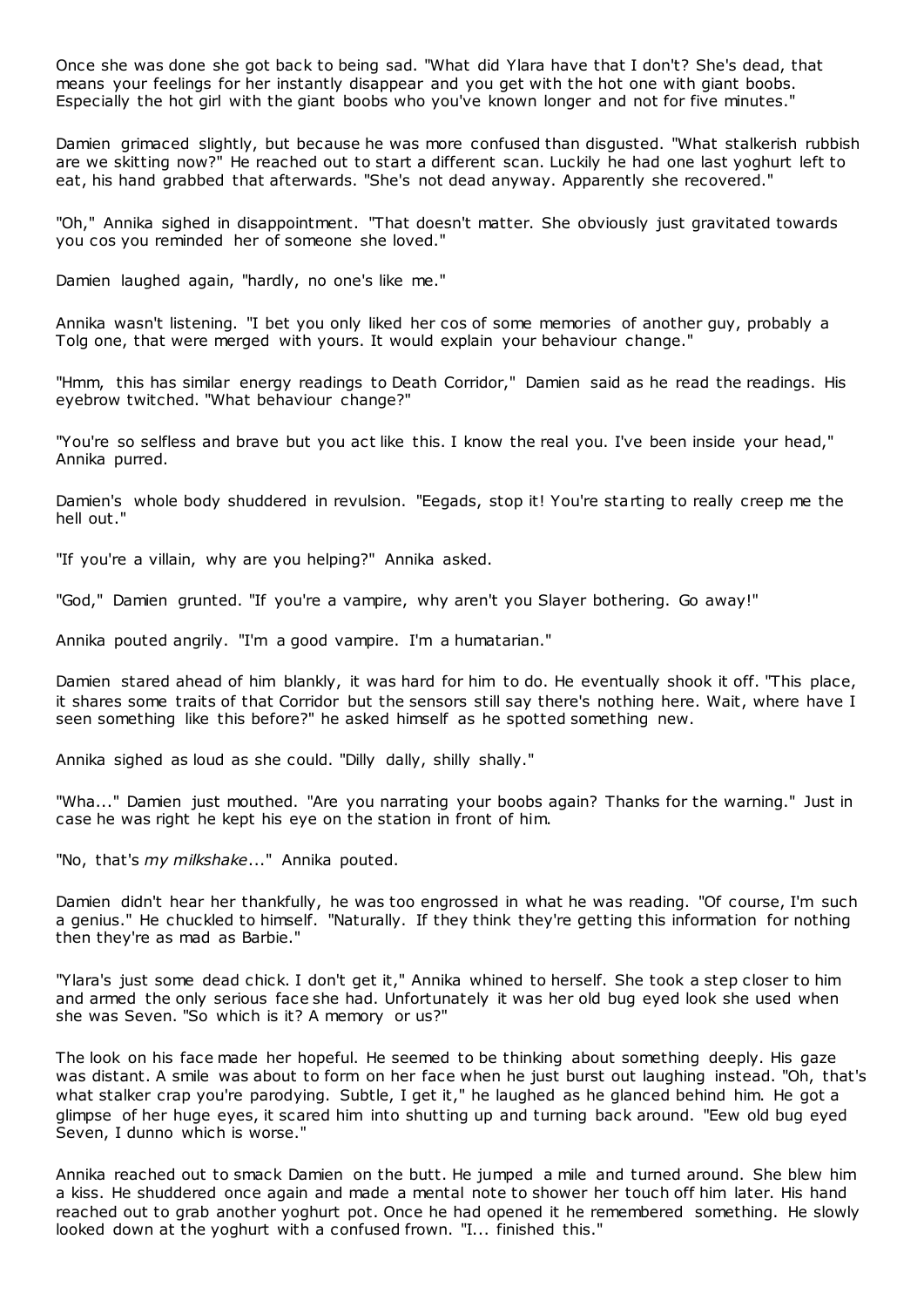# **The Bridge:**

Tom also frowned, he leaned in closer to his computer to try to get a better look. "Computer rewind to time index four point seven." The screen showing Damien and Annika in Astrometrics s lowly went backwards, but not for long. It stopped to go in the right direction just when Annika was about to swing. He watched carefully at the spot where the yoghurt pot was sitting. "Rewind to four point one." The computer went backwards for a few seconds again, during that brief rewind the pot vanished into thin air. When it replayed it appeared as if from nowhere.

Chakotay looked a little impatient as he stood nearby. "What? You get some sort of kick out of Annika's flirtations?"

"No, who would?" Tom muttered in disgust. He pointed a finger at the screen. "Watch there. Computer rewind that again."

Chakotay watched carefully at the same spot Tom was looking at. When the yoghurt appeared he only made a *hmm* sound. Tom glanced up at him angrily.

"That's it?"

"What do you want? Oh," Chakotay groaned. His mouth dropped open, his hands flew up to slap both of his cheeks. "Oh my gawd!" he did in the most over the top manner he could.

Tom couldn't help but snigger. "Actually yes, that's what I wanted." Chakotay quickly scowled down at him. "Is this what James was talking about?"

"Probably," Chakotay sighed. "The yoghurts will keep appearing, slowly drowning and crushing us inside our own ship." Tom rolled his eyes, he waited for him to finish anyway. "In an effort to slow their progress, Damien will *sacrifice* himself by eating them all and dying horribly from the inevitable heart attack." He shrugged, "it didn't sound like the vision James described but I say we make it happen."

"You know, I have to say I find you a lot more entertaining than the old Chakotay. That guy was just a berk," Tom smiled.

"Berk... do you even know what that means?" Chakotay asked, narrowing only one of his eyes.

Tom's eyes darted from side to side. "It's a tree. You know, you were wooden and did nothing."

Chakotay couldn't help but laugh. "Fine, call James that next time you see him. In fact, call any English person that and let me know what happens."

"No, I'm not that nuts," Tom laughed as he climbed out of his chair. "That yoghurt appeared out of thin air. The vision had people talking to themselves, running after pets, power draining... you understand what that means don't you?"

"Season Five is all out of original ideas so we're recycling old plots from the prequels," Chakotay replied not seriously.

"No," Tom groaned. He shrugged, "well yes, maybe. I don't know." His eyes widened slightly, "possibly."

Chakotay groaned into his right hand, he moved it away to find Tom looking a little worried. "Damien said that this place shares something with Death Corridor, that's a clue on its own."

"Oh god, we're not only recycling old episodes, we're recycling episodes that were recycles themselves?" Tom started to panic. "When will it end? It won't will it? What if..." Chakotay's hand reached out and gave him a slap across both of his cheeks. It stung but it calmed him down somewhat. "I'm back."

"Yey," Chakotay muttered.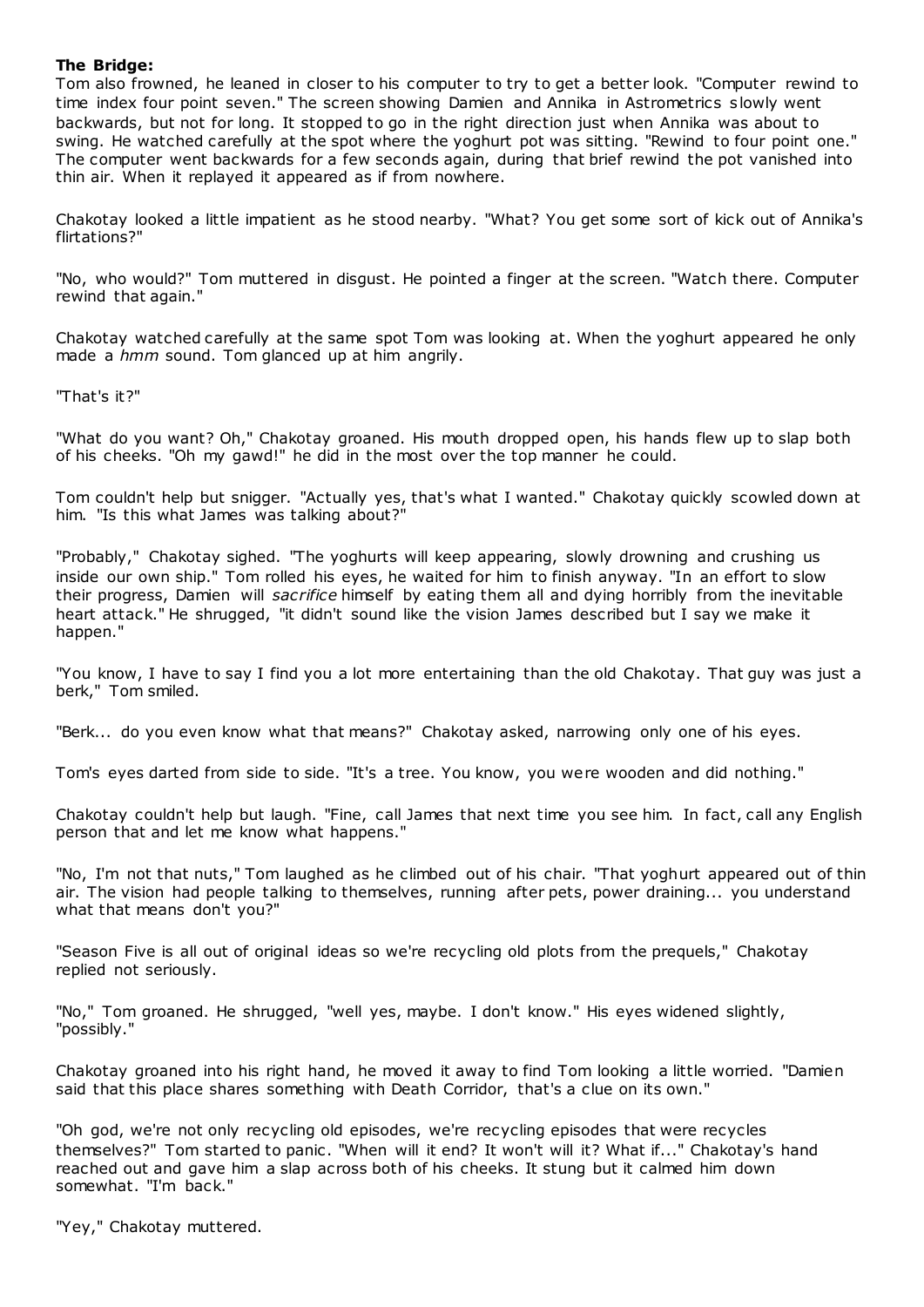"One of us should talk to Damien and get the whole scoop. Everyone else, keep an eye out for strange things appearing," Tom said.

Nathan looked a little confused, "weren't we anyway?"

Tom nodded and glanced towards his mopey first officer. He gave him a knowing glance for it. "Now we know the strange things aren't hallucinations."

"If you don't mind, I'll talk to Damien. Something tells me he won't respond to you," Chakotay said. He headed for the turbolift anyway.

Tom quickly sat back down in his chair. "Sure, go nuts." He missed the smirk Chakotay sent his way as he was too busy staring at the computer screen. He reached over to poke Harry and get his attention. He wasn't going to give him it. "You're missing gold, come on Harry."

# **Meanwhile:**

The turbolift doors had barely opened and Kiara was squeezing out of the turbolift. She hurried down the corridor, paying no notice to the people walking by or standing around. As she reached a junction her head quickly swung side to side. On both sides there was nothing, she kept looking anyway as she tried to decide which way to go. Her gaze lingered to the left as the sound of water trickling got her attention.

As she walked along the corridor the noise got louder.

"La, la, cook my pretties," Neelix *sang* to the pot he was stirring.

For once no one seemed to be complaining about the noise. Everyone in the Mess Hall were too engrossed in their meals. The room was buzzing with people talking excitedly at one another.

The doors on the left of the kitchen opened for James and a random unknown crewmember. The unknown seemed to be in a hurry, not caring who he was trying to push out of his path on the way in. James barely noticed the light to him shove, but it stopped him at the entrance anyway. When the unknown realised he couldn't budge him, he settled for squeezing past him. The man quickly rushed over to join a woman at the galley.

"I didn't believe it either," the woman giggled at him. She handed him a spoon, which he quickly shoved into his mouth. The man made such a loud *mmm* it quietened everyone down for a few seconds.

James shook his head, then turned his attention to the rest of the room. After a quick look around he turned to leave. Just then Neelix emerged from the kitchen carrying a large tray of bowls. "Anyone for seconds?" James expected the entire room to evacuate, so he got out of the way of the door just in case he got caught up in it. When it didn't happen he turned back around to see what happened instead. What he saw chilled him to the bone.

"Me first!" one man screamed as he pushed one hapless guy down. The rest of the crowd turned on him, easily shoving him to the back. Neelix was nowhere to be seen, he seemed to be absorbed by the crowd. Several people squeezed out of the crowd carrying the bowls, each one almost drooling at the sight of it.

"What the... what the hell?" James could only muster.

"Sorry folks, need more bowls. Wait here now," Neelix's voice said from within the crowd. They soon dispersed to let him escape to the kitchen, though they followed him straight to the galley. One accidental shove was all it took to turn the crowd into a riot.

Neelix quickly escaped his kitchen holding a new tray of bowls with a terrified look on his face. Now the crowd were too busy beating each other up to notice he was there.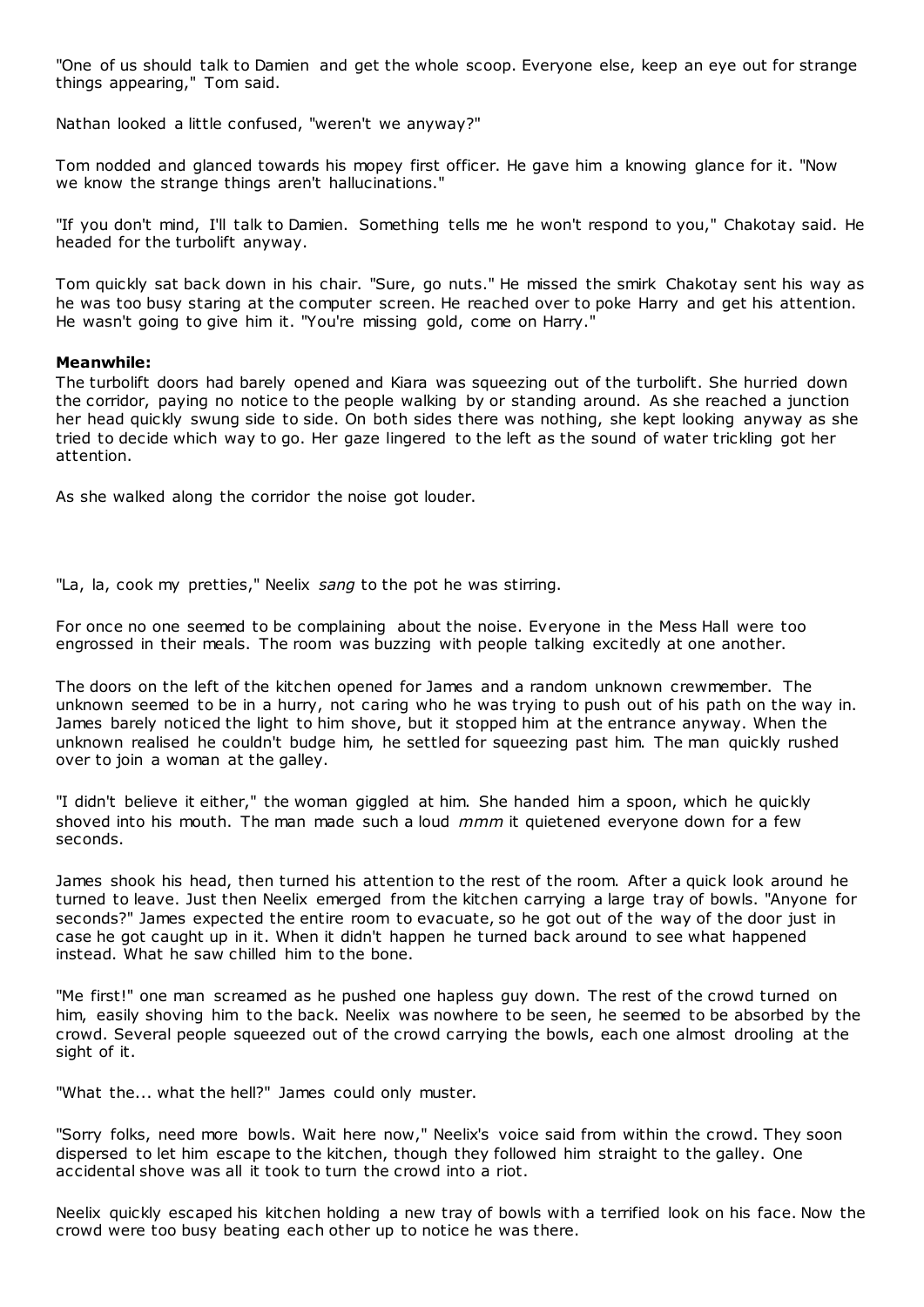"Oh dear, you need to break this up," he said in James' direction.

James nodded but he was still a bit weirded out by what he just saw. "Usually I would just tell them dinner was ready, but that won't work this time." He glanced towards a confused Neelix, "did you figure out how to use the replicator or something?"

"No!" Neelix was offended. "This is home cooking at its finest."

"You mean like the dissolving floor pudding?" James said.

"You don't have a flair for names, do you? I do hope your wife picks your next kid's name," Neelix huffed.

James stared blankly at him. "Did you just compare my kids to the crap that you... oh never mind!"

He had to see what the fuss was about. He walked a tad closer so he could see inside the bowls. The idea of eating ever again vanished from his head, he'd never felt so sick in his life. The contents of the bowl appeared to be moving, luckily the movement only came from the large bubbles growing and popping. Most of what he could only describe as slop was a mushy pea green, the rest appeared to be white hairs sprinkled on the top. The best part was the mouldy looking slice of bread dipped into the side. "Did you get everyone drugged before serving dinner?"

"What kind of..." Neelix was getting a little angry.

"No, did *you* get drugged up to make this?" James asked him seriously.

A woman's angry scream interrupted them. They both looked over just in time to see a poor guy stuck in a woman's choke hold, he looked a little blue. Nobody helped him as they were too busy doing something similar.

"Make yourself useful instead of being mean to me," Neelix almost growled at James.

He groaned, "fine, I'll save the day." He snatched the tray off Neelix whilst holding his breath. He tried not to look at it as well as he tossed it over to the middle of the room. The entire rioting crowd stopped instantly, they watched the bowls clatter to the floor. An eerie silence followed.

"How could you?" Neelix stuttered, almost sobbed.

"Yeah, that won't work..." James said with a casual shrug. Just then the entire crowd, well with the exception of the guy who was almost choked to death, ran towards the bowls. They soon started fighting again. "... but I needed to do something fast." He rushed over to tend to the guy trying to catch his breath. No sooner than he did that he roughly tried to shove James aside and run for the crowd.

Neelix sighed sadly, "this is awful. It almost makes me want to give up cooking."

"We'd be so lucky," James muttered to himself. There was no easy way to stop them, besides maybe using a phaser on wide stun. He sighed as he seriously considered that instead of pulling them apart. They were obviously going to keep on fighting until they were knocked out. "Or..." he thought aloud as his head turned towards the pot in the kitchen.

Neelix followed his gaze and his eyes widened. "No!"

Chakotay arrived at the door to Astrometrics. He stopped outside to really think of a non violent way to approach Damien, but it just made him laugh. He stepped through the doors only to be greeted by a ghastly sight.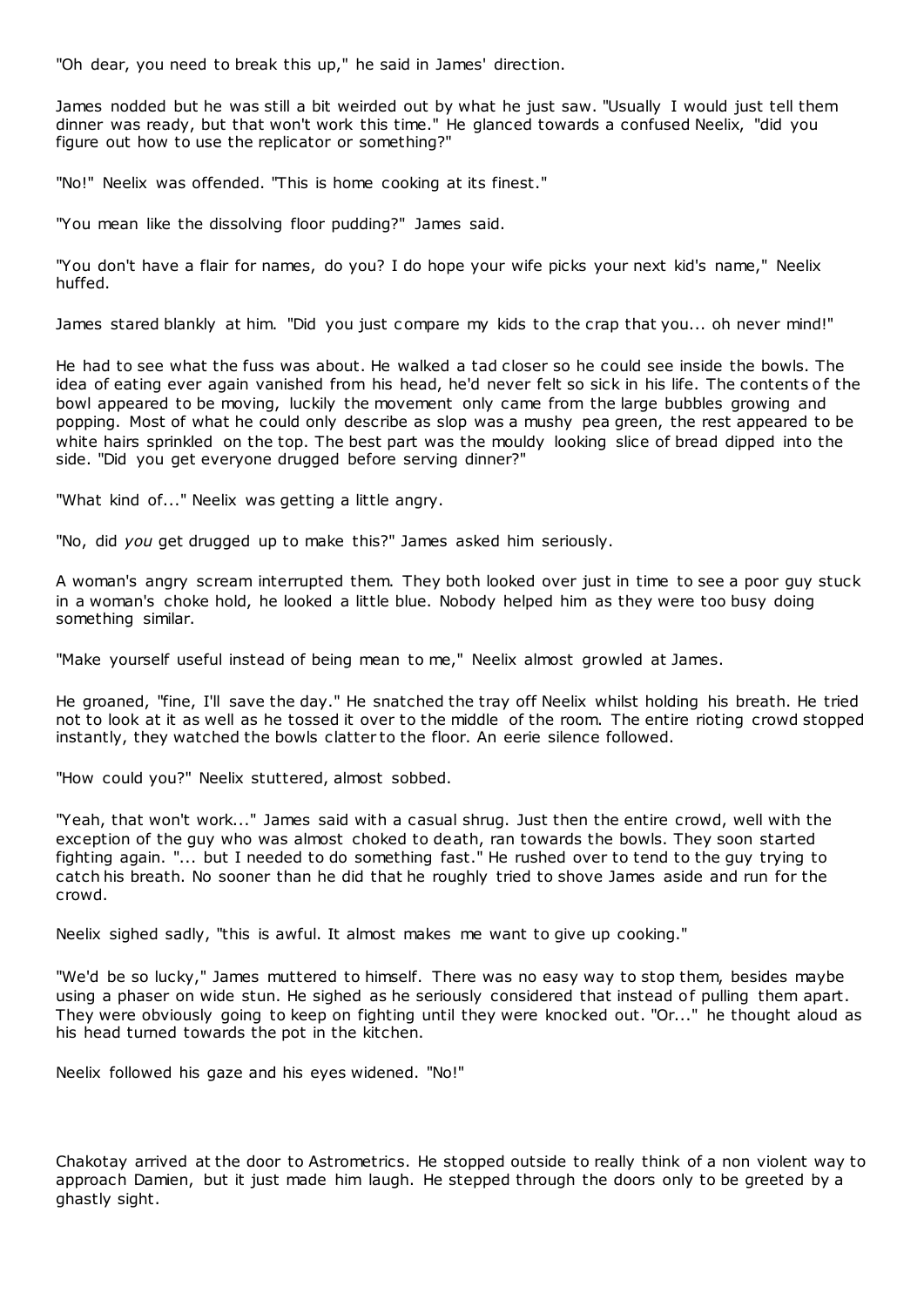"Ehhhp eee!" Damien barely mumbled. Unfortunately for him most of that was muffled by Annika's lips being forcefully pressed against his. He was trying desperately to put her off by slapping and punching at her, even kicking, but she was having none of it. Her arms were encircled around him, one around his back, the other behind his head to stop his escape. She had even lowered him down so he was almost horizontal and she was leaning over him.

"Um, I can wait," Chakotay smirked. He grew a little disgusted the more he watched. He decided to step outside instead and wait for her to finish.

"Noooo," Damien barely squealed.

Against his better judgement Chakotay decided to turn back inside and stop it. Once he had gotten the information she could always grab him again. He sighed and walked back in. "Annika I heard the replicator's giving away free catsuits."

Annika gasped, immediately dropping Damien to the floor. "Oooh, I'm getting a stripy pink one!" She ran for the door, but stopped once she reached it. She turned around to give Damien one last wink. "See you later lover."

Once she was gone Damien could no longer breathe well as he was too busy dry heaving. "Oh god... why?" he stammered eventually.

"She's crazy," Chakotay smirked. "I hate to interrupt you dying horribly but I need to know what you found out."

A very pale Damien pulled himself back onto his feet, he had to lean against the console to keep straight. "I tried to leave and she... she jumped me."

"That's nice," Chakotay said. "This place?"

Damien scoffed, he stared at him in anger. "I'm not doing anymore for you... freaks, until that bitch is slayed. Permanently!"

Chakotay rolled his eyes, "really? Annika dead, permanently. I thought you were supposed to be smart."

"That's too bad, cos you need to know what we're dealing with here," Damien muttered.

"Fine," Chakotay groaned. He tapped his commbadge, "Chakotay to Stuart." Just then he heard all the loud commotion from the Mess Hall.

*"I'm busy!"*

*"Oh my god, he's got the pot... get him!" one man screamed.*

*"No, you get him. I'm not that nuts," one man grumbled. The voices faded away into the background. Then there was a transporter beam. The voices started to get louder again.*

*"He's beamed it away, hurry!" one woman yelled.*

*"Great... now I've got to stop them from following it into space. Call me later, unless someone's dying."* The room was silent once again.

"That's okay, I'll just get one of his dumbass kids to do the slaying," Damien growled.

Chakotay had enough of him. He stepped forward to grab the ex villain by the hair around the back of his ear and yanked him forward. "I'll handle it, just tell me or I'll tell Annika you want to go catsuit shopping with her."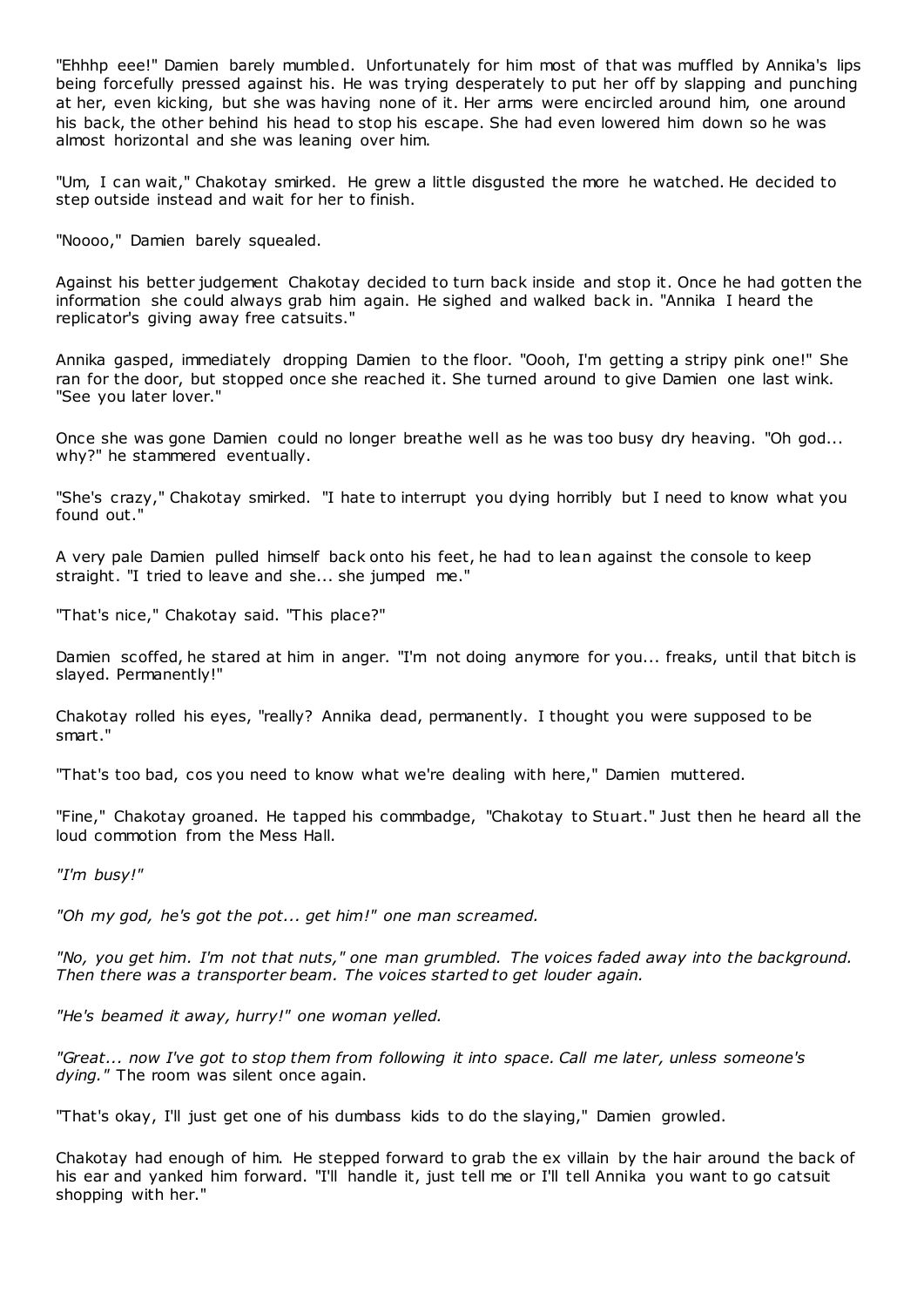Damien squirmed in his grasp, he managed to smirk despite his situation. "Then I'll tell the freak what you really planned to do on that Tolg ship."

Chakotay's face turned a little pale, he let go of the other man roughly. "What are you talking about?"

Damien laughed deviously, "like you said, I am smart. I wasn't going to be a pawn in your little game. Nice try though, too bad about Janeway."

Chakotay resisted the urge to punch him in his smug face, he was almost proud of himself for it as the temptation was huge. "You're talking rubbish as usual. Now, tell me what this place is or its smooch time again."

"Hmph, I'll only tell when it suits me," Damien grumbled. Chakotay pushed him aside as he approached the stations. He had a good look at what Damien was looking at earlier. "You imbecile, you won't be able to understand it."

"I've seen this before," Chakotay said as he read it. Damien pretended to clear his throat. "Where?" He turned back around to look at the other man, "you mentioned Death Corridor. It's not even close."

Damien chuckled, "you lack any kind of imagination. Of course it's close."

"The only thing it has in common is the solid hallucinations we're supposed to get," Chakotay said as he pointed at an empty yoghurt pot.

Damien stared at him with amusement all over his face. "I thought the sleeping with Janeway only happened after you were promoted to first officer. It's obviously not your smarts, or looks for that matter."

Chakotay forced a smile on his face. "I'll get James to kill off Annika, smash her to tiny sparkly bits." Damien nodded and smiled in victory. "Then I'll tell him to smash your face in with whatever he used to smash her." Damien's smile soon vanished. "I might suggest something like a bulkhead or a shuttle, if he can pick one of those up for that matter. I could always replicate a sledge hammer for him to use."

"Stop," Damien grunted. One hand instinctively went to his face, "unlike you, I like my face."

"Well then you're in a pickle, aren't you? Sure James usually doesn't listen to me, but mention you or Annika and I'm sure he'll be happy to," Chakotay said.

Damien sighed, "very well, I'll keep it simple. This and Death Corridor aren't the same, but they're connected by the same thing."

"Connected. Do you mean it's a way out of the sphere?" Chakotay questioned.

"Hardly," Damien sniggered.

Chakotay resisted rolling his eyes for now, "then what is it?"

"It's... unstable," Damien smiled as his answer avoidance annoyed Chakotay further. "It's not supposed to be here, and since we have no company I don't think they know that yet."

Chakotay's hand reached for his commbadge again, "ten seconds."

"As I said, it's got something in common with Death Corridor," Damien said impatiently. "It's a gateway, and not a one we want to be sitting in."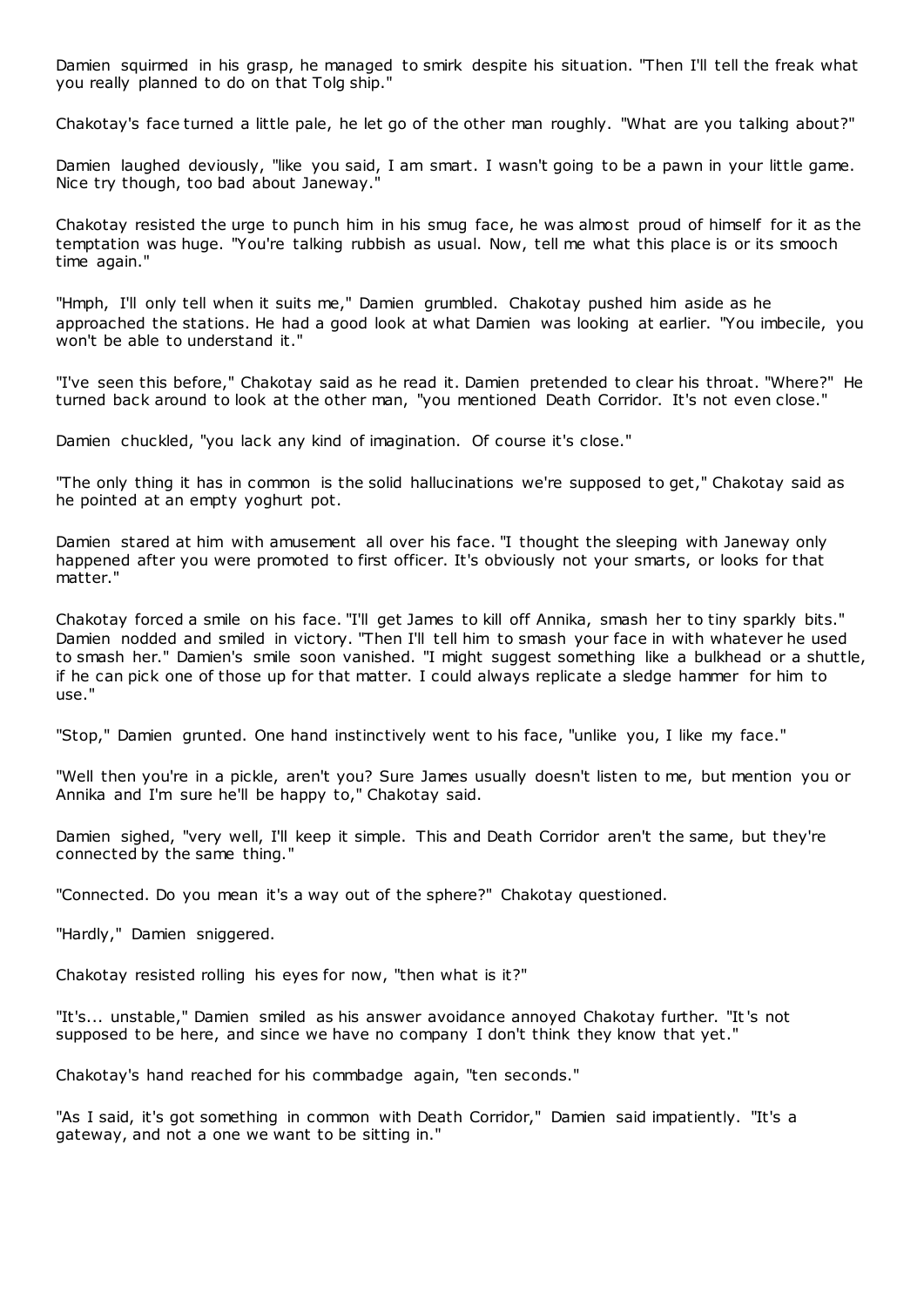The doors in front of Kiara opened swiftly. She was greeted by a cloud of steam thrown in her face. She attempted to wave it away so she could see ahead of her.

"Excuse me," a woman's voice huffed at her.

One final wave and she could see her. The woman was sitting on a bench encircling the room. Kiara's eyes widened as she realised the woman was sitting in just a towel.

"You're letting all the steam out!" the woman snapped at her.

"Sorry," Kiara stuttered as she stepped backwards. The door closed in front of her. "What the..." She was about to walk away when she noticed something else odd, this time with the door. The text on it read *Science Lab Two.* "Huh?" was her only response to that.

# **Engineering:**

Nobody had listened to him so far, so the young Lieutenant decided to brave telling the Chief Engineer. He meekly approached her, clutching the padd in his hand so tightly his thumb was starting to go white. She hadn't noticed him, but he did notice that she was smiling so he calmed down a little.

"Lieutenant. There's a slight problem with one of the bio neural gel packs."

She still ignored him.

"Lieutenant? One of the bio neural gel packs..." he tried again. Suddenly she turned to face him but she didn't seem to be looking at him. With a spring in her step she walked towards him. He quickly tried to get out of her way but there was no time. To his shock and horror she didn't crash into him, she walked straight through him like he wasn't there.

"I wish all days were like this," she sighed happily. The officers around her each nodded and smiled their agreement. "How often do we get a quiet, nothing breaks day like this. Keep it up everyone."

"Yes Lieutenant," was everyone's response.

The man stared bewilderedly at her and then everyone else nearby. Before he could do anything else somebody else walked straight through him. It gave him chills.

"Oh my god, what is happening?" he stuttered. "How am I going to..." The padd in his hands caught his eye, it soothed him somewhat. "I can't be dead or I couldn't be holding this. I have to find a way to tell someone." He hurried over to the nearest person to get their attention. They ignored him too. He kept on trying.

Kiara hurried down another corridor, her head darted around at every junction. She was starting to get a little desperate now that she had covered half of the ship so far. "I knew I shouldn't have left," she grumbled to herself.

She turned yet another corner which lead only to another turbolift. Around half way down the door opened. Who she saw step out of it made her gasp.

"There you are, I've been looking all over." She hurried down the corridor, but the closer she got the feeling of something not being quite right grew. Then something else happened that confirmed it. A smile spread across the face of the person, it was warm and friendly.

"That's what I was going to say," she said.

Kiara's eyes couldn't help but wide. Something was wrong here. "You're... but..."

"I'm better now, thanks to you," the woman in front of her said. "I woke up and you were gone. I went to look for you."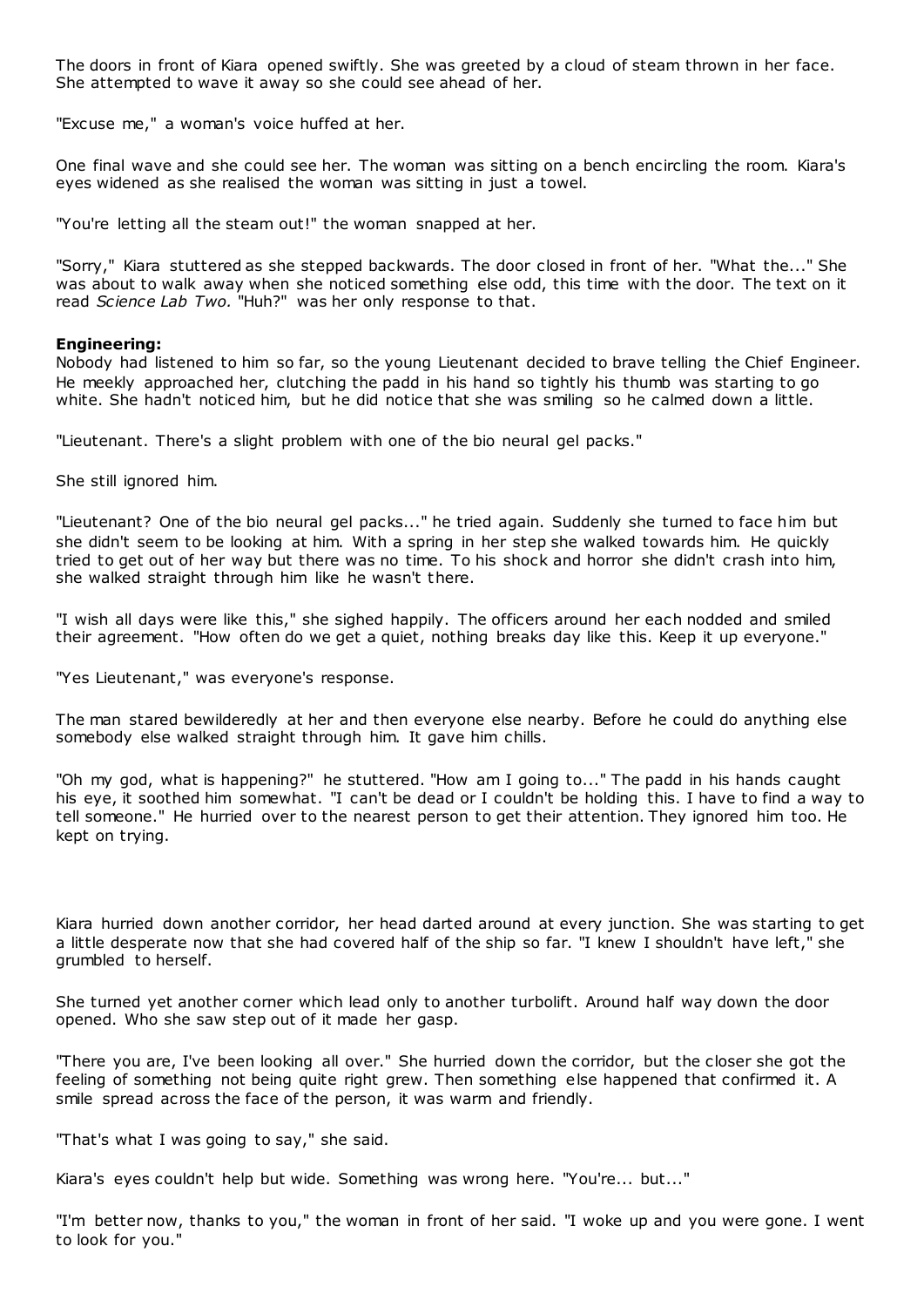"I'm sorry," Kiara found herself saying. Her head shook, "no, you were not talking, you looked lost. Now suddenly you're okay?"

"I thought that was a good thing," the woman smirked. "Come on, we should catch up. I want to know everything." Her hand reached out for her. Kiara was tempted to take it but something felt very, very wrong about this. "I've missed you."

"Me too," Kiara almost whispered. "But this can't be real." The first time she blinked after saying that, the woman in front of her was gone.

Chakotay stepped off the turbolift and onto the Bridge. "We may have to take a chance at warp after all. If we don't get out of here..." He then noticed something very odd which stopped him in his tracks. "What the hell are you doing?"

Jessie groaned, "he doesn't care, he's been whining about not having one for ages."

Chakotay frowned at her briefly, then he turned back to look towards the command chairs. The barrier seemed to have disappeared. Not only that but Tom was sitting in a brand new chair, which he had reclined back so he was almost lying down. His eyes were c losed.

"Tom!"

Startled, Tom sat up just to give him a glare. "Hey, Captain Paris to you."

"What the hell have you done to the Bridge?" Chakotay hissed. He marched over to where the barrier usually was.

Tom shrugged casually, "I didn't. I assume someone heard my suggestion."

Chakotay stared blankly at him before looking to everyone else for some help. Harry shook his head, he seemed in utter disbelief just like he was.

"I went to check on Opps and when I came back it was like this," he said.

Chakotay's next stop was Jessie. "Bathroom break," she answered with a nervous look on her face. "All right sandwich break," she said, showing him the empty plate.

"Helm boy?" Chakotay said.

Nathan laughed to himself. "Nice, really."

"Great," Chakotay groaned. He made his way around the chairs so he could stand in front of them. "So your chair and everything changes, not long after being warned that strange things will happen, and you don't question it?"

"What? It's only a chair. What's the big deal?" Tom said.

"I tried already," Harry groaned.

Chakotay's hands went to his hips, a glare was directed Tom's way. "I should have known Tom would be first."

"What did you beat out of Damien then?" Jessie asked.

"Mostly garbage but it does confirm that we're right to be leaving," Chakotay answered. His head turned to look towards the viewscreen. "He thinks it's a broken gateway, an accident, I think it's something else. We were warned to turn around but we kept going, following the Enterprise wherever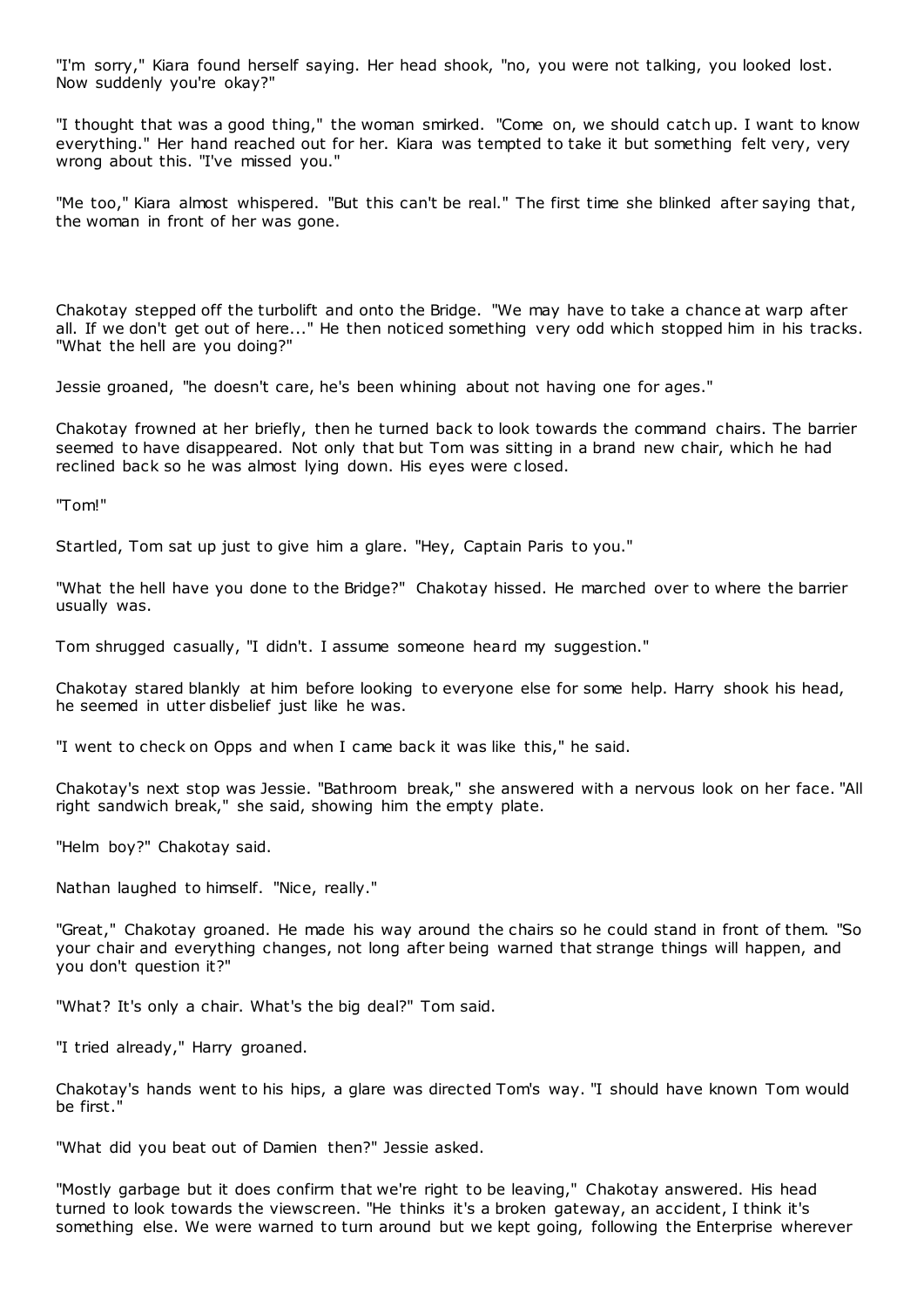it went." Harry's face turned a little white as he absorbed what he was saying. "It tricked us, it lured us here. Once the hallucinations or whatever the hell they are get bigger, we won't be leaving. We'll be sucked dry and left for dead."

"Oh god," Harry stuttered.

Jessie didn't look impressed or even worried. She shook her head. "If the Enterprise was the lure, why is it powerless? Obviously whatever is at work here happened to it too."

"We're here, they don't need it anymore. That's why," Chakotay replied harshly.

"What did Damien say it was a gateway to?" Jessie asked.

Chakotay groaned in frustration. "He didn't. Does it matter? All he whittled on about was that it was similar to Death Corridor, but not in an obvious way. If you remember that thing's inhabitance didn't want us getting through alive. The Crazy Horse ended up, more or less, just like the Enterprise did after going through it."

Tom sat back in his chair to try and relax again. "This place must be the Death Corridor's nicer cousin then. There's no power drainage, what's the hurry?"

Chakotay pointed at him, "pretty much that."

"What? Damien got a new yoghurt, I get a new chair. I don't see what's so bad," Tom said.

Jessie glanced at the turbolift doors as they opened randomly. She shook her head and looked back towards the centre of the Bridge. "I'm not arguing against the danger here. I just don't think we were lured here by the Enterprise or anyone. It doesn't add up."

"I agree. The things happening aren't bad or particularly big, we're not far from the exit. If it was a trap, we'd be having a horrible time and unable to escape," Tom said. He felt his chair move slightly, he looked down towards the base of the chair quickly. There he found a familiar face not only looking up at him, but climbing onto the chair.

"Daddy!" Miral squeaked happily. With wide eyes he watched her climb closer and closer until she was head level with him. To his shock and everyone elses she gave him a cheek kiss, then cuddled into him. "I love you daddy."

"Oh god," Tom stuttered. He held onto her as he returned the seat to a sitting position. Carefully he placed her down onto the floor so he could stand up. "Let's get the hell out of here. Red alert."

Nathan's smirk was almost wider than his face. "So a brief warp jump then..."

"Brief? I want us at least ten lightyears from this spot," Tom stammered. He felt something grab ahold of his leg and cuddle into him. "Jesus Chr..."

"I thought he'd like that," Jessie giggled.

Harry smiled, "so did this place. Big mistake."

When the red lights started to flash panic started to rise in her. She quickened her pace down the corridor. Just one quick glance back made her miss somebody run out in front of her from around a corner. The person she crashed into didn't even notice her, they seemed transfixed by nothing in front of them. Her arms had widened as if she was expecting a hug. Stranger still the arms moved again to embrace nothing.

"Oh I've missed you so much, Jackson," the woman cried.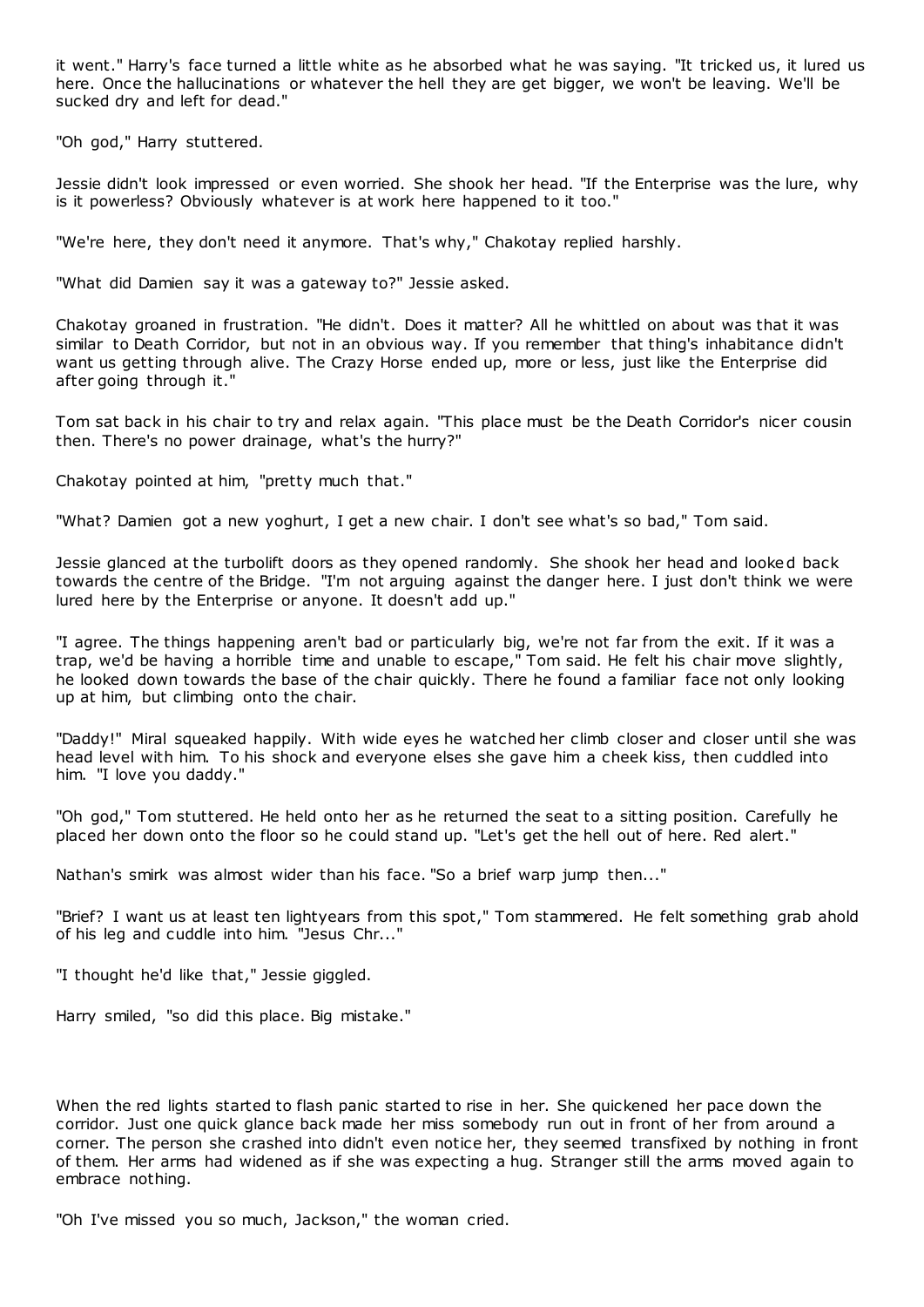She backed away, but then turned to the left to go around the corner. There she saw a man lightly jogging around the corner, occasionally kicking the air. Another woman walked by him cooing at her own folded arms. That wasn't the strangest thing though. She tried to push her way past them, only to see a man confessing his love to an imaginary person, crouch on one knee and pretend to hold a ring.

Further down the corridor was a little quieter, so she slowed down. The entire length of the left of the corridor was a window showing the blue mist outside. Her eyes grew a little wider as she approached. Her hand pressed up against it. In the distant she could just make out a small ringed world, just faintly. It vanished suddenly.

She wasn't alone for long. A figure appeared from around the corner. Upon seeing her he stopped dead in his tracks, all of the colour in his face faded.

"My god. Ylara? You're okay," he sighed in relief.

Her head slightly turned to the left so she could see him in the corner of her eye. Her head turned back, then to the side again. After the second look she turned around fully.

"I... I'm sorry," Craig said towards the floor, guilt seemed to be weighing it down. He cursed himself inwardly. "Sorry. That doesn't make up for it. I was selfish and weak, I took it out on you. You shouldn't forgive me. I don't deserve it. I..."

"Craig, shut up," Kiara's voice grumbled. She appeared from the same corner, sending him a deadly glare as she walked. "She's not Ylara." Craig barely looked up and tilted his head towards her. "You should have known that, considering that you had a hand in it."

Craig used the remaining strength he had to raise his heavy head up so he could look at the other girl again. When he first saw her, her back was on him. Now she was looking towards them, her eyes were focused on their general direction but to him they seemed distant. Lost. They looked familiar.

"Lena," he whispered.

Kiara scoffed and shook her head. "Why are you so surprised? This is what you wanted wasn't it? To bring her back to what she would consider hell."

"No... I..." he stuttered.

Kiara's anger seemed to melt away quickly, it was replaced by a lump in her throat and a tear in her eye. "You wanted to be the hero. That's why you stopped me. I get it. I was wrong about you, you're not a good guy." She turned her attention back to the girl in front of her, she carefully walked towards her. "I'm sorry I left. James, he..." she shook her head. "It's not his fault, he was just worried. Like I am."

Craig meanwhile hung his head back down in shame.

"I realise things are a bit freaky right now, so why don't we go back? Back to Sickbay. Surely the Doc won't be affected," Kiara said softly.

#### **Sickbay:**

"Of course he is," Kiara wasn't surprised.

The Doctor meanwhile was surrounded by a group of young women, each one of them laughing and giggling at everything he was saying.

"You flatter me. I'm only as good as my creator," he said with fake modesty.

"Oh please, sing to us again," one girl said.

Another girl nodded furiously, "yes please. Your voice is like velvet."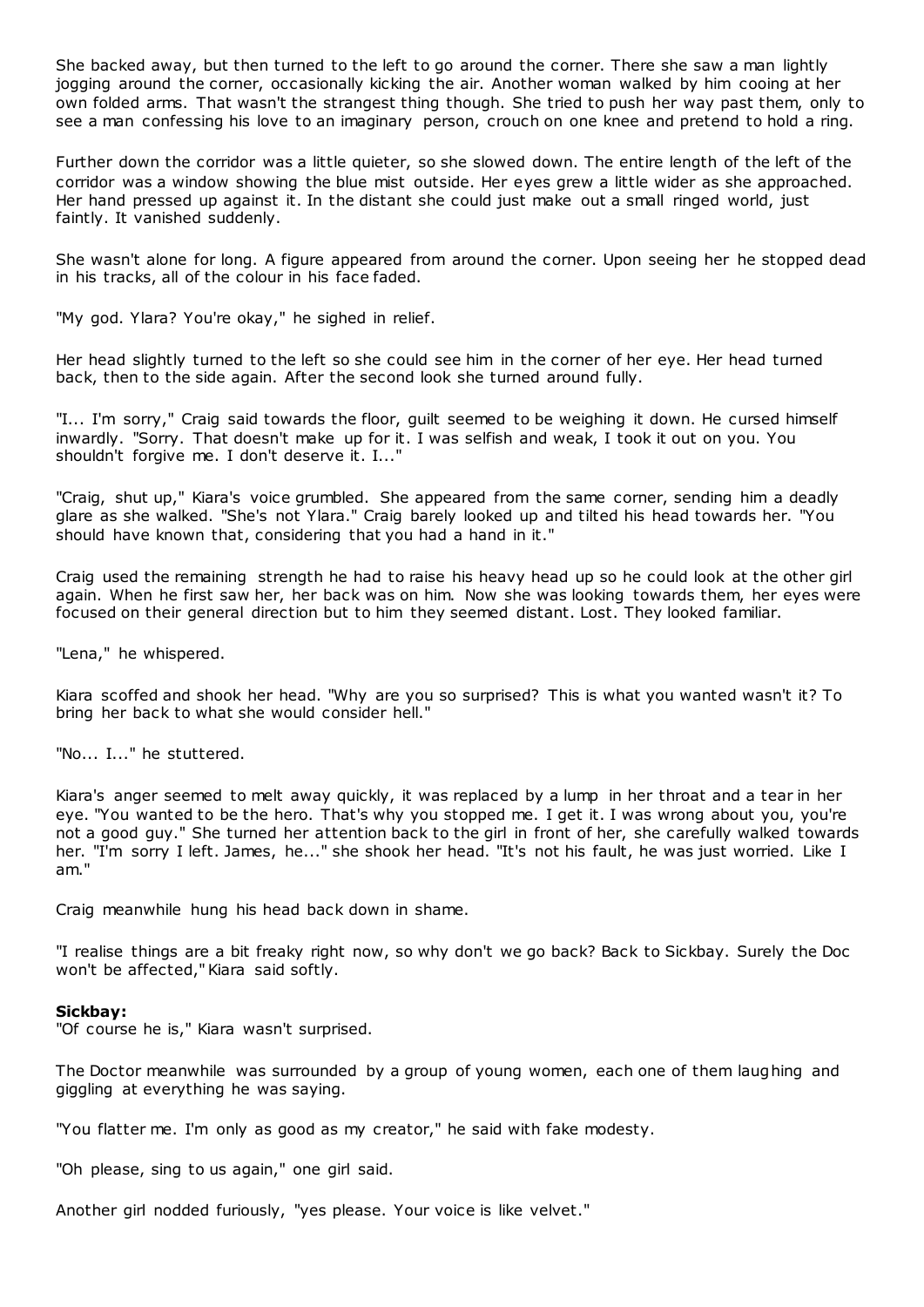"Certainly," the Doctor chuckled.

"We'll find somewhere else," Kiara stuttered. She turned around to find that she was alone again. She groaned into her hand, "ugh, thanks Doc ." As if on cue he started to sing in his opera voice. Kiara took a chance and ran to the right, hoping that it was the correct way.

Luckily she was, she managed to catch up right at the turbolift doors. "I'm sorry, I should have expected that. Eugh, those girls. Forget his singing, that's the creepy part."

"Girls?" a hoarse voice said to her.

Kiara's eyes couldn't help but widen. "You can talk? That's great." She sighed in relief, "that's more than great. Wait, why did you say that of all things?"

"I didn't..." Kiara frowned as it seemed like it was a struggle for her to speak. "See any."

"Any wha... girls?" Kiara said. She glanced back the way she came. "There were four of them, gushing over the Doc . You didn't see them?" She only got a head shake this time. "I did, that's strange."

#### **The Bridge:**

"Are you crazy? You can't go to warp in here," James stuttered. Tom stared at him with very wide eyes. "Question answered."

Chakotay nodded. "He is, but why not?"

"I already told you," Nathan tried to interrupt. Chakotay angrily shushed him.

"That explosion at the end. That could be a why not," James said.

"Or it could be what happens at the literal end," Chakotay said.

James looked to Jessie then Nathan for some help, they both shrugged. "Exactly. We don't know, that's my point."

"If we stay here we'll find out," Chakotay said.

Nathan turned back to his station. "With planets popping up as a possibility, I really don't want to do that."

"It will only take a few seconds to warp the rest of the way. What are the odds?" Tom commented.

"Fine. We're twenty, fifteen minutes away. I don't want to be saying I told you so, so you better be right," Chakotay said.

Tom stared bewilderedly at him, then at James. "Hey, who's the guy in charge? Not you two. Nathan, warp one, five second burst."

"Don't," James warned.

Nathan winced slightly, then glanced behind him. Tom tried to glare at him but it only made him relax, not scare him. "Impulse it is," he said.

Tom groaned, "really? Who listens to their brother in laws. No one!"

"We're in a Game Sphere thingy, I listen to the specialist. Or whatever's close to one. Not t he guy panicking cos his daughter gave him a cuddle," Nathan said.

James tried not to laugh but it was no use. "Oh, I'd call that one weird."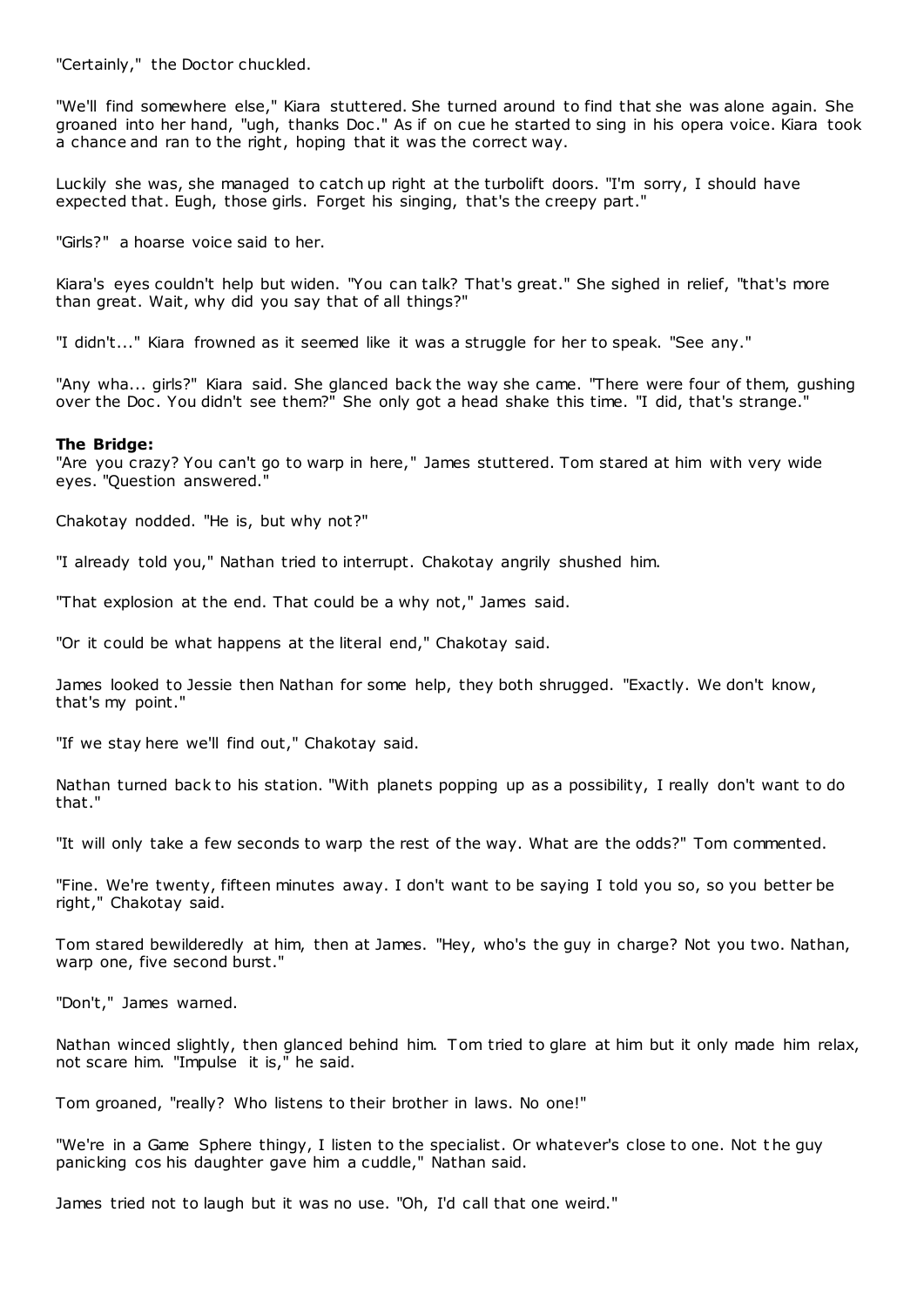Tom pulled a face in his direction. "Oh yeah, I'd call the future Chosen being scared of her own shadow weird, but I don't make fun of you about it." His eyes widened when he realised what he had said. "Nathan, warp into the nearest planet. It would be quick," he squeaked.

Nathan sniggered, "no can do."

James and Jessie shared a look that Tom knew was trouble. He ran for the Conference Room, just in case.

"I should have worn my boots today. I would have thrown the hell out of them," Jessie whispered to James. He smirked at her.

"I assume you came here for some other reason besides being Gary Stu right or to flirt with the missus," Chakotay said.

James looked at him with a confused look on his face. "Gary who?"

Harry shook his head, "he implied that you're the perfect guy who never does anything wrong and everyone loves." He looked up at him with a confused look as well. "I don't get it either."

"I was implying the always save the day side of the Stu/Sue thing. I knew I should have called him Seven," Chakotay grumbled.

"Oookay. You're not wrong about the being here part," James said. He shrugged, "I just wanted to see how we were doing as I've seen some pretty weird stuff."

"You mean like the thing you beamed into space?" Chakotay questioned.

James remembered the horrible contents of the pot, he shuddered. "Yes, exactly." He wandered over to where the barrier usually was. The people who were watching him looked a little confused or worried when he leaned on it like it was still there. Those looks got even worse when he didn't notice the problem. He however noticed them looking at him like that. "What?"

"James, the barrier," Jessie stuttered.

James looked down at where his hands were, he frowned and looked back up. "Yeah?"

"Why are you leaning like it's still there?" Jessie asked.

Now James looked more confused than everyone else. He glanced down yet again. In his eyes the barrier was still there and the chairs in front were still the same. He noticed Harry's wide eyed stare in the corner of his eye. "It's not?"

"No, Tom got rid of it so he could recline the chair," Harry said.

James clenched his hands slightly to grip the railing. It seemed real enough to him. "No, no he didn't." He stared at Tom's chair next. "That thing doesn't recline."

"It's reclined right now," Chakotay said impatiently.

"I really doubt we're all hallucinating Tom's chair," Harry said. "Does anyone else see it?" The rest of the Bridge nodded or mumbled a yes.

Chakotay made his way over to the back of the bridge. His hands reac hed out to where he remembered the barrier being. James' eyes widened as to him his hands went right through it.

"So, you're immune. Why?" Chakotay said once he stopped.

The turbolift door opened. Damien stepped out, but he wasn't alone. Jessie took one look at him and screamed hysterically. She was gone in a flash. Damien laughed, "never gets old." He cooed at the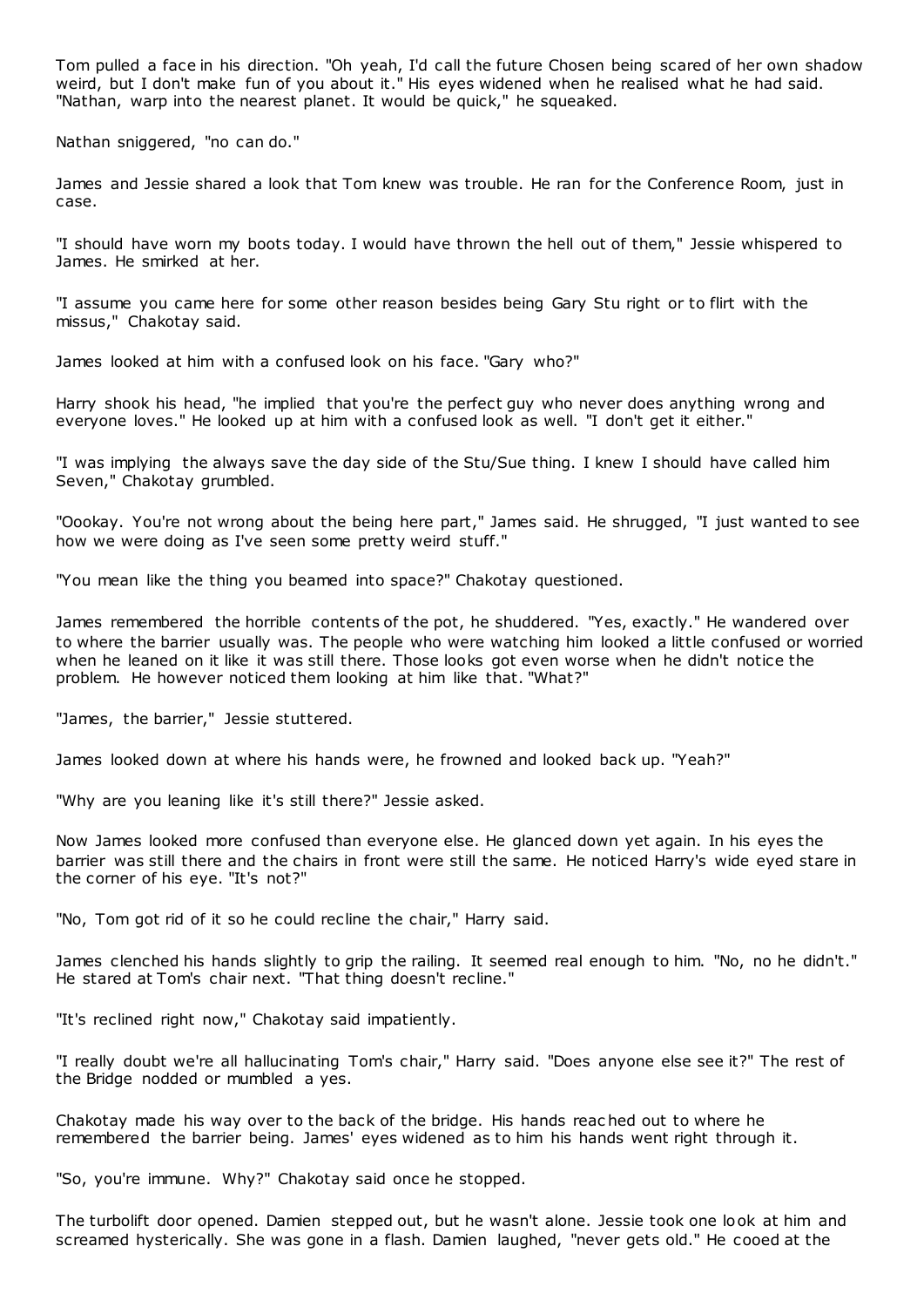creature in his arms. Everyone looked his way to see the fluffy brown with white patches rabbit he had carried in. James however only saw him stroking air.

"Don't tell me," James muttered. He headed for the nearest exit, excluding the turbolift Damien had appeared from, which was the Ready Room.

Once he was gone Chakotay tried to snatch the rabbit from Damien's arms. He growled as he pulled back. "Don't touch my Patches."

"Fine, get attached. Once we've escaped it'll disappear," Harry said.

Chakotay glanced towards the Ready Room doors. "I wonder if James can't see that either."

Damien scoffed, "of course he can't. Isn't that the point?" He sniggered to himself, "as long as the witch can, it's all good."

"Jessie calm down, it's not real," James' voice emanated from the Ready Room.

"I don't care, just get rid of it," Jessie's voice stuttered.

Damien's eyes widened, his grip on the rabbit tightened. "It's ok, he can't touch you," he whispered into its fur.

Chakotay sighed. "All right, I'll bite. Why is James not seeing rabbits and new chairs *the point*?"

Harry climbed out of his chair with a thoughtful look on his face. "The only difference between him and us is that he's a Slayer."

"Bingo or should I say, duh," Damien sniggered.

"So? We've been in a Game Sphere for half a year and he didn't notice until recently," Chakotay said.

"True but everything we've mostly ran into was real; planets, ships, people. This isn't," Harry explained. "Chosens aren't supposed to be fooled by Spheres tricks. At least that's my interpretation of the lore."

Damien smirked in his direction. "It's nice when someone other than me is right."

"Fine, but Spheres don't give people what they want. They just trap them inside and try to fool them into thinking they're not," Chakotay said. "Which again, makes me wonder why James and Ylara were fooled by the Sphere." He directed the last part in Damien's direction. "So much for being right."

"I'm sorry, what?" Damien pretended that he wasn't listening. "All I heard is *I don't like those two, so I'll just be a cunt about them.*"

Harry tried not to laugh, Nathan didn't even bother. Chakotay groaned as he sat down on the edge of Tom's new chair.

"Spheres don't take over entire sectors of space randomly across the quadrant, then piece them together. They may have sensed something, but cos this is new..." Harry said. Chakotay directed a glare towards him. "Fine I'm just speculating. I don't hear you coming up with anything."

"It's simple. We stay on course and keep extra vigilant. In a place where anything can happen, anything will happen to try and stop us," Chakotay said.

Damien looked surprised, "wow Chuckie, I didn't know you were capable of figuring simple stuff out. Good for you."

Chakotay tapped his commbadge, "Annika, Damien's on the Bridge." Before he'd even finished Damien had already escaped back into the turbolift. "Never mind."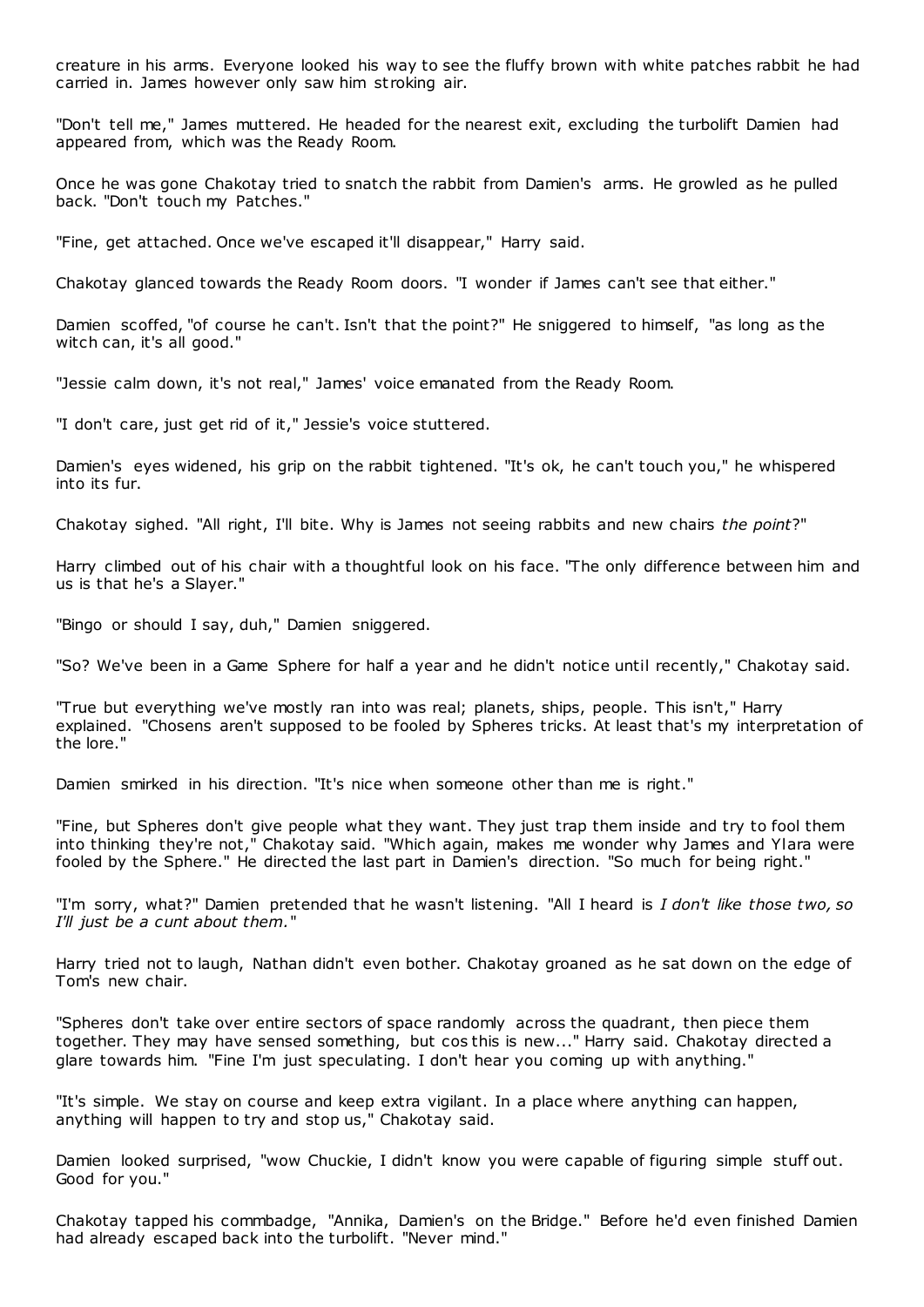*"Aaaw,"* Annika's voice moaned.

The Lieutenant from Engineering stepped out of the same turbolift. "Um, can you guys see me?"

"Of course we can," Harry replied.

The Lieutenant sighed in relief. "Good, cos no one in Engineering could. There's a problem with the bio neural gel packs."

"What kind of problem?" Chakotay asked.

"They're losing power. It started with one, since I *disappeared* more have been affected," the Lieutenant replied.

Chakotay and Harry glanced at one another with the same worried expression. "Source?" Chakotay said.

"None, the power just drains," the Lieutenant answered. "I tried to fix it but nothing works. The systems regulated by circuitry isn't affected, yet anyway. I tried to tell everyone but they can't see me. They all think everything's normal."

"How long until we're out?" Harry asked in Nathan's direction. He looked confused and looked again when he didn't get an answer. "Nathan?"

Chakotay turned as well, he and Harry noticed he was sitting deathly still with their backs on them. He seemed to be looking towards the right corner of the viewscreen.

"Uh, who's that?" the Opps officer stuttered, she pointed at that spot. Harry and Chakotay looked as well. Standing in the corner was a young teenaged girl, staring directly at Nathan. Her face was covered with bruises, her arms as well. Tears fell from her eyes.

"Nathan," Chakotay warned. "Turn to us, now."

The girl shook her head, she reached out her hand towards Nathan. "Nath, please. Help me. I'm trapped."

"But... you're..." Nathan quietly stuttered.

"Their spheres drain the life force out of the planet, when they trapped Earth my soul was taken," the girl said. "Please, I can't stay here. Help me."

Nathan's hand went to change course as he struggled to fight away the tears.

"Damn it," Chakotay grunted, he rushed over to the helm. Nathan turned slightly in his chair to elbow him in the ribs. Before he could recover he flew out from his chair and kicked it into him. Chakotay fell backwards onto the floor, the chair fell on top of him.

Harry quickly looked around the bridge for some help, but nobody seemed to budge. He tried to stop him with the control panel in between the command chairs but it only beeped angrily at him. "Damn..." His eyes fell on the Ready Room doors.

"Don't worry. I won't fail you again," Nathan stuttered as he worked frantically.

Harry gently tapped his commbadge. "Kim to Stuart," he whispered. "Get in here, now."

Seconds later the Ready Room door opened. James rushed out, Jessie not so much behind him. Harry pointed at the helm, then at the corner. He then shrugged.

James didn't see anything in the corner, but he saw Nathan. He rushed over.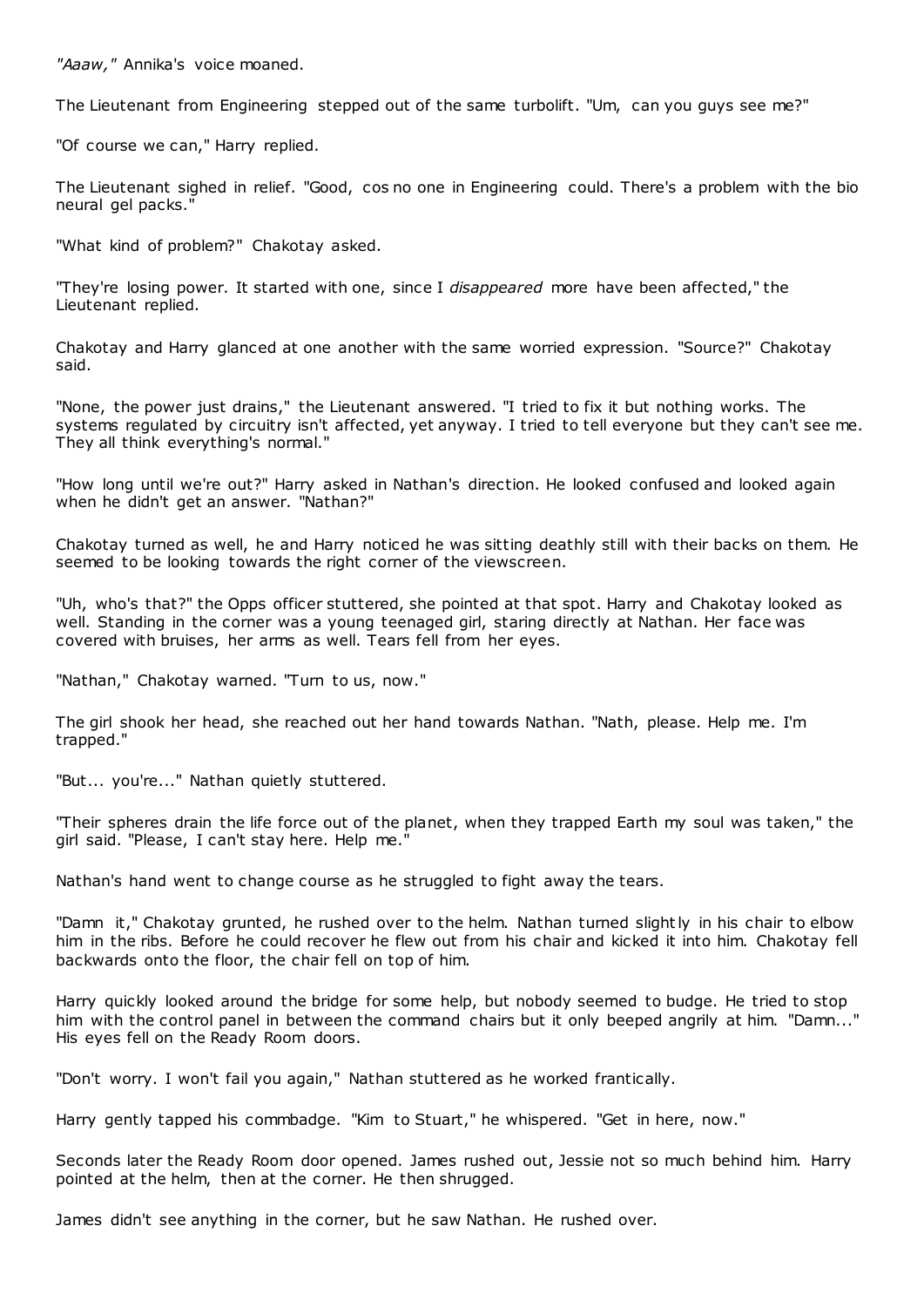"No!" Nathan yelled at him. "I'll save her, I promise."

When James tried to grab him from behind, Nathan ducked down to dodge it. It was only a stall as his arms were grabbed anyway.

"No, why are you trying to stop me!" he stuttered. He tried to reach for the helm but he was pulled too far back. The girl was no longer at the corner at this point, she was standing directly in front of him, directing sad eyes at both of them. "If we leave, she'll be trapped here, stop!"

"Who?" James asked.

The girl's hand reached out to them both, "James. He's forgotten me, he cannot see me." Jessie meanwhile had come far enough out of the Ready Room to see her, her eyes widened at the sight. "You can't let him stop you, Nath."

"But... the promise," Nathan stuttered.

The girl's head shook. "You don't have to hurt him. Just get away. He'll thank you later, please."

Nathan tried to struggle against James' hold on him, but he couldn't move. He only had one way out, one that James had actually taught him. He hoped he wouldn't expect him to use it against him, thinking that made him feel terribly guilty. "But he's your... I can't. I'll convince him."

"Nathan stop, there's nothing there. You'll get us all killed," James said. Harry meanwhile was sneaking by to get to the helm. "Hurry," James mimed to him. He nodded.

"It's Debbie," Nathan blurted out, catching James a little off guard. "I'm sorry." He threw his head back into his, it dazed him enough to loosen his grip.

Jessie rushed forward as Nathan dashed back to the helm, he shoved Harry aside like he was nothing. "Nath, she's not real. She's a trick!" she yelled before his hands could touch the panel. He hesitated for a moment. "Think about it Nathan. You told me James was the only person Debbie felt she could count on, somebody she treasured. Would she really want you to hurt him?"

Nathan froze, only his head moved as he looked up at the girl. She was now standing behind the helm, staring at him desperately.

"I... he's strong. He'll be fine," Nathan stuttered. He reached for the controls again.

"You saw the Enterprise. We'll end up like that, we'll die here. That includes him, and me," Jessie said as she slowly approached him. She was almost by James' side as he started to as well.

"But her soul... I can't leave her," Nathan stuttered.

James looked up to where he was looking, he still couldn't see anything. The thought of what Nathan was seeing made him shiver. "She's not here," he said.

"No, she's right there!" Nathan cried. He threw himself around so he could face him. "How could you of all people not see her!?" He grew angry as a thought entered his head. "I understand. You deleted her from your life didn't you, to spare the pain. You never talk about her, you're hostile when people try to get you to."

"You understand nothing," James said quietly.

"I do. You'd forgotten about her until I mentioned her, and you hate me for it. Well I haven't!" Nathan snapped. "She may be nothing to you, but she was my best friend. I won't let her suffer any longer."

"And I won't let you kill everyone on this ship just cos you don't trust me," James said. "I don't want to hurt you to do it, but I will if you don't stand down."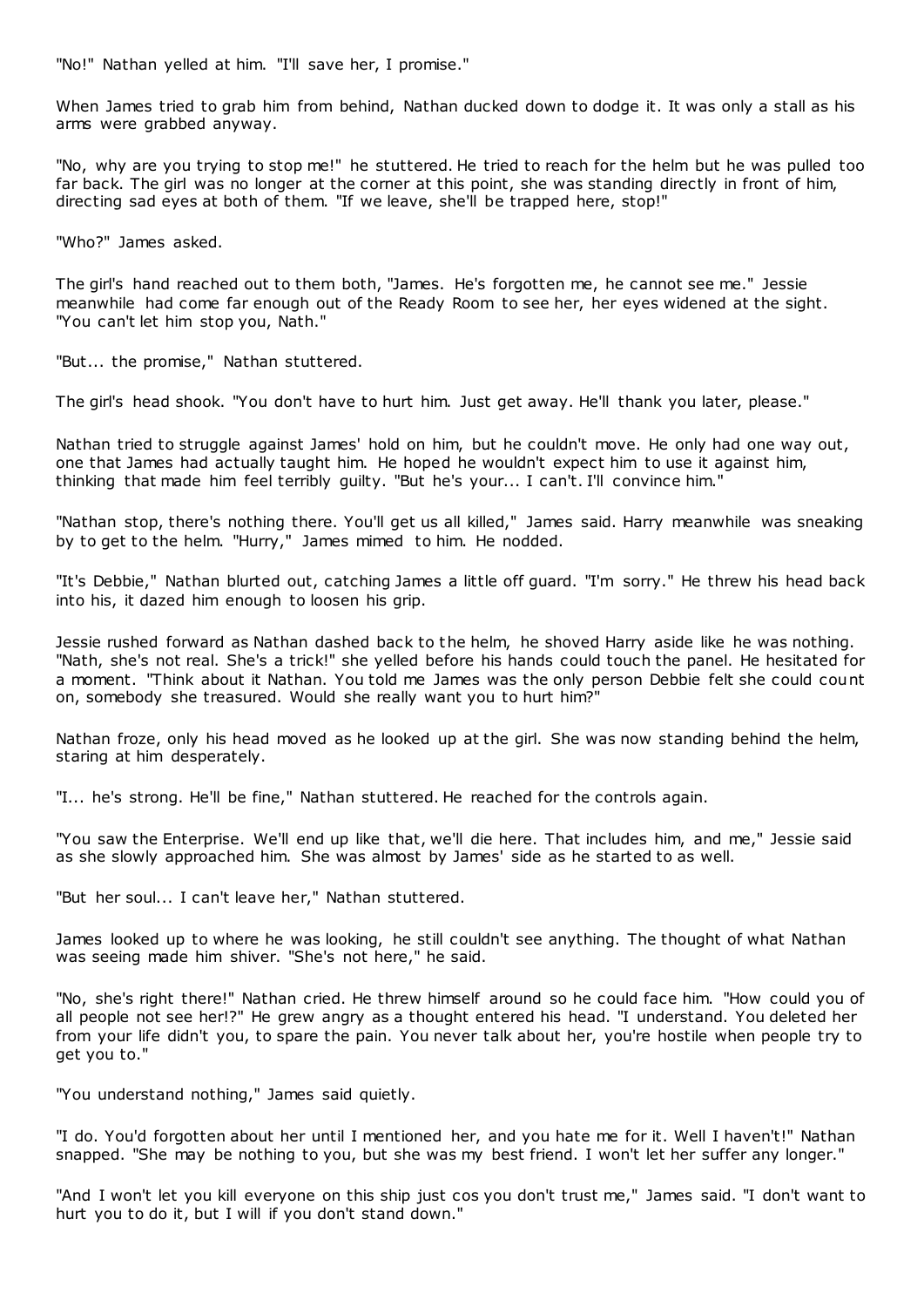Nathan scoffed, he shook his head. "That's rich. Just the other week you looked like you were five seconds away from offing me. I looked out for you, I tried to be your friend, a brother. Even when your sister was gone I still tried. This is what I get in return..."

"Nathan!" Jessie shouted at him. She was now standing by James' side, a mere metre in front of Nathan. "He could have knocked you out the moment this started. He didn't. Doesn't that count for something?"

Harry meanwhile stepped to one side away from the helm, gave James and Jessie a little nod and backed off slightly.

"I told you, I warned you about what would happen if you brought up his sister," Jessie said. "It's your own fault for expecting flowers and rainbows from him. You set yourself up." She sighed and looked down at the ground for a moment. "This isn't easy for either of you. Why can't both of you see that? That's the problem right there!"

Chakotay groaned from the floor. He had to push the chair away from him before he could even think about getting up.

"I... then why won't he help me, help her?" Nathan stammered.

"She's not real, she's a trick to get us to stay here," Chakotay grumbled as he climbed up.

"But..." Nathan stuttered. "You see her too, right?"

Harry nodded, "we do, but James can't. We don't even know her, so explain why we can and he can't."

Nathan cringed, his eyes closed tightly. "Oh god. Cos he's a..." He shook his head, "I'm such an idiot. I'm sorry. I'm so sorry."

Jessie reached out to place a hand on his shoulder. "It's okay, it looked pretty convincing."

Harry walked over to stand beside Chakotay. "I've put in a security code. Anyone who tries to change course will have to enter it."

"What about you?" Chakotay questioned. "What happens if you see your girlfriend or your mummy telling you to turn around?"

Harry's eyes narrowed as he turned his head to his side. "At least I did something. You're welcome."

James briefly glanced behind him at them. "I'll change it to something else." He sighed once he looked back. "Nathan."

Guilt was all over Nathan's face, he couldn't even look him in the eye. Jessie noticed and looked towards James with a worried look on her face.

"I'm sorry," James said. Nathan looked up in surprise. Before he could ask, James continued, "I haven't handled this well, it's not your fault." Jessie smiled warmly at him. "We'll talk, eventually. I'm just not ready yet," he finished quietly.

Nathan nodded, "I understand. I'm sorry too."

Jessie sighed in relief, "great. Why don't I get him out of here."

"Great plan," Chakotay agreed, he gave Nathan a scowl before going over to sit down in the Captain's chair.

"Yeah, sorry about that," Nathan said meekly. Chakotay shrugged in response. Jessie quickly lead him to the turbolift before either of them could say anything else.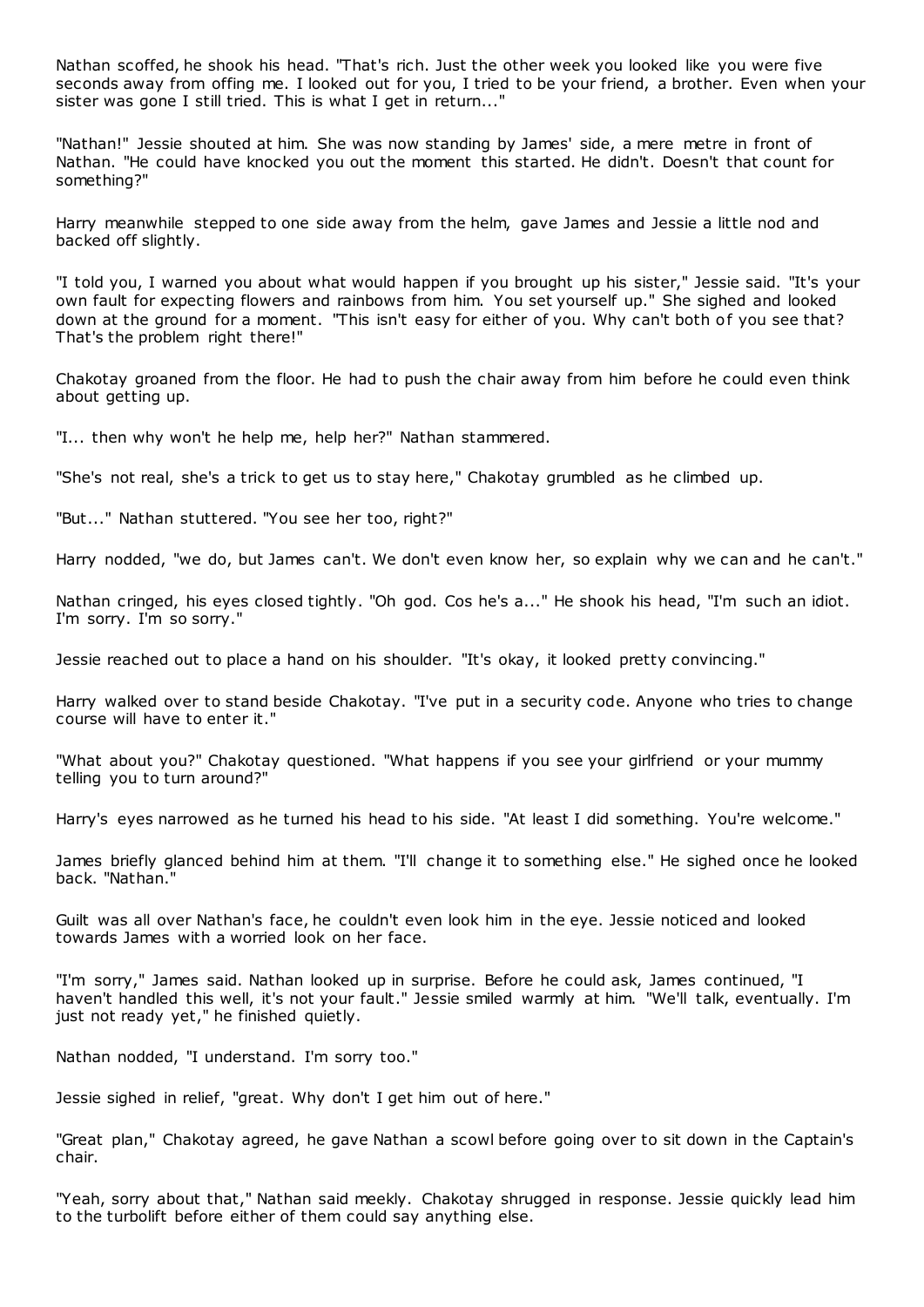Harry's shoulders relaxed once the pair were gone. "Am I the only one who's lost about what just happened?" Chakotay glanced his way, for once not with a patronising or angry look. "Good. I mean I get the lure bit, but everything else."

"You don't need to. It's over," James said as he walked across the Bridge. He stopped midway, "right?"

Harry looked around the bridge quickly to check. The girl was long gone. "Yep."

"Perhaps..." Chakotay started to say, but he thought better of it. He climbed back to his feet and turned towards James. "Nathan won't be the only one lured to the helm, or anywhere else. We need to be better prepared for it."

"Helm control was already locked to the helm, I just didn't think that would happen," James said. He shook his head, "I should have."

Harry smiled in understanding, "oh is that why I couldn't stop him." He looked a little annoyed with himself, "that was obvious."

Chakotay's eyebrow raised, "yeah. However we've got other places that could be at risk."

"Yeah, Engineering for one," James said. The Lieutenant from before nodded furiously. James noticed that in the corner of his eye and looked at him. "What, what happened?"

"Everyone's currently oblivious to any malfunction at the moment, everything's perfect. It's almost like they're stuck in Lieutenant Torres' dream day," the Lieutenant smirked.

"They probably are," Chakotay said. "They'll not notice anyone waltz in and try to break anything."

James agreed with a nod, "you're not wrong. I'll go right now." Harry cleared his throat. "After I change the code." He rushed to the nearest console which was the old Engineering station.

"Try not to have a domestic with the next saboteur, hmm. Others may decide to do it while you're *sorting* it out," Chakotay commented.

"Yes because you were very helpful distracting him with that chair," James said as he walked into the turbolift.

"I must have blinked and missed the part where he helped," Chakotay said in Harry's direction. He only rolled his eyes in response. "How long until we're out of this place?"

"Not long, just under ten minutes," Harry replied. "Nathan's brief detour delayed us a bit."

"Okay, if helm's locked and Engineering's under guard, we should be able to get out of here in one piece. We just have to hang in there until then," Chakotay said.

"That sounds too easy to me, where's the fun in that?" a familiar raspy voice said from behind them.

Both Chakotay and Harry's eyes went very wide. Chakotay's body trembled as well. He slowly turned around towards the turbolift doors. A very familiar and well missed smile greeted him. All of his cares melted away. "Kathryn?"

The Opps officer looked a little confused but not at that. "Um, Lieutenant. Anybody. I'm detecting another ship approaching."

Harry shook off the image of Kathryn Janeway standing in front of the turbolift, he knew it wasn't real. He turned towards Opps. "Softmicron?"

"No," the Opps officer answered. "It's got a Starfleet signature."

"The Enterprise must have got its power back," Harry stated.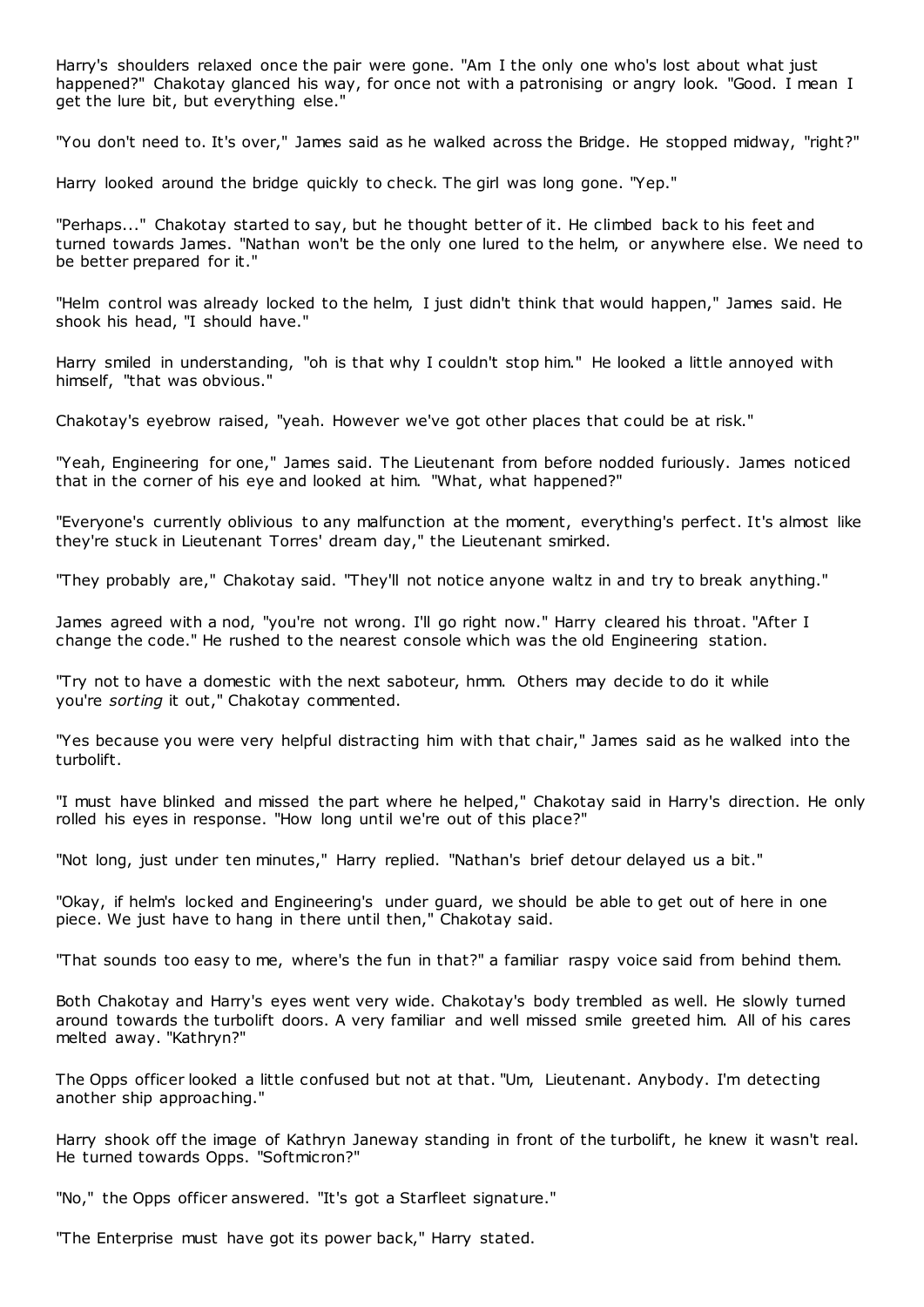Chakotay slowly approached Kathryn, his eyes glazing over. "How did you get here?"

"We haven't got much time. I managed to get control of one Tolg ship," Kathryn answered. "This place, the Softmicron will be guarding this now that we're here. They won't let us out. Unknown to them though, we can do a lot of damage in here."

Chakotay couldn't help but smile. "Only you could beat the odds. What's the plan?"

"No, I'll put it on screen," the Opps officer said. She pressed on one panel. The viewscreen changed to show another familiar starship flying towards them.

"My god. The Leda, she survived," Harry stuttered, his eyes even wider than before.

The Opps officer shook her head, "there are three lifesigns aboard. They've sent us a message, text only." She read from one of the screens. "The Softmicron have surrounded the anomaly. There's a way out of here but we have to turn around."

Chakotay managed to hear that, he briefly glanced their way with a frown. "It's true."

"Of course it's true," Kathryn smiled. "Don't you trust me?"

## **Meanwhile:**

Craig almost tripped over something he swore was moving on the ground. He quickly looked down to find a rabbit nibbling at his boot laces. "Um..."

"Patches, you don't know where that idiot's been," Damien scolded as he ran over. He quickly scooped the rabbit up and gave it a cuddle. "Probably in another dusty kill people book, I suppose."

Craig's eyes rolled, he walked away from. "Yeah I screwed up big time, but I won't have you take the piss out of me for it."

Damien couldn't resist the temptation. He hurried after him. "So have you seen Lena then?" Craig stopped, forcing Damien to stop and scooch around him. "I imagine her walking up to you, being all flirty or *my hero,* is all you really want."

The throbbing pain in his throat reappeared when he thought about it. Damien could tell he was hurting and was enjoying watching him.

"How, how do you know about that?" he asked.

Damien grinned, "please, I'm a genius. Whatever you want, it appears. Just like Patches. You know it's fake, but you don't care, sometimes you even forget." He actually looked a little sad when he looked at the rabbit. "He was my first one, weren't you?"

Craig slowly glanced in his direction, then down at the rabbit. "Whatever I want? Patches. I never understand you."

"Of course you don't, we have a hundred and probably two IQ points between us," Damien sniggered. "Don't tell me nothing you've wanted has appeared."

Craig again found himself thinking about the reunion with Lena, then he remembered the icy reception he got off Kiara. He felt disgusted with himself yet again. "One way or another, I killed Ylara and hurt Lena. Great job Craig."

Damien was a little confused. He smiled quickly afterwards, "oh it's not permanent, sadly. Normally I'd force Voyager to stay here so Patches can live again, but I love me far more." He laughed and walked away. "Come on Patches. Let's go find where Annika keeps her catsuits and you can poop all you want."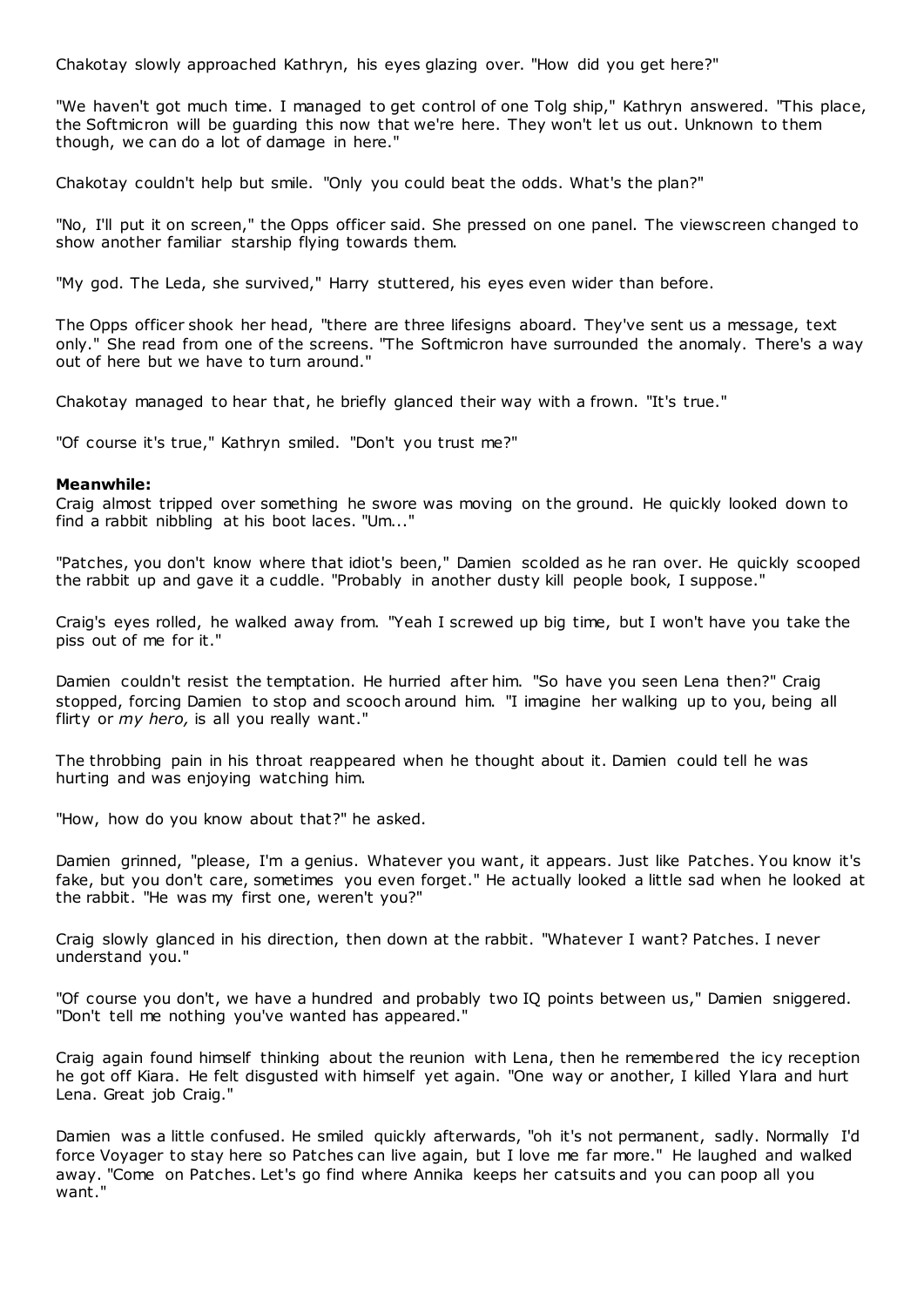# **Engineering:**

He was a little creeped out, but not as much as he was when he was in the Mess Hall. Everyone was happy, too happy. They'd run a diagnostic, press a few buttons and no matter how many warnings the computer gave them, they'd smile and leave it alone. B'Elanna even had a spring in her step.

"We can't get out of here fast enough," James said to himself.

A few computers nearby blackened out, the sound they usually made faded to nothing. He rushed over to look at it. One crewmember stood in front of it, still tapping away like it was on. She even patted it like a dog. "Good console, keep working. We don't want to jinx it."

James' eyes were a little wide at this point. One look at the computer and he knew there was nothing he could do with it. He kept walking and looking around.

"At least any saboteur would stand out in here," he thought.

Just then he heard a small clatter above him. A few of the happy go lucky Engineers were in his way, so he had to run around them on route to the ladder. Quickly he climbed up to the top.

What he saw he wasn't expecting, he wasn't sure whether to laugh or not just yet. A guy was lying on the computer opposite the warp core. His arms were caressing nothing above him, his lips were moving. He was also making a few suggestive noises. Lucky for now he still had his clothes on.

James walked slowly over to him but he didn't think the guy would notice him. Half way there he overheard the words he didn't want to hear, "really, right here? Oh baby."

"Oh crap," James whispered. He had to go faster. He then spotted the guy's hand moving, um somewhere. He definitely had to walk faster and not worry about being stealthy. He only had two metres to walk, but he ran it instead. His hand hesitated before moving forward to shove the guy in the arm. The man didn't seem to mind as he rolled off the console and landed in a heap on the floor. James shuddered as the man made a noise that sounded like he enjoyed it.

His hand reached over to one part of the console, mainly the bits where the man hadn't been lying. A little tweak there and transporter control came up. The man was thankfully gone before his pants were coming off.

"Whatever next?" James wondered outloud.

The doors behind him opening up answered his question.

# **Meanwhile:**

Kiara paced her quarters, her head kept glancing towards the window as she did so.

"If people see stuff like what I did then we could be in big trouble," she said, glancing out the window one more time. "I can't tell if we're moving. This place is weird."

There wasn't any answer or comment, but she didn't expect it. Kiara sat down on the nearest empty chair. "I'm sorry. Things never change around here. One weird thing after another." More silence. "I managed to resist mine, hopefully others can resist seeing the stuff they want. I can't count on it though." She was relieved to get a light nod. "Will you be okay here, or do you want to come?"

There was a frown, then her eyes looked even more distant than usual. Kiara quickly moved her chair closer so she could grab her hand. "Lena? What's wrong?" Something about the distant look she had was familiar, she'd seen somebody like this recently and it wasn't her. Suddenly she jumped and gasped, it made her do the same. "What was it, a vision? What did you see?"

Her eyes were wide now, they made contact with hers. She stood up and quickly lead her to the door. Kiara did her best to keep up.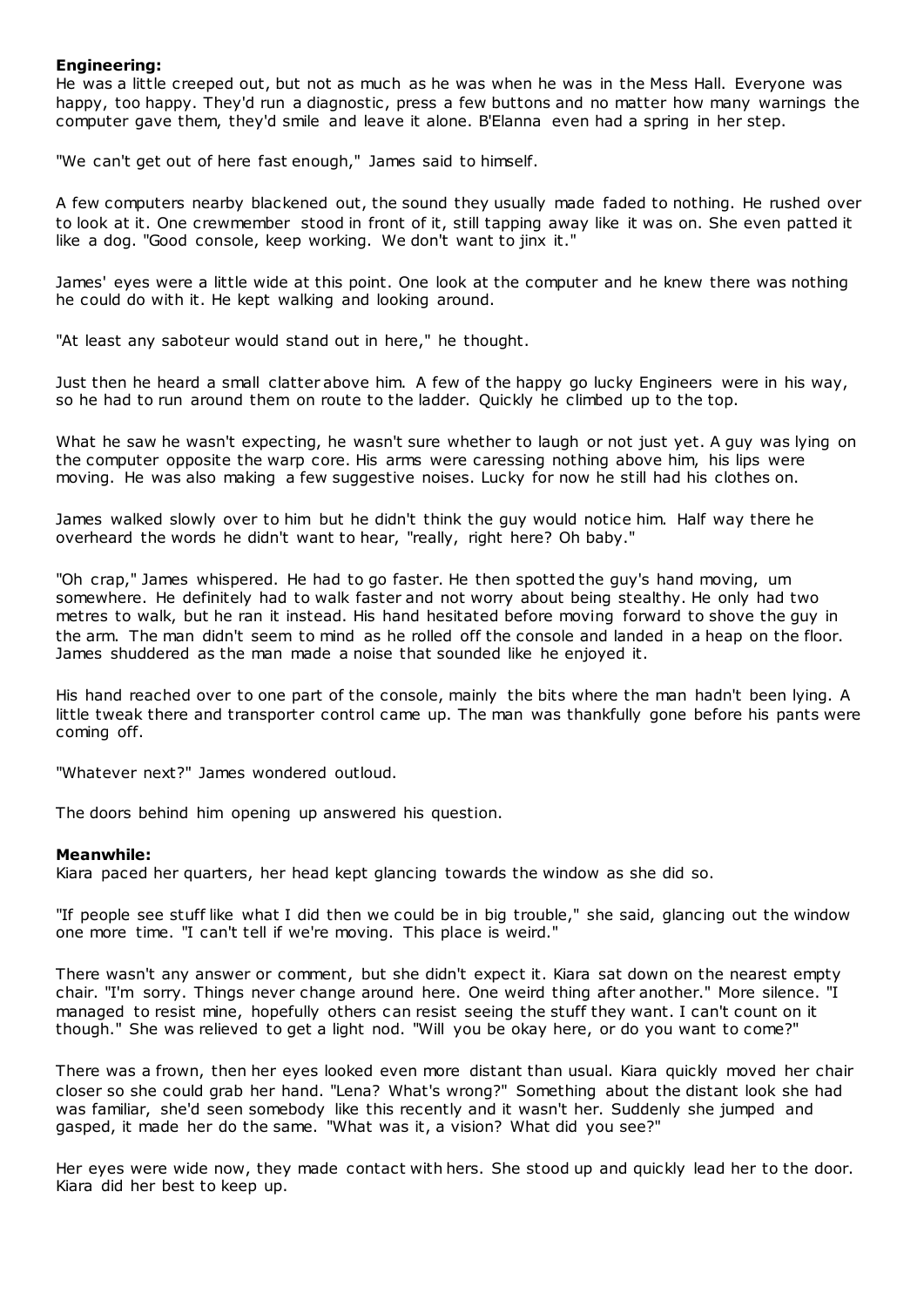# **Engineering:**

James tried to avert his eyes. He still couldn't get used to seeing the bizarre catsuits she came up with.

"I don't want to have to hurt you," she said.

"Ookay," James tried not to laugh. "Um, what did you say you were here for again?"

"My smoochieookums," Annika said like it was so obvious.

James accidentally looked at her again, almost blinding himself from the bright colours of her catsuit. This one was worse as it had two bright colours, stripped horizontally. He swore the one under her chest was wider, and he hated it for drawing attention to that area.

"I got that. Why?" James said.

Annika smiled in a really bad villainous way, it just made her look cross eyed. She paced back and forth in front of the door. "Isn't it obvious? What was Damien's primary mission?"

"To annoy everyone? You two are perfect for each other," James answered.

Annika giggled like a schoolgirl with a crush, it quickly went so she could go back to looking like a bad villain again. "Flattery will get you nowhere."

"Neither does insults," James muttered under his breath.

"Destroy Voyager or take her for himself," Annika answered her own question. "When everyone is completely distracted by their own dreams, I will take control of the ship. The crew will die and Damien will finally have what he deserves."

"A dead Damien does sound good, if it works," James said. Annika pouted at him. "I could just stab him or break his neck. It's easier and doesn't risk everyone else."

Annika stamped her heel, it left a crack in the floor. "No! What are you talking about? What Damien deserves is Voyager and victory!"

"Oh," James pretended to understand. He understood before but he couldn't resist. "How do you know it would work? Think about it. Everything goes right. You take the ship, kill the crew, Damien takes over." Annika smiled at the thought. "That would be something you'd want. How would you ever know it was real?" Her face fell. "You wouldn't, would you?"

"I am immune to it, like you. You and your sister are the only obstacles," Annika hissed. "Fortunately killing Slayers is what I'm supposed to do."

"Again I'm confused, I thought your job around here was to annoy people," James said.

Annika tried to laugh maliciously, it sounded creepy but not in the way she wanted it to. "Good. You shouldn't know until it's too late." Suddenly she was right in front of him, he pulled a disgusted face as he backed into the station. "You and me, we're natural enemies."

"I wouldn't call you natural," James said as he pushed her back. She got annoyed that she stumbled back slightly from it. "I'll make this easy for you. Nobody's changing our course, nobody's ejecting or destroying any engines. Anyone who tries to stop us leaving goes through me."

"That suits me fine," Annika almost purred. She quite literally pounced on him, forcing them both into the station. She went straight for the kill; her lack of vampire teeth bared as she went for his neck. He was already disgusted before this so he not only pushed her off him, he kicked her first. Annika squeaked a *hey* as she went flying over the glass barrier surrounding the core, and fell to the bottom.

"Gross, I'll need more than one shower later," James grumbled to himself as he tried to wipe off the Annika germs. He quickly pulled himself out of the console, he didn't realise he had broken it until he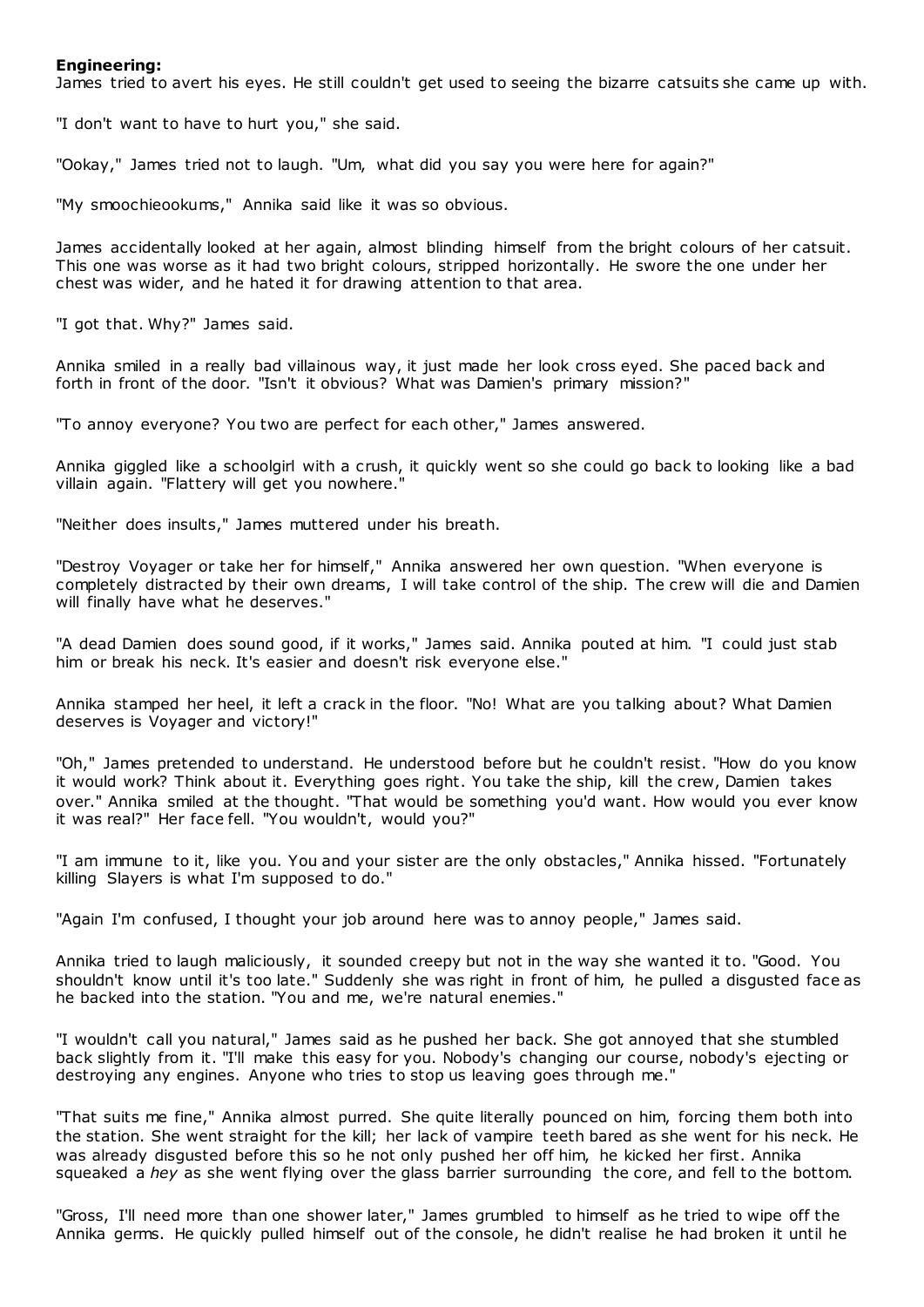did. He was about to rush down after Annika when she jumped all the way back up and landed on the banister. His eyes were wide again. "What the fu..."

"I'm full of surprises," she giggled. He ducked as she pounced for him again. He straightened up to kick her away before she could recover, she rolled right through the door. "My catsuit!" he heard her shriek.

James slowly walked towards the hole in the door, he didn't go close enough to open it. He couldn't see her through the hole either. The door trembled, then a fist shaped dent appeared in it. He dodged to one side just in time for the whole thing to be ripped apart. On the other side was a very angry Annika pointing at a rip in her cat suit.

"I... just bought... this," she snarled.

James couldn't help but smile, "good." He then noticed a small gash where the rip was. It wasn't bleeding though, it looked like somebody had chipped a piece off of glittering rock. "You're... you're..."

"Say it," Annika hissed.

"Hilarious," James laughed. Annika growled in response. "Is this what you meant by natural enemies? Oh my god, that's really..." his laughter overtook, he couldn't talk anymore.

Quick as a flash she backhanded him, to his surprise it hurt quite a bit. It stopped him laughing at least. She smirked as it left a cut in his cheek.

"I will rip you apart. That will make my schmoocky happy," Annika snarled.

James still felt laughter brewing in him, he tried to stop it for now. "Fine. Try. I'll stop messing around if you will."

Annika frowned, "messing, I wasn't..."

"Oh," James was a little surprised, he didn't know why. "This'll be fun." She was pouting when he threw a punch in her face. The ex-drone flew into the parallel wall, pulling it down in the process. He sighed as he turned his head back towards Engineering, "we'll play later, okay. I'm rather busy." He backed into Engineering again, keeping a close eye on the wall.

"Hey!" she squealed. "I'm a threat..."

"Yes I'm sure you are," James smirked as he reached the broken console again. A quick maneuver around it and he reached the glass barrier. He quickly peeped over the edge to see if everything was okay. The constant smiles creeped him out again. When he turned back he saw Annika right in his face. The next thing he knew the room was spinning.

They both landed on the next level with a sickening thud. James was unfortunate enough to land on the metal barrier around the core, breaking it into two on the way down. The floor strained from his then Annika's landing. Broken glass shattered around them, covering them with it. None of the Engineering staff reacted of course.

"I should have done this before," Annika giggled. She was already up. Her fist raised up, aiming it towards the core.

"No!" James yelled out through the pain in his ribs. Annika did stop much to his surprise. "You'll kill Damien. Are you that stupid?"

"Oh," Annika looked embarrassed. She giggled nervously. "I was just testing you."

James tried to get up but his ribs protested a little too much. He tried to ignore it anyway. Annika reached over to grab at his throat, she helped him the rest of the way up.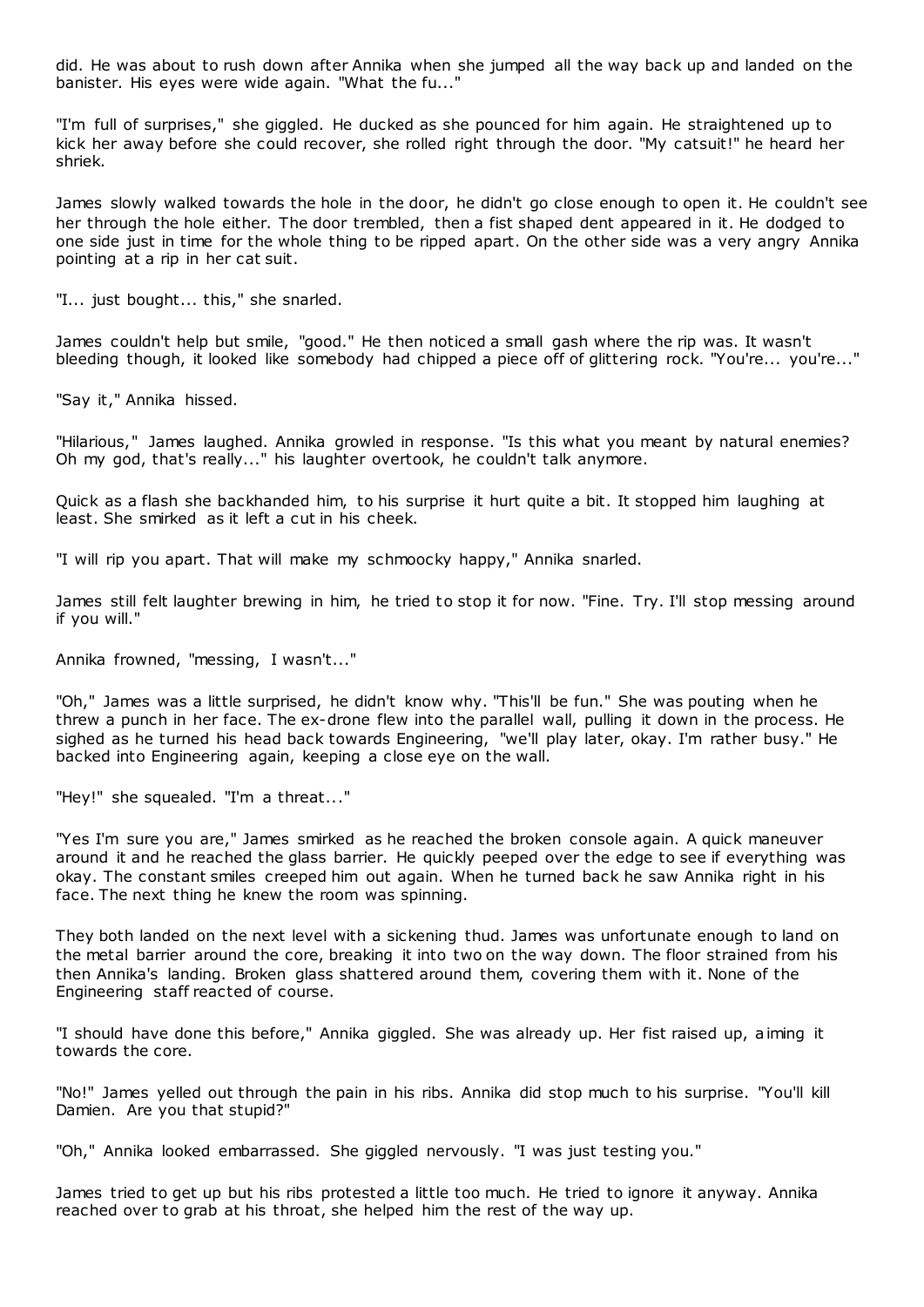"That's what I don't get about vampires versus Slayer. Slayers get hurt, vampires don't. It makes it too easy," she teased him as her grip tightened.

She didn't notice the doors opening and the two new arrivals. Both of them ran over.

"Stop!" Kiara screamed at her.

Annika swung her head in their direction, her eyes widened. "Poopy, the other one." She glanced back at James and back again. She grew a little nervous as her new opponent walked closer with a vacant look in her eyes. She laughed nervously, "um er... back off, or I'll take his head off." She wasn't backing down and it only made her even more nervous. Her head darted back to the one she was holding, just in time to see his fist flying at her own head. Her grip soon loosened as she stumbled sideways onto the floor.

"What did you say about taking heads off?" James said. Annika panicked a little as the two Slayers towered over her.

"Um, you er... both have nice heads. Let's leave them there, huh," she stuttered. In a non literal flash she was gone.

Kiara breathed a huge sigh of relief. "That was close. Are you okay?" James didn't answer, he just stared elsewhere. "You James, are you okay?"

"Oh," James quickly said. "Yeah, I'll live." His eyes went back. He found her looking right back at him this time. He took one step forward closer to her. "Lena?" Her brief and hesitant eye movement confirmed it for him. "It was just a feeling before, but it's true."

Kiara nodded, "yeah. She's obviously still a little freaked out by it all."

"No surprise," James said. He looked a little confused. "How did you know to come here?"

"She looked like you did when you had that vision in the Mess. I followed her," Kiara replied.

"Right. Thanks," James said to both of them. He realised the three weren't alone anymore, he and Kiara both looked to find B'Elanna looking very angry at them. "Uh..."

"Do you mind telling me what the hell you've done to my Engineering!" she snapped.

"Looks like we're out," James said. Kiara nodded. It didn't help B'Elanna's mood much though. "Annika uh, she er... it's a long story." All he got was a growl from her before she stomped off muttering some Klingon swear words.

# **The Bridge:**

Both Chakotay and Harry looked a little heartbroken as they stared at the turbolift and viewscreen. No one stood there and the viewscreen showed stars and black again.

"I can't believe I fell for it," Harry stammered. His face turned a little red. "It was so obvious it wasn't real."

Chakotay glanced down at the floor to hide the lone tear that escaped. "Yes, obvious."

Harry cleared his throat. "Well now that we're out, we need to figure out how we're going to get the Enterprise out too. That's if it was real anyway."

"That's a good point," Tom said from the Conference Room door. Harry looked at him with surprise. "Sorry, I thought we were having a surprise party for me in there. I'm a little sad that it's over."

"Ah," Harry said.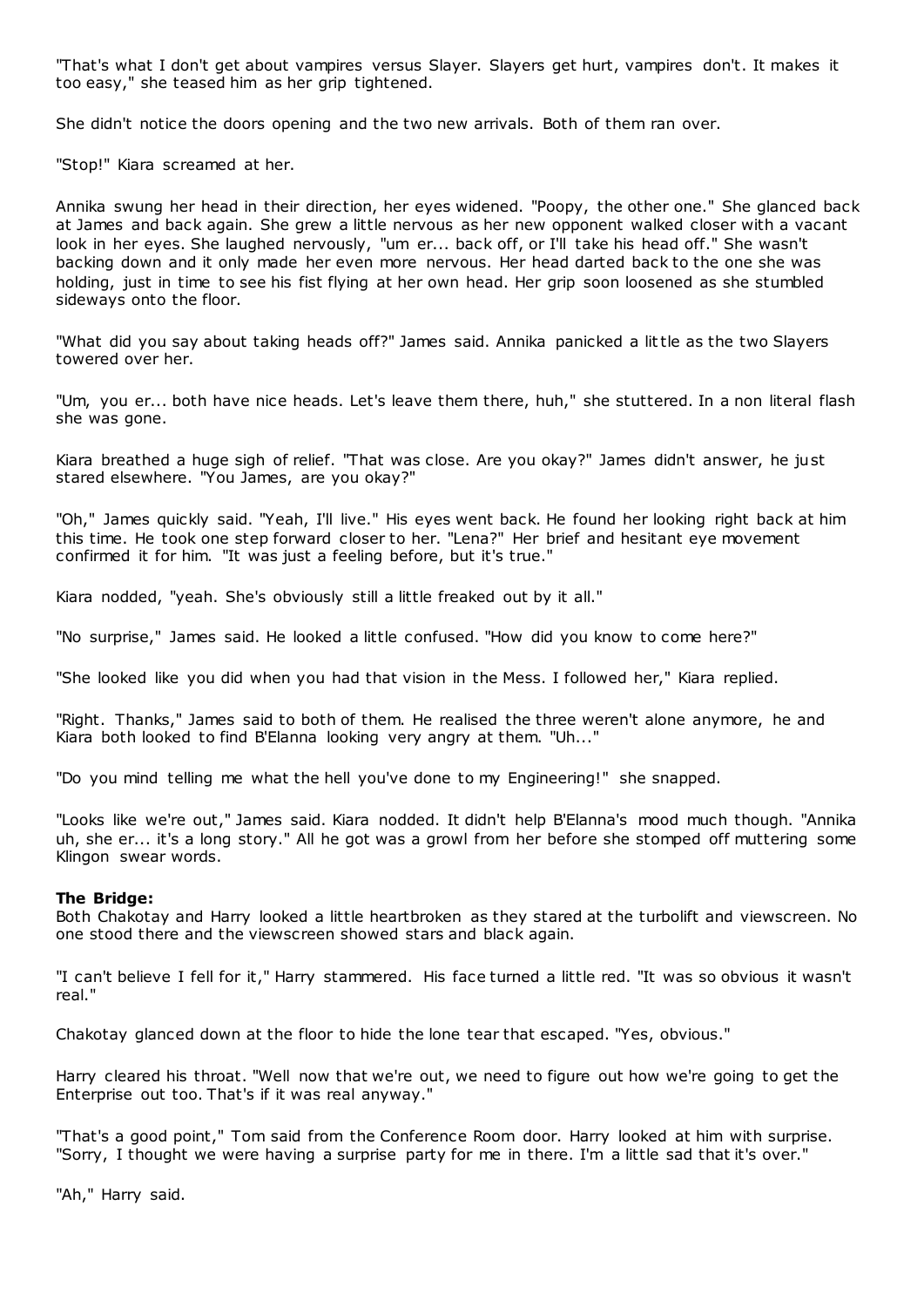Chakotay slowly looked up. "The Enterprise could have been a ruse to keep us there. I never thought of that."

"Don't sweat it. We all fell for the tricks," Tom smiled.

Harry rushed back over to Opps while Tom returned to the command centre. He looked a little disappointed at his old chair, only for a second. He grinned while he sat down in it. "Still the best seat in the house."

"Mmm hmm," Chakotay mumbled. The image of Kathryn alive and well was still stuck in his head.

Tom stared up at him, oddly sympathetically even though he missed that. "I think I can guess. You okay?"

Chakotay looked surprised. "What? Why would you..."

"I'm the *Captain*, it's my job to care," Tom smirked at him. Chakotay only sighed in response. "I wish people would stop thinking I'm self centered. We're all friends, family here right?"

Chakotay smiled half heartedly. "This has got to be the worst family unit ever in the history of everything then."

Tom's nose raised and he grinned awkwardly, inhaling air through his teeth. "I don't know, the Stuart/Janeway clan, present company included, is pretty weird."

"I said worst," Chakotay muttered.

"Nah!" Tom grinned normally. "We just get rid of Damien, Annika... we're cool."

# **Meanwhile:**

Annika tip toed into the dark room, which you'd think would be easier in heels as you'd be used to walking on your toes, but she seemed to be wobbling a bit. It didn't help that she was giggling quietly to herself.

It wasn't the only noise in the room. Somebody was sobbing the name *Patches* over and over again. She was only a few steps away when the one crying stopped suddenly, turned his head and grunted, "get out!" Then he got back to sobbing like it never happened.

Annika pouted as she actually listened to him.

# **Meanwhile again:**

The Doctor was a little confused as he treated his latest patient, he couldn't stop glancing at one of the girls with him.

Kiara sighed impatiently. "Stop that."

The Doctor didn't respond right away as he was worried Lena would pick up one of the items from the medical tray. He turned to Kiara eventually when her attention wavered. "What? I just..."

"You can stop just," Kiara muttered.

James gave the Doctor a raised eyebrow look and turned his head back to Kiara. "How long?"

"Have I known?" Kiara said. "Um, since she recovered. I... she grabbed my arm and I knew. Also I heard Ylara's voice."

The Doctor frowned so much the lines on his forehead barely had any gaps between them. "How could you tell, and how?"

"It wasn't Lena's," Kiara answered quietly.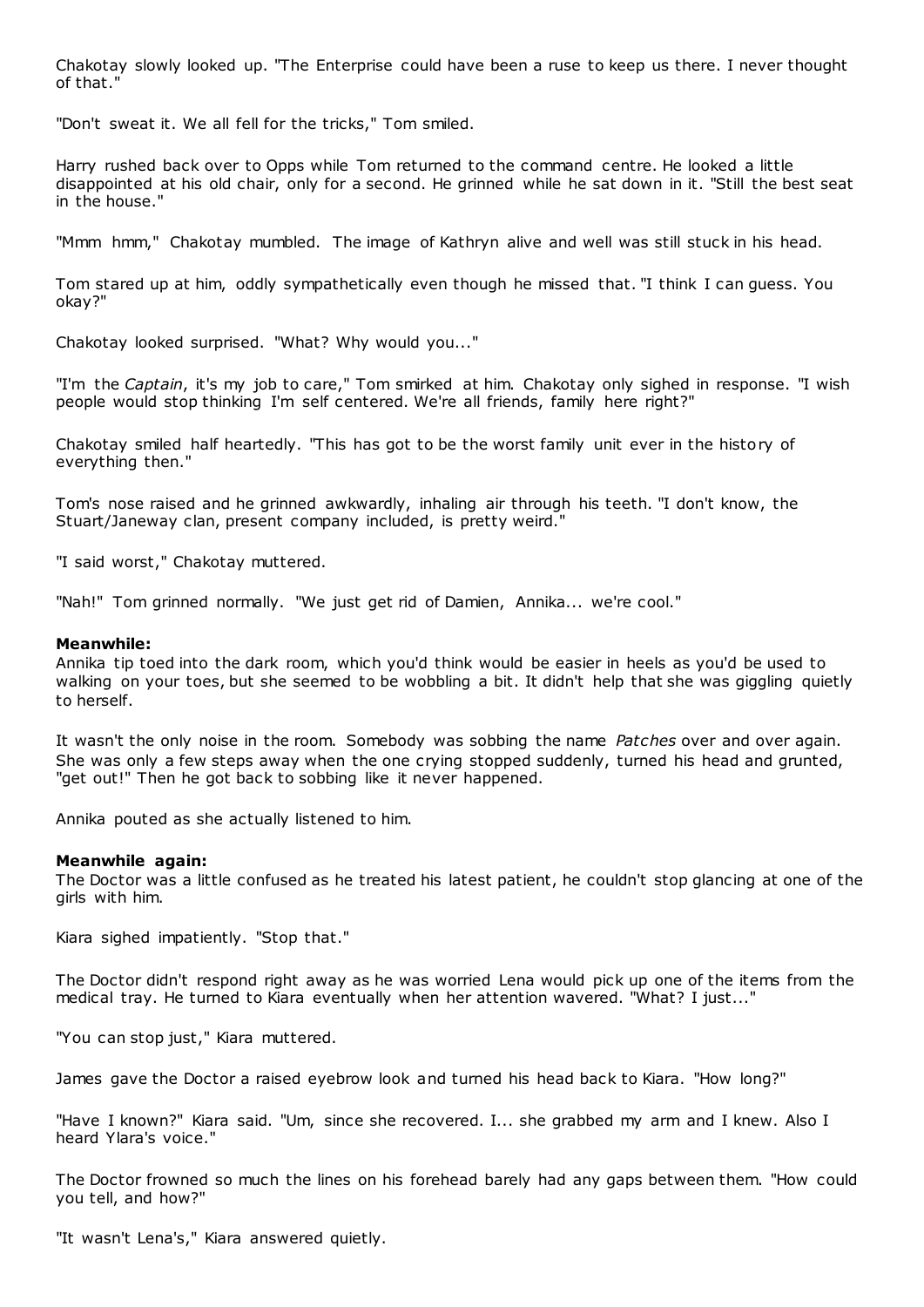"That doesn't make any sense. You're not telepathic , if you were wouldn't it be Lena's voice and wouldn't..." the Doctor said.

James glanced again at him with a *shut up* face. The Doctor looked a little offended at it, but it wasn't going to stop him doing his job. "What did she say?" he asked Kiara.

She looked around to check on Lena, who's main focus now was the carpet. "She said everything was fine now. In a nut shell."

James looked across at her as well with a worried look on his face. "She's going to need a lot of help getting through this." Kiara nodded. "You shouldn't have tried to do this alone, you know."

"Sorry," Kiara mumbled.

"Don't be. We'll figure something out together, okay?" James smiled.

"Yeah," Kiara nodded and smiled weakly back at him.

The Doctor pulled a face as he noticed something sparkling in James' hair. He pointed at it, James picked it off and groaned when he saw it. "Dare I ask?" the Doctor said.

James let it crumble in his hand. "No, you really don't want to know."

"Ah ha!" Harry startled everybody on the Bridge. They all looked at him impatiently. "It's still there."

"What is?" Tom said. "The Enterprise?"

"I think so. Now that the sensors know the mass is there, it still reads it from here. Barely," Harry replied.

Chakotay sighed, "that's actually more annoying than good news. How the hell do we get it out of there?"

"James plus shuttle equals profit," Tom suggested. Everyone looked at him in the way he expected, he laughed it off. "I wasn't serious, not entirely."

"Not entirely?" Harry groaned.

Tom shrugged. "Sure a shuttle wouldn't have enough power to survive in there, let alone transfer some to the Enterprise so it can fly out. Shuttles can't tractor it either. However we know he's the only one immune, except Ylara if she's better I guess."

Harry covered his face with both hands. "Crap. I knew it, I just knew it." Chakotay and Tom frowned at him. "We really would have benefited from having the Leda with us. This is a bigger tragedy than I thought."

"And the Ylara thing was sad too," Tom said in Chakotay's direction.

He thankfully took that comment as he was meant to, he smirked at him. "She's fine now, I'll let you live."

"Yay," Tom pretended to cheer.

"So basically we need another ship," Chakotay said towards Harry.

Harry smiled, "we do, and luckily we've made a few friends since we got here." Tom winked at him, only this time Harry smiled at it. "Yes Tom, I meant Tira."